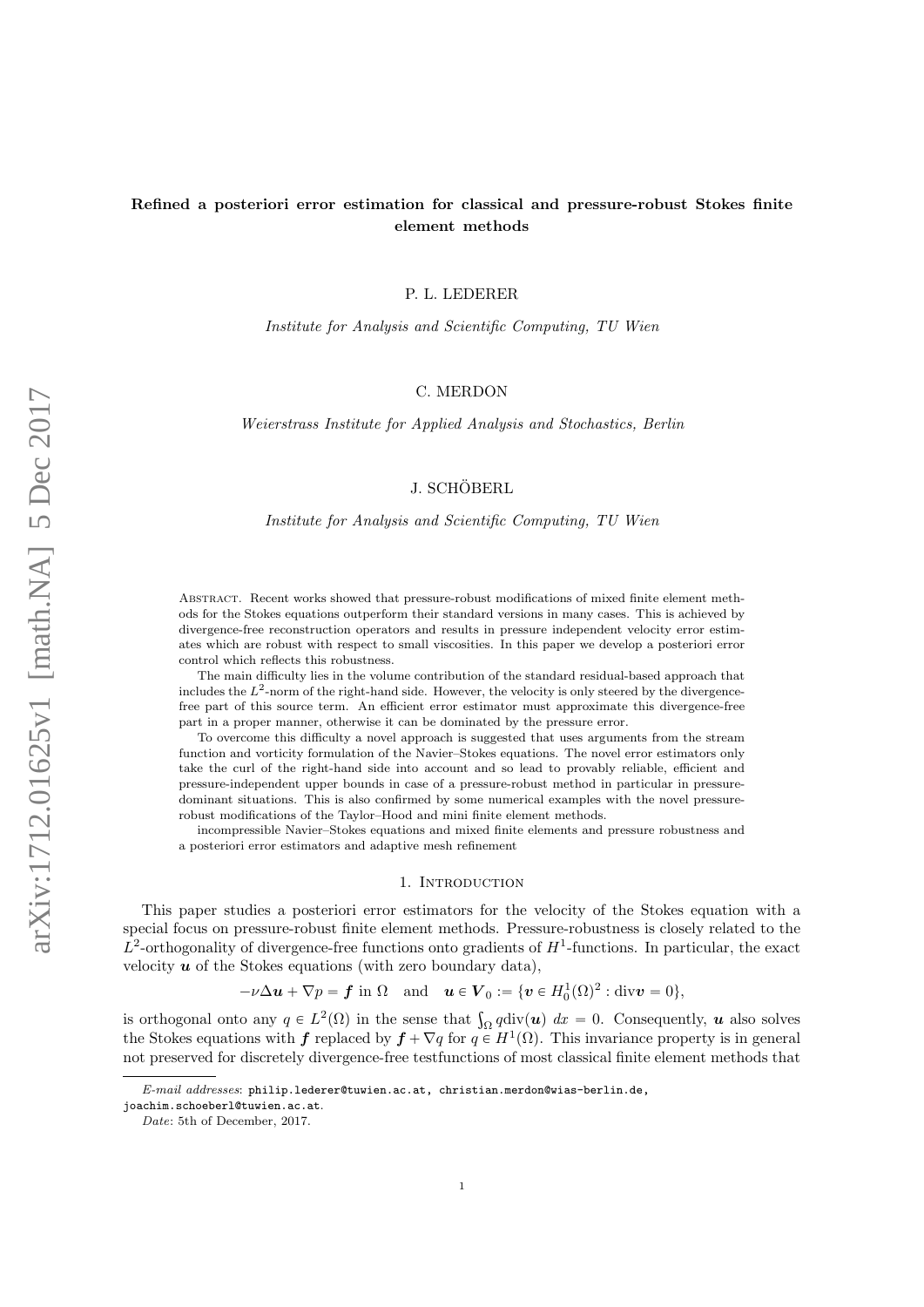relax the divergence constraint to attain inf-sup stability. With an inf-sup-stable pair of a discrete velocity space  $V_h$  and some discrete pressure space  $Q_h$  and the discretely divergence-free functions  $V_{0,h} \subset V_h$ , the consistency error from the relaxed divergence constraint can be expressed by the discrete dual norm, for any  $q \in L^2(\Omega)$ , #

<span id="page-1-0"></span>
$$
(1) \t\t \|\nabla q\|_{\mathbf{V}_{0,h}^{\star}} := \sup_{\mathbf{v}_h \in V_{0,h}\setminus\{\mathbf{0}\}} \frac{\int_{\Omega} q \operatorname{div} \mathbf{v}_h dx}{\|\nabla \mathbf{v}_h\|_{L^2}} \leq \begin{cases} \min_{q_h \in Q_h} \|q - q_h\|_{L^2} & \text{if } \mathbf{V}_{0,h} \notin \mathbf{V}_0, \\ 0 & \text{if } \mathbf{V}_{0,h} \subseteq \mathbf{V}_0. \end{cases}
$$

Besides some expensive or exotic divergence-free methods like the Scott-Vogelius finite element method [\[32,](#page-24-0) [37\]](#page-24-1), most classical inf-sup stable mixed finite element methods, including the popu-lar Taylor–Hood [\[18\]](#page-23-0) and mini finite element families [\[5\]](#page-23-1) have  $V_{0,h} \nsubseteq V_0$  and so the term from [\(1\)](#page-1-0) appears in their a priori velocity gradient error estimate [\[8\]](#page-23-2) scaled with  $1/\nu$ , i.e.

<span id="page-1-1"></span>(2) 
$$
\|\nabla(\bm{u}-\bm{u}_h)\|_{L^2}^2 \leq \inf_{\substack{\bm{v}_h\in V_{0,h},\\ \bm{u}_h=\bm{v}_h \text{ on } \partial\Omega}} \|\nabla(\bm{u}-\bm{v}_h)\|_{L^2}^2 + \frac{1}{\nu^2} \|\nabla p\|_{V_{0,h}^{\star}}^2.
$$

This factor  $1/\nu$  causes a locking phenomenon. Indeed, for  $\nu \to 0$  or very complicated pressures, the pressure contribution may dominate and lead to a very bad solution for the discrete velocity  $u_h$ [\[21,](#page-23-3) [24,](#page-23-4) [19,](#page-23-5) [25\]](#page-23-6).

By a trick of [\[21\]](#page-23-3) one can introduce a reconstruction operator Π, that maps discretely divergencefree functions onto exactly divergence-free ones, into the right-hand side and so transform any classical finite element method into a pressure-robust one. This replaces the pressure-dependent term in [\(2\)](#page-1-1) by a small consistency error of optimal order [\[21,](#page-23-3) [9,](#page-23-7) [22,](#page-23-8) [25,](#page-23-6) [20\]](#page-23-9) and independent of  $1/\nu$ . Although this fixes the locking phenomenon and leads to huge gains in many numerical examples, efficient a posteriori error control for these methods is an open problem. Efficient error estimators for the velocity error not only have to cope with the variational crime but also, and more importantly, have to mimic the pressure-independence.

Standard residual-based a posteriori error estimators  $\eta$  usually have the form

$$
\|\nabla (\boldsymbol{u}-\boldsymbol{u}_h)\|_{L^2}\lesssim \eta:=\eta_{\mathrm{vol}}+\text{other terms}
$$

with a volume contribution  $\eta_{\text{vol}}$  and some other terms, like norms of the normal jumps of  $u_h$ , data oscillations or consistency errors. In the standard residual-based error estimator for classical finite element methods [\[17,](#page-23-10) [36,](#page-24-2) [34,](#page-24-3) [33\]](#page-24-4) the volume contribution takes the form (for any  $q \in H^1(\Omega)$  and piecewise Laplacian  $\Delta_{\mathcal{T}}$ )

<span id="page-1-2"></span>(3) 
$$
\eta_{\text{vol}} = \nu^{-1} \|\nabla q\|_{V_{0,h}^*} + \nu^{-1} \|h_{\mathcal{T}} (\mathbf{f} - \nabla q + \nu \Delta_{\mathcal{T}} \mathbf{u}_h)\|_{L^2} \leq \|\nabla (\mathbf{u} - \mathbf{u}_h)\|_{L^2} + \nu^{-1} \left( \|p - q\|_{L^2} + \min_{q_h \in Q_h} \|q - q_h\|_{L^2} + \text{osc}_{k} (\mathbf{f} - \nabla q, \mathcal{T}) \right).
$$

The inequality above states efficiency, i.e. beeing also a lower bound of the real error, and its dependence on the choice of q. Note, that for  $q \in Q_h$  the terms  $\|\nabla q\|_{V_{0,h}^*} \leqslant \min_{q_h \in Q_h} \|q - q_h\|_{L^2} = 0$ vanish, but  $||p-q||_{L^2}$  remains, whereas for  $q = p$  the term  $||p-q||_{L^2}$  vanishes, but the other two remain. If the velocity error is at best as good as the error in the pressure (scaled by  $1/\nu$ ), as it is the case for classical pressure-inrobust methods, this estimate is fine (e.g. for q chosen as an  $H^1$ -interpolation of  $p_h$ ). As a result classical a posteriori error estimates, see e.g. [\[17,](#page-23-10) [36,](#page-24-2) [34,](#page-24-3) [33\]](#page-24-4), often perform the error analysis in a norm that combines the velocity error and the pressure error. A pressure-robust method, however, allows for a decoupled error analysis of velocity error and pressure error and so gives more control over both.

For a pressure-robust finite element method, the term [\(3\)](#page-1-2) can be replaced by

<span id="page-1-3"></span>(4) 
$$
\eta_{\text{vol}} = \nu^{-1} \| h_{\mathcal{T}} (\bm{f} - \nabla q + \nu \Delta_{\mathcal{T}} \bm{u}_h) \|_{L^2} \\ \lesssim \| \nabla (\bm{u} - \bm{u}_h) \|_{L^2} + \nu^{-1} ( \| p - q \|_{L^2} + \text{osc}_{\mathbf{k}} (\bm{f} - \nabla q, \mathcal{T})).
$$

Here, the choice  $q = p$  leads to a pressure-independent efficient estimate. However, this cannot be considered a posteriori, since  $p$  is unknown. Hence, an efficient error estimator of this form for pressure-robust methods hinges on a good approximation of  $q \approx p$  as already investigated in [\[15,](#page-23-11) [23\]](#page-23-12).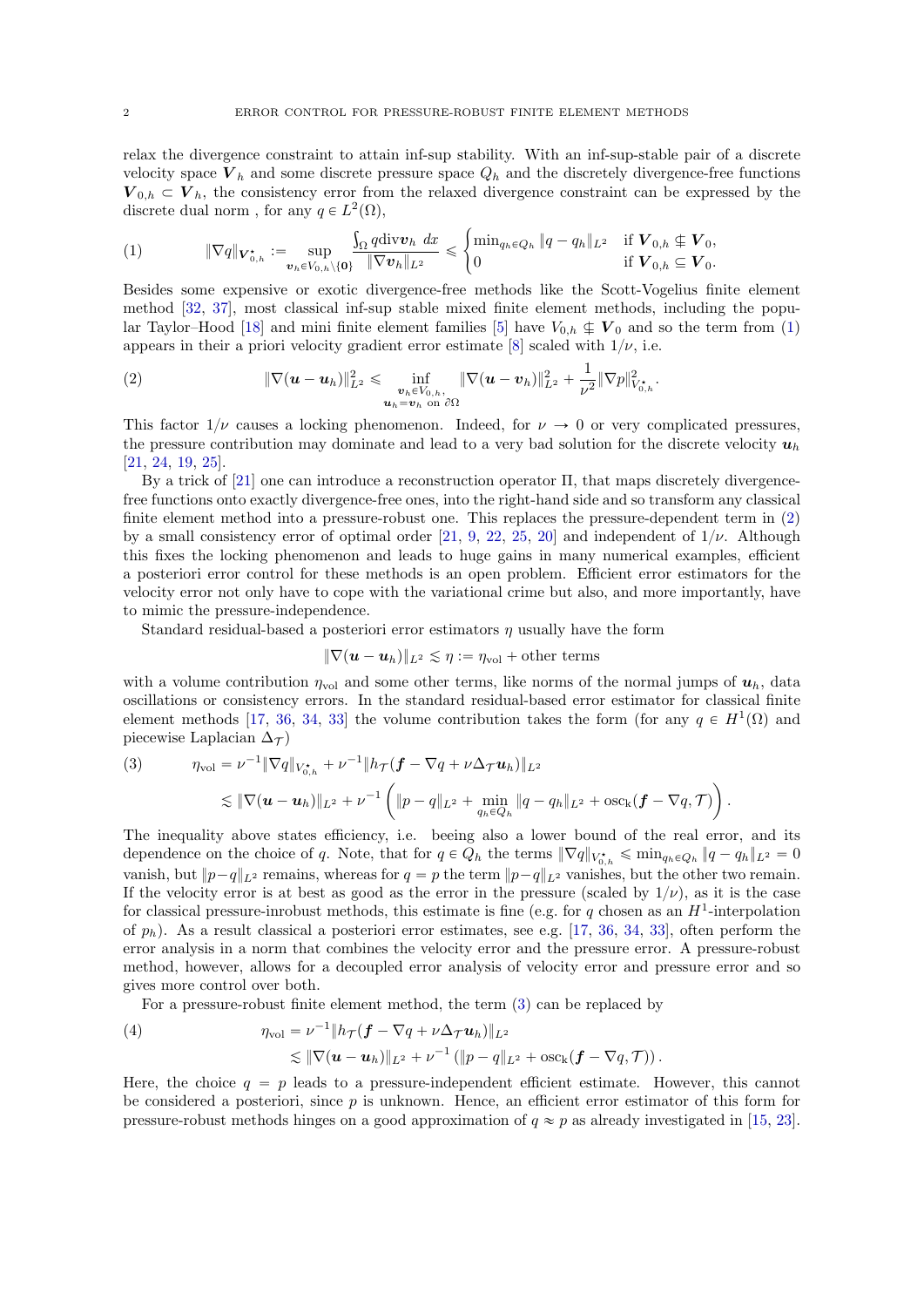The main result of this paper concerns a different approach to estimate the velocity error that yields an estimator with the volume contribution

<span id="page-2-1"></span>(5) 
$$
\eta_{\text{curl}} = \nu^{-1} \|h_{\mathcal{T}}^2 \text{curl}_{\mathcal{T}} (\boldsymbol{f} + \nu \Delta_{\mathcal{T}} \boldsymbol{u}_h)\|_{L^2} \\ \lesssim \|\nabla (\boldsymbol{u} - \boldsymbol{u}_h)\|_{L^2} + \nu^{-1} \text{osc}_{k} (h_{\mathcal{T}} \text{curl}_{\mathcal{T}} (\boldsymbol{f} + \nu \Delta_{\mathcal{T}} \boldsymbol{u}_h), \mathcal{T}).
$$

The advantage of  $\eta_{\text{curl}}$  over  $\eta_{\text{vol}}$  is that the curl operator automatically cancels any  $\nabla q$  from the Helmholtz decomposition of  $f + \nu \Delta \tau u_h$  and therefore no approximation of p as in [\(4\)](#page-1-3) is needed. Also note, that  $\eta_{\text{curl}}$  is similar to the volume contribution of a residual-based error estimator for the Navier–Stokes equations in streamline and vorticity formulation [\[3\]](#page-23-13). However, the error estimator with this volume contribution is valid for any pressure-robust finite element method like the Scott– Vogelius finite element method [\[32,](#page-24-0) [37\]](#page-24-1) or the novel family of pressure-robustly modified finite element methods of [\[21,](#page-23-3) [9,](#page-23-7) [22,](#page-23-8) [25,](#page-23-6) [20\]](#page-23-9) that allow for an interesting interplay between the Fortin interpolator I and the reconstruction operator Π manifestated in the required assumption

<span id="page-2-2"></span>(6) 
$$
\int_{\Omega} (1 - \Pi I) \mathbf{v} \cdot \boldsymbol{\theta} \, dx \leq \|\nabla \mathbf{v}\|_{L^2} \|h^2_T \operatorname{curl} \boldsymbol{\theta}\|_{L^2} \quad \text{for all } \boldsymbol{\theta} \in H(\operatorname{curl}, \Omega) \text{ and } \mathbf{v} \in \mathbf{V}_0.
$$

We prove this assumption for certain popular finite element methods including the Taylor–Hood and mini finite element methods, and some elements with discontinuous pressure approximations. However, we only focus on the two-dimensional case, since the proofs for the three-dimensional case are much more involved and therefore discussed in a future publication.

The rest of the paper is structured as follows. Section [2](#page-2-0) introduces the Stokes equations and preliminaries as well as notation used throughout the paper. Section [3](#page-3-0) focuses on classical finite element methods and their recently developed pressure-robust siblings that are based on a suitable reconstruction operator. Section [4](#page-6-0) is concerned with standard residual-based error estimates for classical and pressure-robust finite element methods and the efficiency of its contributions, in particular [\(3\)](#page-1-2) and [\(4\)](#page-1-3), especially in the pressure-dominated regime. Section [5](#page-9-0) derives some novel a posteriori error bounds with the volume contribution [\(5\)](#page-2-1) that are efficient and easy to evaluate for the pressurerobust finite element methods that satisfy Assumption [\(6\)](#page-2-2). In Section [6](#page-13-0) this assumption is verified for many popular finite element methods and their pressure-robust siblings. Section [7](#page-18-0) studies numerical examples and employs the local contributions of the a posteriori error estimates as refinement indicators for adaptive mesh refinement. The numerical examples verify the theory and show that the pressure-robust finite element methods converge with the optimal order also in non-smooth examples.

## 2. Model problem and preliminaries

<span id="page-2-0"></span>This section states our model problem and the needed notation.

2.1. Stokes equations and Helmholtz projector. The Stokes model problem seeks a vectorvalued velocity field **u** and a scalar-valued pressure field p on a bounded Lipschitz domain  $\Omega \subset \mathbb{R}^2$ with Dirichlet data  $u = u_D$  along  $\partial\Omega$  and

$$
-\nu\Delta u + \nabla p = \mathbf{f} \quad \text{and} \quad \text{div}\mathbf{u} = 0 \quad \text{in } \Omega.
$$

The weak formulation characterises  $u \in H^1(\Omega)^2$  by  $u = u_D$  along  $\partial\Omega$  and

$$
\nu(\nabla \mathbf{u}, \nabla \mathbf{v}) - (p, \text{div}\mathbf{v}) = (\mathbf{f}, \mathbf{v}) \quad \text{for all } \mathbf{v} \in V := H_0^1(\Omega)^2,
$$
  
\n
$$
(q, \text{div}\mathbf{u}) = 0 \quad \text{for all } q \in Q := L_0^2(\Omega).
$$

In the set of divergence-free functions  $V_0 := \{v \in V | \text{div}v = 0\}, u$  satisfies

$$
\nu(\nabla \boldsymbol{u}, \nabla \boldsymbol{v}) = (\boldsymbol{f}, \boldsymbol{v}) \quad \text{for all } \boldsymbol{v} \in \boldsymbol{V}_0.
$$

The Helmholtz decomposition decomposes every vector field into

$$
\boldsymbol{f} = \nabla \alpha + \beta =: \nabla \alpha + \mathbb{P} \boldsymbol{f}
$$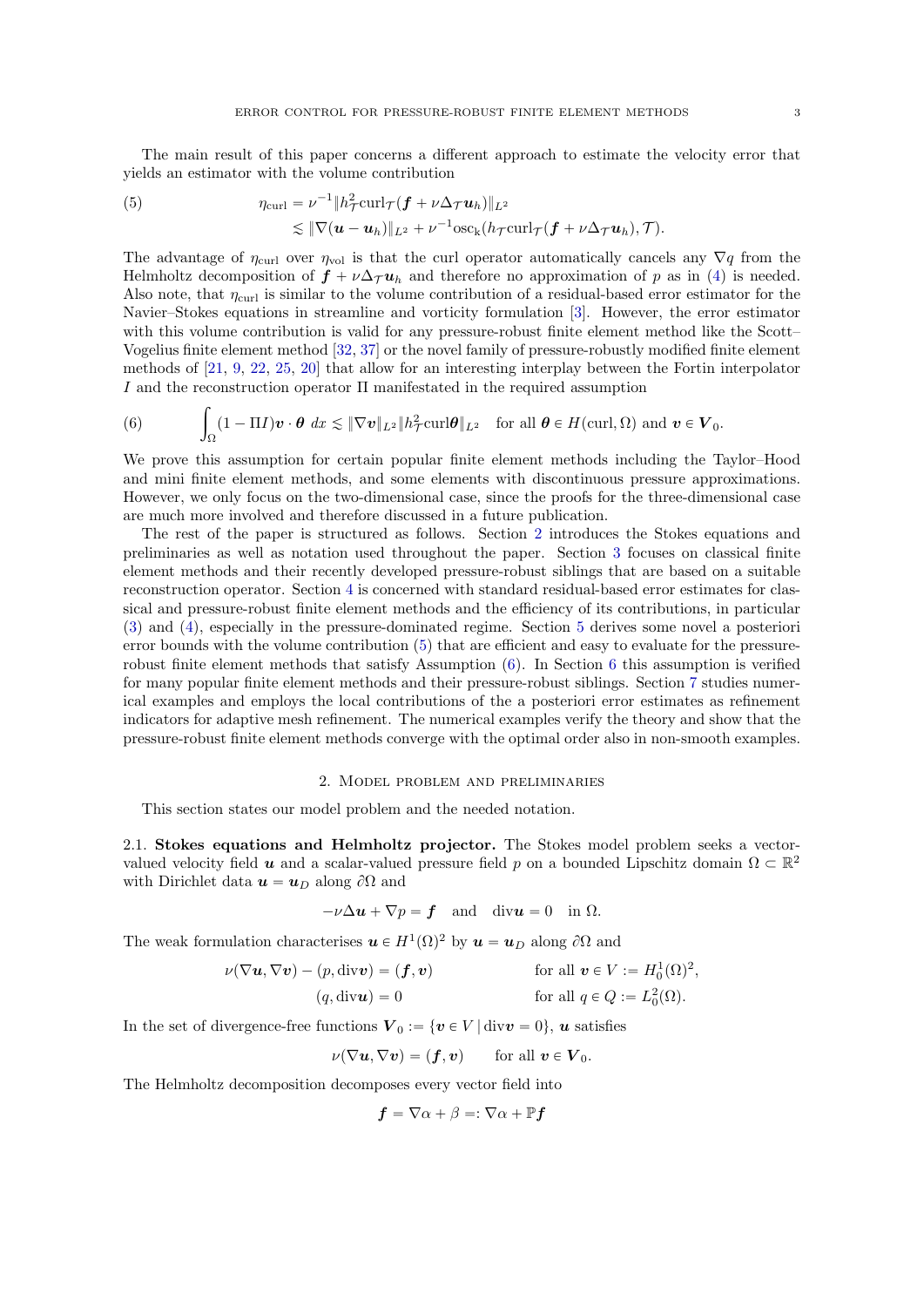with  $\alpha \in H^1(\Omega)/\mathbb{R}$  and  $\beta =: \mathbb{P}$ *f*  $\in L^2_{\sigma}(\Omega) := \{w \in H(\text{div}, \Omega) | \text{div}w = 0, w \cdot \mathbf{n} = 0 \text{ along } \partial D\}$  [\[16\]](#page-23-14). Note in particular, that the continuous Helmholtz projector satisfies  $\mathbb{P}(\nabla q) = 0$  for all  $q \in H^1(\Omega)$ which implies

$$
\nu(\nabla \boldsymbol{u}, \nabla \boldsymbol{v}) = (\mathbb{P} \boldsymbol{f}, \boldsymbol{v}) \qquad \text{for all } \boldsymbol{v} \in \boldsymbol{V}_0,
$$

hence  $\boldsymbol{u}$  is steered only by the Helmholtz projector  $\mathbb{P} \boldsymbol{f}$  of the right-hand side.

2.2. Notation. The set  $\mathcal T$  denotes a regular triangulation of  $\Omega$  into two dimensional simplices with edges  $\mathcal E$  and nodes N. The three edges of a simplex  $T \in \mathcal T$  are denoted by  $\mathcal E(T)$ . Similarly,  $\mathcal N(T)$ consists of the three nodes that belong to  $T \in \mathcal{T}$ ,  $\mathcal{N}(E)$  consists of the two nodes that belong to  $E \in \mathcal{E}$  and  $\mathcal{T}(z)$  for a vertex  $z \in \mathcal{N}$  consists of all cells  $T \in \mathcal{T}$  with  $z \in \mathcal{N}(T)$ . Finally we define  $\mathcal{E}^{\circ}$  as the set of all inner.

As usual  $L^2(\Omega)$ ,  $H^1(\Omega)$ ,  $H(\text{div}, \Omega)$  and  $H(\text{curl}, \Omega)$  denote the Sobolev spaces and  $L^2(\Omega)^2$ ,  $H^1(\Omega)^2$ denote their vector-valued versions. Moreover, several discrete function spaces are used throughout the paper. The set  $P_k(T)$  denotes scalar-valued polynomials up to order k that live on the simplex  $T \in \mathcal{T}$  and generate the global piecewise polynomials of order k, i.e.

$$
P_k(\mathcal{T}) := \{ q_h \in L^2(\Omega) \, | \, \forall T \in \mathcal{T} : v_h|_T \in P_k(T) \}.
$$

The function  $\pi_{P_k(\omega)}$  denotes the  $L^2$  best approximation into  $P_k(\omega)$  for any subdomain  $\omega \subset \Omega$ . For approximation of functions in  $H(\text{div}, \Omega)$  we use the set of Brezzi-Douglas-Marini functions of order  $k \geq 1$  denoted by  $BDM_k(\mathcal{T}) := P_k(\mathcal{T})^2 \cap H(\text{div}, \Omega)$  and the subset of Raviart-Thomas functions of order  $k \geq 0$  denoted by  $RT_k(\mathcal{T})$ , see [\[28\]](#page-24-5). The functions  $I_{RT_k}$  and  $I_{BDM_k}$  denotes the standard interpolator into  $RT_k(\mathcal{T})$  and  $BDM_k(\mathcal{T})$ , respectively, see e.g. [\[8\]](#page-23-2). We are also using lowest order Nédélec (type I) functions  $\mathcal{N}_0(\mathcal{T})$  defined as the 90 degree rotated lowest order Raviart-Thomas functions with the corresponding interpolator  $I_{\mathcal{N}_0}$ , see [\[27\]](#page-24-6).

The diameter of a simplex  $T \in \mathcal{T}$  is denoted by  $h_T$  and  $h_T \in P_0(\mathcal{T})$  is the local mesh width function, i.e.  $h_{\mathcal{T}}|_T := h_T$  for all  $T \in \mathcal{T}$ . Similarly,  $h_E$  denotes the diameter of the side  $E \in \mathcal{E}$ . At some point certain bubble functions are used. The cell bubble function on a cell  $T \in \mathcal{T}$  is defined by  $b_T = \prod_{z \in \mathcal{N}} \varphi_z$  where  $\varphi_z$  is the nodal basis function of the node  $z \in \mathcal{N}$ , i.e.  $\varphi_z(z) = 1$  and  $\varphi_z(y) = 0$ for  $y \in \mathcal{N}\backslash\{z\}$ . Similarly, the face bubble  $b_E$  for some side  $E \in \mathcal{E}$  is defined by  $b_E = \prod_{z \in \mathcal{E}} \varphi_z$ . The vector  $n_E$  denotes the unit normal vector of the side  $E \in \mathcal{E}$  with arbitrary but fixed orientation, such that the normal jump  $\left[v \cdot n\right]$  of some function v has a well-defined sign. The vector  $\tau_E$  denotes a unit tangential vector of E.

## 3. Classical and pressure-robust finite element methods

<span id="page-3-0"></span>This section recalls classical (usually not presssure-robust) inf-sup stable finite element methods and a pressure-robust modification of these methods.

3.1. Classical inf-sup stable finite element methods. Classical inf-sup stable finite element methods choose ansatz spaces  $V_h \subseteq V = H_0^1(\Omega)^2$  and  $Q_h \subseteq Q = L_0^2(\Omega)$  with the inf-sup property

(7) 
$$
0 < c_0 := \inf_{q_h \in Q_h \setminus \{0\}} \sup_{\boldsymbol{v}_h \in V_h \setminus \{\mathbf{0}\}} \frac{\int_{\Omega} q_h \operatorname{div} \boldsymbol{v}_h dx}{\|\nabla \boldsymbol{v}_h\|_0 \|q_h\|_{L^2}}.
$$

This guarantees surjectivity of the discrete divergence operator

$$
\mathrm{div}_h \boldsymbol{v}_h = \Pi_{Q_h}(\mathrm{div} \boldsymbol{v}_h) := \mathrm{argmin}_{q_h \in Q_h} ||\mathrm{div} \boldsymbol{v}_h - q_h||_{L^2},
$$

but also leads to the set of only discretely divergence-free testfunctions

$$
V_{0,h} = \{\boldsymbol{v}_h \in V_h | \operatorname{div}_h \boldsymbol{v}_h = 0\},\
$$

that in general is not a subset of the really divergence-free functions  $V_0$ . Table [1](#page-4-0) lists some classical finite element methods that are inf-sup stable and are considered in this paper. Besides the Scott-Vogelius finite element method (on a barycentric refined mesh bary $(\mathcal{T})$  to ensure the inf-sup stability [\[32,](#page-24-0) [37\]](#page-24-1)), all of them are not divergence-free. The space  $P_k^+(\mathcal{T})$  in case of the P2-bubble [\[13\]](#page-23-15) or the mini finite element methods [\[5\]](#page-23-1) indicates that the  $P_k(\mathcal{T})$  space is enriched with the standard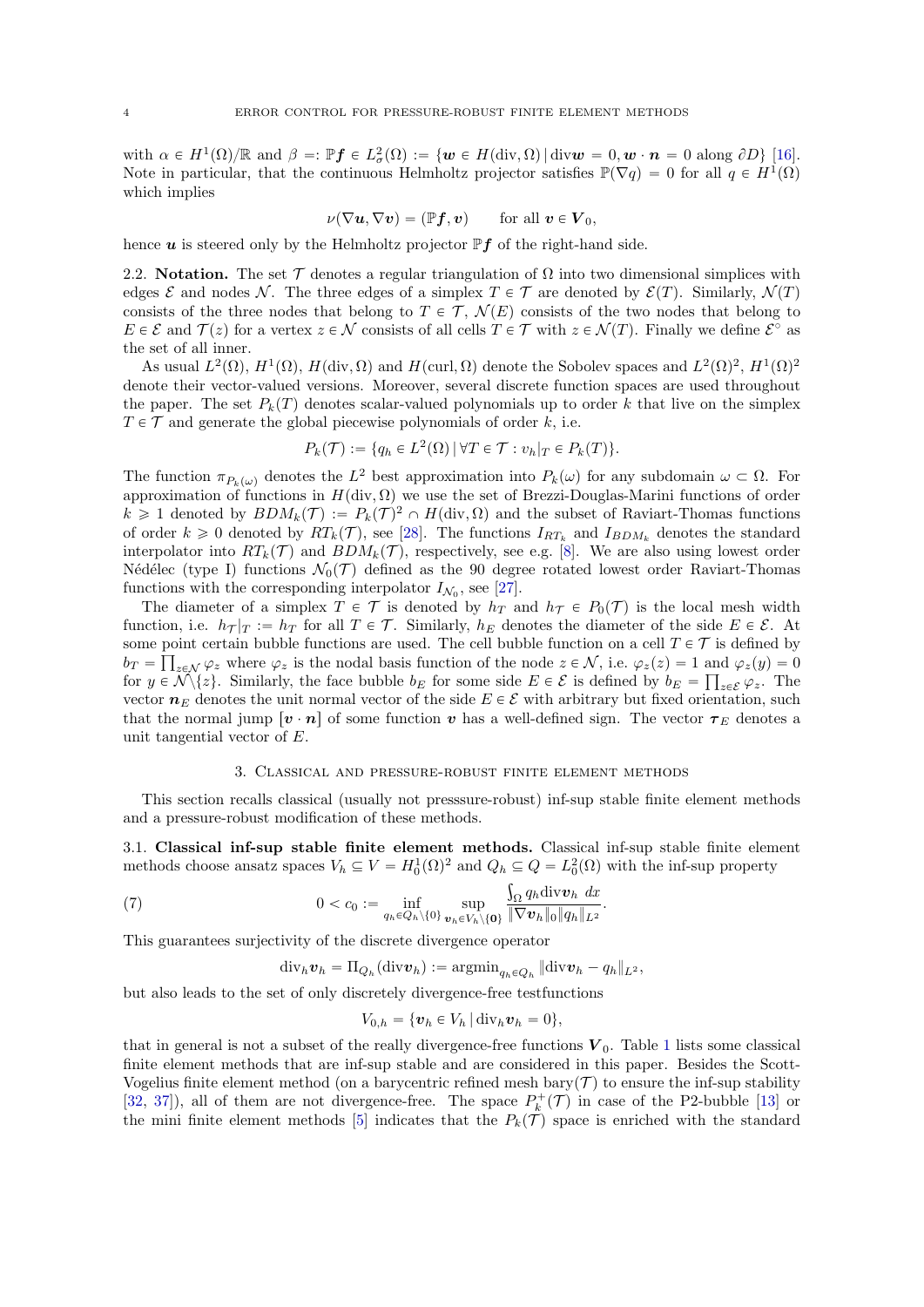<span id="page-4-0"></span>Table 1. List of classical finite element methods that are considered in this paper and their expected velocity gradient error convergence order k.

| FEM name & reference & order             | abbr.  | $V_h$                                    | $Q_h$                                   |
|------------------------------------------|--------|------------------------------------------|-----------------------------------------|
| Bernardi-Raugel FEM [7] $(k = 1)$        | BR.    | $P_1^{\text{BR}}(\mathcal{T}) \cap V$    | $P_0(\mathcal{T})$                      |
| Mini FEM $[5]$ $(k = 1)$                 | MINI   | $P_1^+(\mathcal{T})^2 \cap V$            | $P_1(\mathcal{T}) \cap H^1(\Omega)$     |
| $P_{k+1} \times P_{k-1}$ FEM $(k \ge 1)$ | P2P0   | $P_{k+1}(\mathcal{T})^2 \cap V$          | $P_{k-1}(\mathcal{T})$                  |
| P2-bubble FEM [13] $(k = 2)$             | P2B    | $P_2^+(\mathcal{T})^2 \cap V$            | $P_1(\mathcal{T})$                      |
| Taylor-Hood FEM [18] $(k \ge 2)$         | $TH_k$ | $P_k(\mathcal{T})^2 \cap V$              | $P_{k-1}(\mathcal{T}) \cap H^1(\Omega)$ |
| Scott-Vogelius FEM $[32, 37]$ (k=2)      | SV.    | $P_2(\text{bary}(\mathcal{T}))^2 \cap V$ | $P_1(\text{bary}(\mathcal{T}))$         |

cell bubbles  $b_T$  for all  $T \in \mathcal{T}$ . For the Bernardi–Raugel finite element method normal-weighted face bubbles are added [\[7\]](#page-23-16) defining the space  $P_1^{\text{BR}}(\mathcal{T}) := P_1(\mathcal{T})^2 \cup \{b_E n_E : E \in \mathcal{E}\}.$ 

The relaxation of the divergence constraint leads to the usual best approximation error in the pressure ansatz space, i.e.

<span id="page-4-4"></span>(8) 
$$
\|\nabla p\|_{V_{0,h}^*} := \sup_{\boldsymbol{v}_h \in V_{0,h}\setminus\{\mathbf{0}\}} \frac{\int_{\Omega} p \text{div} \boldsymbol{v}_h \, dx}{\|\nabla \boldsymbol{v}_h\|_{L^2}} \\ = \sup_{\boldsymbol{v}_h \in V_{0,h}\setminus\{\mathbf{0}\}} \frac{\int_{\Omega} (p - q_h) \text{div} \boldsymbol{v}_h \, dx}{\|\nabla \boldsymbol{v}_h\|_{L^2}} \leq \min_{q_h \in Q_h} \|p - q_h\|_{L^2},
$$

and divergence-free methods are characterised by

 $V_{0,h} \subseteq \mathbf{V}_0 \Leftrightarrow \|\nabla p\|_{V_{0,h}^{\star}} = 0$  for all  $p \in L^2(\Omega)$ .

For completeness, we shortly prove the classical a priori error estimate in the following theorem for the discrete solution  $u_h \in u_{D,h} + V_h$  (where  $u_{D,h}$  is some suitable approximation of  $u_D$ ) and  $p_h \in Q_h$ defined by

<span id="page-4-1"></span>(9) 
$$
\nu(\nabla \mathbf{u}_h, \nabla \mathbf{v}_h) - (p_h, \text{div}\mathbf{v}_h) = (\mathbf{f}, \mathbf{v}_h)
$$
 for all  $\mathbf{v}_h \in V_h$ ,  
\n
$$
(q_h, \text{div}\mathbf{u}_h) = 0
$$
 for all  $q_h \in Q_h$ ,

or, equivalently,

$$
\nu(\nabla \boldsymbol{u}_h, \nabla \boldsymbol{v}_h) = (\boldsymbol{f}, \boldsymbol{v}_h) \quad \text{for all } \boldsymbol{v}_h \in V_{0,h}.
$$

<span id="page-4-2"></span>**Theorem 3.1** (A priori estimate for classical finite element methods). For the discrete velocity  $u_h$ of  $(9)$ , it holds

$$
\|\nabla (\boldsymbol{u}-\boldsymbol{u}_h)\|_{L^2}^2 \leqslant \inf_{\substack{\boldsymbol{v}_h \in V_{0,h},\\ \boldsymbol{u}_h = \boldsymbol{v}_h \text{ on } \partial\Omega}} \|\nabla (\boldsymbol{u}-\boldsymbol{v}_h)\|_{L^2}^2 + \frac{1}{\nu^2}\|\nabla p\|_{V_{0,h}^\star}^2.
$$

*Proof.* The best approximation  $w_h \in V_{0,h}$  with boundary data  $w_h = u_h$  along  $\partial\Omega$  of u in the  $H^1$ seminorm satisfies in particular the orthogonality  $(\nabla (\mathbf{u} - \mathbf{w}_h), \nabla (\mathbf{u}_h - \mathbf{w}_h)) = 0$  and therefore allows for the Pythagoras theorem

<span id="page-4-3"></span>(10) 
$$
\|\nabla(\boldsymbol{u}-\boldsymbol{u}_h)\|_{L^2}^2 = \|\nabla(\boldsymbol{u}-\boldsymbol{w}_h)\|_{L^2}^2 + \|\nabla(\boldsymbol{u}_h-\boldsymbol{w}_h)\|_{L^2}^2 = \inf_{\substack{\boldsymbol{v}_h\in V_{0,h},\\ \boldsymbol{u}_h=\boldsymbol{v}_h\text{ on }\partial\Omega}} \|\nabla(\boldsymbol{u}-\boldsymbol{v}_h)\|_{L^2}^2 + \|\nabla(\boldsymbol{u}_h-\boldsymbol{w}_h)\|_{L^2}^2.
$$

The same orthogonality allows to estimate

$$
\begin{aligned} \|\nabla (\boldsymbol u_h - \boldsymbol w_h)\|_{L^2}^2 &= (\nabla (\boldsymbol u - \boldsymbol u_h), \nabla (\boldsymbol u_h - \boldsymbol w_h)) \\ &= \nu^{-1}(p, \text{div}(\boldsymbol u_h - \boldsymbol w_h)) \leqslant \nu^{-1} \|\nabla p\|_{V_{0,h}^\star} \|\nabla (\boldsymbol u_h - \boldsymbol w_h)\|_{L^2}. \end{aligned}
$$

The malicious influence of the pressure-dependent error and the factor  $1/\nu$  in front of it for classical finite element methods that are not divergence-free was demonstrated and observed in many benchmark examples, see e.g. [\[24,](#page-23-4) [25,](#page-23-6) [19,](#page-23-5) [20\]](#page-23-9).

 $\Box$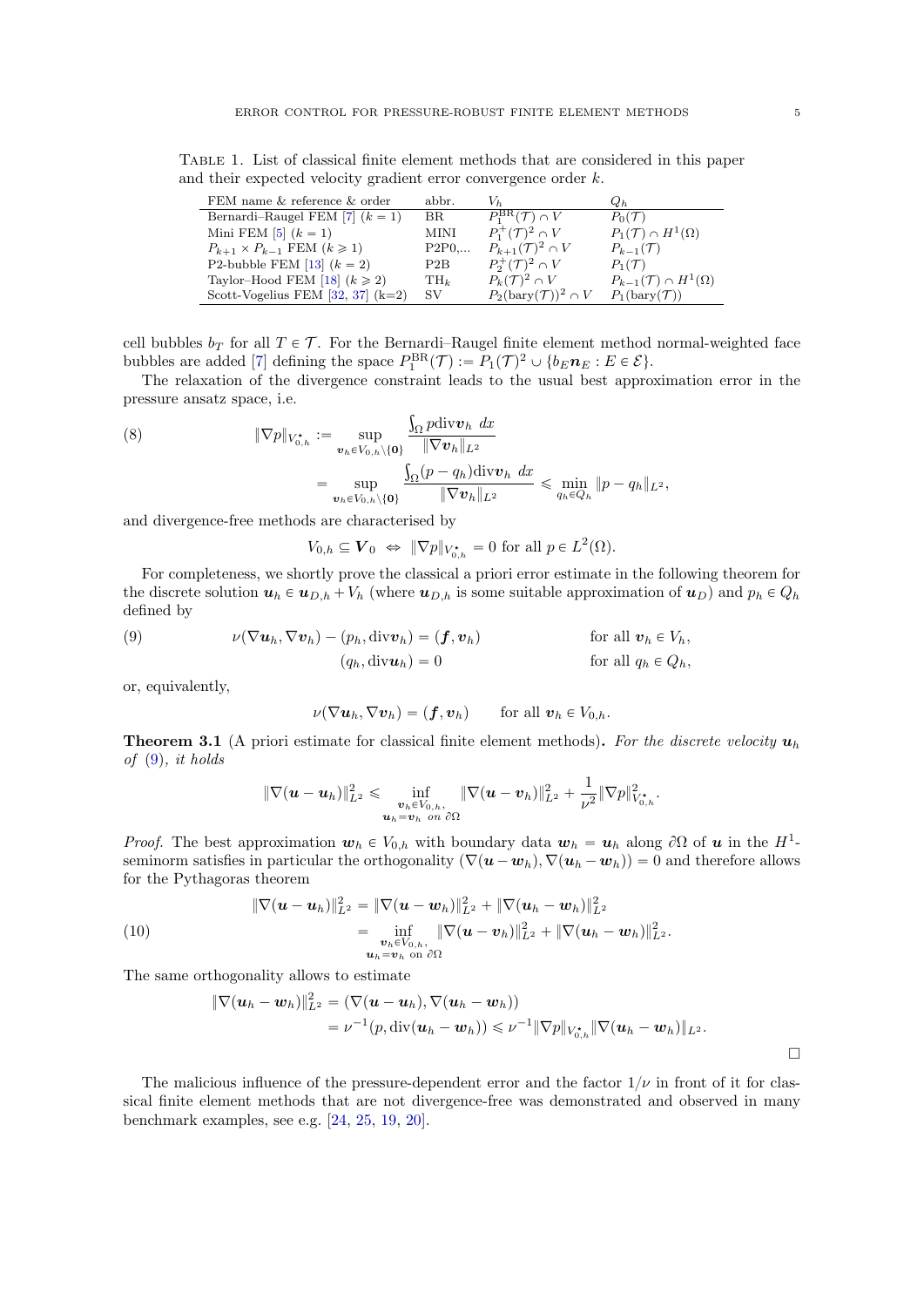3.2. Pressure-robust finite element methods. A method is called pressure-robust if its discrete velocity is pressure-independent, i.e. if the a priori error estimate for the velocity error is independent of the pressure.

The key feature behind pressure-robustness for the Stokes problem is that the testfunctions in the right-hand side are divergence-free. This can be achieved e.g. by fully divergence-free finite element methods (like the Scott-Vogelius finite element method) or, focused on in this paper, by the application of some reconstruction operator Π in the right-hand side of the equation (and in further terms in case of the stationary and transient Navier–Stokes equations [\[25,](#page-23-6) [1\]](#page-23-17)).

Hence, the modified pressure-robust finite element method (of any classical pair of inf-sup stable spaces  $V_h$  and  $Q_h$ ) searches  $u_h \in u_{D,h} + V_h$  and  $p_h \in Q_h$  with

<span id="page-5-0"></span>(11) 
$$
\nu(\nabla \mathbf{u}_h, \nabla \mathbf{v}_h) - (p_h, \text{div} \mathbf{v}_h) = (\mathbf{f}, \Pi \mathbf{v}_h) = (\mathbb{P} \mathbf{f}, \Pi \mathbf{v}_h)
$$
 for all  $\mathbf{v}_h \in V_h$ ,  
\n
$$
(q_h, \text{div} \mathbf{u}_h) = 0
$$
 for all  $q_h \in Q_h$ .

The operator Π maps discretely divergence-free functions onto exactly divergence-free ones, i.e.

<span id="page-5-1"></span>(12) 
$$
\Pi: V_h \to H(\text{div}, \Omega) \text{ with } \text{div}(\Pi v_h) = 0 \text{ for all } v_h \in V_{0,h}.
$$

This implicitly defines a modified discrete Helmholtz projector

$$
\mathbb{P}_h^{\star}\boldsymbol{f} = \mathop{\mathrm{argmin}}_{\boldsymbol{v}_h \in V_{0,h}} \|\boldsymbol{f} - \Pi \boldsymbol{v}_h\|_{L^2}
$$

with  $\mathbb{P}_h^{\star}(\nabla q) = 0$  for any  $q \in H^1(\Omega)$  or  $\|\nabla q\|_{(\Pi V_{0,h})^{\star}}^2 = 0$  for all  $q \in L^2(\Omega)$  and so allows for a pressure-independent and locking-free a priori velocity error estimate.

<span id="page-5-4"></span>**Theorem 3.2** (A priori estimate for pressure-robust finite element methods). For the solution  $u_h$ of [\(11\)](#page-5-0) with a reconstruction operator  $\Pi$  that satisfies [\(12\)](#page-5-1), it holds

$$
\|\nabla (\boldsymbol{u}-\boldsymbol{u}_h)\|_{L^2}^2 \leqslant \inf_{\substack{\boldsymbol{v}_h \in V_{0,h},\\ \boldsymbol{u}_h = \boldsymbol{v}_h \text{ on } \partial\Omega}} \|\nabla (\boldsymbol{u}-\boldsymbol{v}_h)\|_{L^2}^2 + \|\Delta \boldsymbol{u} \circ (1-\Pi)\|_{V_{0,h}^{\star}}^2
$$

with the consistency error

<span id="page-5-2"></span>(13) 
$$
\|\Delta \boldsymbol{u} \circ (1-\Pi)\|_{V_{0,h}^*}^2 := \sup_{\boldsymbol{v}_h \in V_{0,h}\setminus \{\mathbf{0}\}} \frac{\int_{\Omega} \Delta \boldsymbol{u} \cdot (1-\Pi) \boldsymbol{v}_h \, dx}{\|\nabla \boldsymbol{v}_h\|_{L^2}}.
$$

Note, that divergence-free methods (like the Scott-Vogelius finite element method) allow for  $\Pi = 1$ and so attain the same estimate as Theorem [3.1.](#page-4-2)

Proof. Similar to the proof of Theorem [3.1,](#page-4-2) it remains to estimate the second term on the right-hand side of [\(10\)](#page-4-3). Using the orthogonality  $(\nabla (\boldsymbol{u} - \boldsymbol{w}_h), \nabla (\boldsymbol{u}_h - \boldsymbol{w}_h)) = 0$  we get  $\|\nabla (\boldsymbol{u}_h - \boldsymbol{w}_h)\|_{L^2}^2 =$ side of (10). Using the orthogonality  $(\nabla(\mathbf{u} - \mathbf{w}_h), \nabla(\mathbf{u}_h - \mathbf{w}_h)) = 0$  we get  $\|\nabla(\mathbf{u}_h - \mathbf{w}_h)\|_{L^2}^2 = (\nabla(\mathbf{u} - \mathbf{u}_h), \nabla(\mathbf{u}_h - \mathbf{w}_h))$ . The insertion of  $\mathbf{f} = -\nu \Delta \mathbf{u} + \nabla p$  and  $\int_{\Omega} \nab$ [\(12\)](#page-5-1)) then further shows

$$
\begin{aligned} (\nabla (\boldsymbol{u}-\boldsymbol{u}_h), \nabla (\boldsymbol{w}_h-\boldsymbol{u}_h))&=(\Delta \boldsymbol{u}, \boldsymbol{u}_h-\boldsymbol{w}_h)+\frac{1}{\nu}(\boldsymbol{f}, \Pi (\boldsymbol{u}_h-\boldsymbol{w}_h)) \\&=(\Delta \boldsymbol{u}, \boldsymbol{u}_h-\boldsymbol{w}_h)+(\Delta \boldsymbol{u}, \Pi (\boldsymbol{u}_h-\boldsymbol{w}_h)) \\&\leqslant \|\Delta \boldsymbol{u}\circ (1-\Pi)\|_{V_{0,h}^*}\|\nabla (\boldsymbol{u}_h-\boldsymbol{w}_h)\|_{L^2}.\end{aligned}
$$

This concludes the proof.  $\Box$ 

To gain optimal convergence behavior of [\(13\)](#page-5-2), the reconstruction operator additionally has to satisfy another important property that concerns the consistency error of the modified method. For a finite element method with optimal  $H^1$ -velocity convergence order k and pressure  $L^2$ -convergence order q we require, for all  $\mathbf{v}_h \in V_{0,h}$ ,

<span id="page-5-3"></span>(14) 
$$
(\boldsymbol{g},(1-\Pi)\boldsymbol{v}_h)\lesssim \|\boldsymbol{h}_\mathcal{T}^{q+1}D^{q-1}\boldsymbol{g}\|_{L^2(\Omega)}\|\nabla \boldsymbol{v}_h\|_{L^2}\qquad \text{for any }\boldsymbol{g}\in H^{q-1}(\Omega)^2.
$$

In particular, for  $\Delta u \in H^{q-1}(\Omega)^2$ , this property directly implies

(15) 
$$
\|\Delta u \circ (1 - \Pi)\|_{V_{0,h}^*} \lesssim \|h_{\mathcal{T}}^{q+1} D^{q-1} \Delta u\|_{L^2(\Omega)}
$$

and so ensures that the modified method still converges with the optimal order.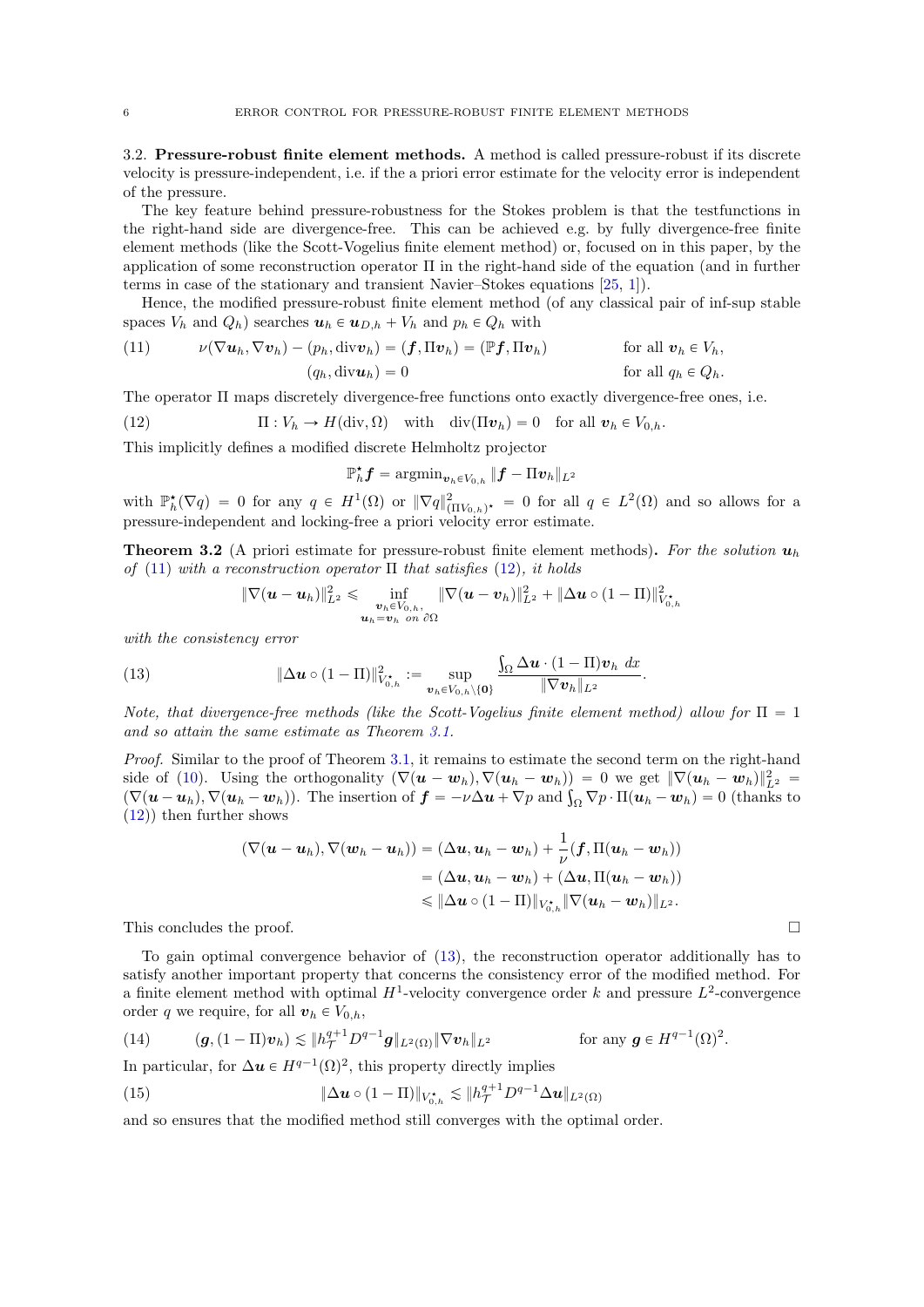| FEM name                                  | abbr.                                                           | $\Pi$ & reference          |
|-------------------------------------------|-----------------------------------------------------------------|----------------------------|
| Bernardi-Raugel FEM                       | BR.                                                             | $I_{BDM_1}$ , see [25]     |
| Mini FEM                                  | MINI                                                            | see $[20]$                 |
| $P_{k+1} \times P_{k-1}$ FEM $(k \geq 1)$ | P <sub>2</sub> P <sub>0</sub> , P <sub>3</sub> P <sub>1</sub> , | $I_{BDM_k}$                |
| P2-bubble FEM                             | P2B                                                             | $I_{BDM_2}$ , see [22, 25] |
| Taylor-Hood FEM $(k \ge 1)$               | $TH_k$                                                          | see $[20]$                 |
| Scott-Vogelius FEM                        | SV                                                              | 1 (identity)               |

<span id="page-6-2"></span>Table 2. Suitable reconstruction operators Π for the classical FEMs of Table [1.](#page-4-0)

To be more precise, we require that the reconstruction operator satisfies some local splitting and orthogonality property that can be formulated by ÿ

<span id="page-6-1"></span>(16) 
$$
(1 - \Pi)\boldsymbol{v}_h = \sum_{K \in \mathcal{K}} \boldsymbol{\sigma}_K|_K \text{ with } \|\boldsymbol{\sigma}_K\|_{L^2(K)} \lesssim h_K \|\nabla \boldsymbol{v}_h\|_{L^2(K)} \text{ and}
$$

$$
\int_K \boldsymbol{\sigma}_K \cdot \boldsymbol{g}_h \, dx = 0 \text{ for all } \boldsymbol{g}_h \in P_{q-1}(K),
$$

with  $h_K := \text{diam}(K)$ . Reconstruction operators  $\Pi$  with the properties [\(12\)](#page-5-1)-[\(14\)](#page-5-3) were already successfully designed for finite element methods with discontinuous pressure spaces, like the nonconforming Crouzeix-Raviart finite element method [\[21,](#page-23-3) [9\]](#page-23-7), or the Bernardi–Raugel [\[25\]](#page-23-6) and  $P^2$ -bubble finite element methods [\[22,](#page-23-8) [25\]](#page-23-6). In all these cases  $\Pi$  can be chosen as standard BDM interpolators with elementwise-orthogonality with resepect to  $\mathcal{K} = \mathcal{T}$ . Recently, also for Taylor–Hood and mini finite element methods (with  $k = q$ ) of arbitrary order such an operator was found [\[20\]](#page-23-9). For these vertex-based constructions Property [\(16\)](#page-6-1) holds with  $\mathcal{K} = \{\omega_z : z \in \mathcal{N}\}\.$  Table [2](#page-6-2) summarizes suitable reconstruction operators, that satisfy the needed properties, for the methods from Table [1.](#page-4-0)

### 4. (Limits of) Standard a posteriori residual-based error bounds

<span id="page-6-0"></span>This section states and proves a posteriori error bounds for the classical and the pressure-robust finite element methods by classical means. The resulting bounds reflect the pressure-robustness but are, in case of a pressure-robust finite element method, rather unhandy as their efficiency relies on a good approximation of  $\mathbb{P}f$ . To stress this observation, the analysis is performed in some detail.

First, we define the residual for the Stokes equations by

$$
r(\boldsymbol{v}) := \int_{\Omega} \boldsymbol{f} \cdot \boldsymbol{v} \, dx - \int_{\Omega} \nu \nabla \boldsymbol{u}_h : \nabla \boldsymbol{v} \, dx \quad \text{for all } \boldsymbol{v} \in \boldsymbol{V}_0.
$$

The dual norm of the residual r with respect to  $V_0$  defined by

$$
\|r\|_{\boldsymbol{V}^{\star}_{0}}:=\sup\limits_{\boldsymbol{v}_h\in V_0\backslash\{\boldsymbol{0}\}}\frac{r(\boldsymbol{v})}{\|\nabla\boldsymbol{v}\|_{L^2}}
$$

enters the generalised error bound as the central object of a posteriori error estimation. The error analysis also assumes the existence of a Fortin interpolation operator I that maps from  $V_0$  to  $V_{0,h}$ and has first-order approximation properties and is  $H^1$ -stable, i.e, for all  $v \in V_0$ , it holds

<span id="page-6-4"></span><span id="page-6-3"></span>(17) 
$$
\|(1-I)\mathbf{v}\|_{L^2(T)} \lesssim h_T \|\nabla \mathbf{v}\|_{L^2(\omega_T)} \text{ for all } T \in \mathcal{T},
$$

$$
\|\nabla I\boldsymbol{v}\|_{L^2}\lesssim \|\nabla \boldsymbol{v}\|_{L^2}.
$$

For many classical finite element methods such an operator can be found in [\[8\]](#page-23-2). For its existence and design in the Taylor–Hood case we refer to [\[26,](#page-24-7) [12\]](#page-23-18). Some more details are given in Section [6](#page-13-0) below.

The following theorem establishes a general estimate similar to [\[17,](#page-23-10) Theorem 5.1] and can be extended to nonconforming methods in a similar fashion. However, our focus is on the consistency errors [\(8\)](#page-4-4) and [\(13\)](#page-5-2) and the dependency on  $\nu$ .

<span id="page-6-5"></span>Theorem 4.1. The following velocity error estimates hold:

(a) In general, the  $L^2$  gradient error can be estimated by

$$
\|\nabla(\bm{u}-\bm{u}_h)\|_{L^2}^2\leqslant \nu^{-2}\|r\|_{\bm{V}_0^{\bm{\star}}}^2+1/c_0^2\|\mathrm{div}\bm{u}_h\|_{L^2}^2.
$$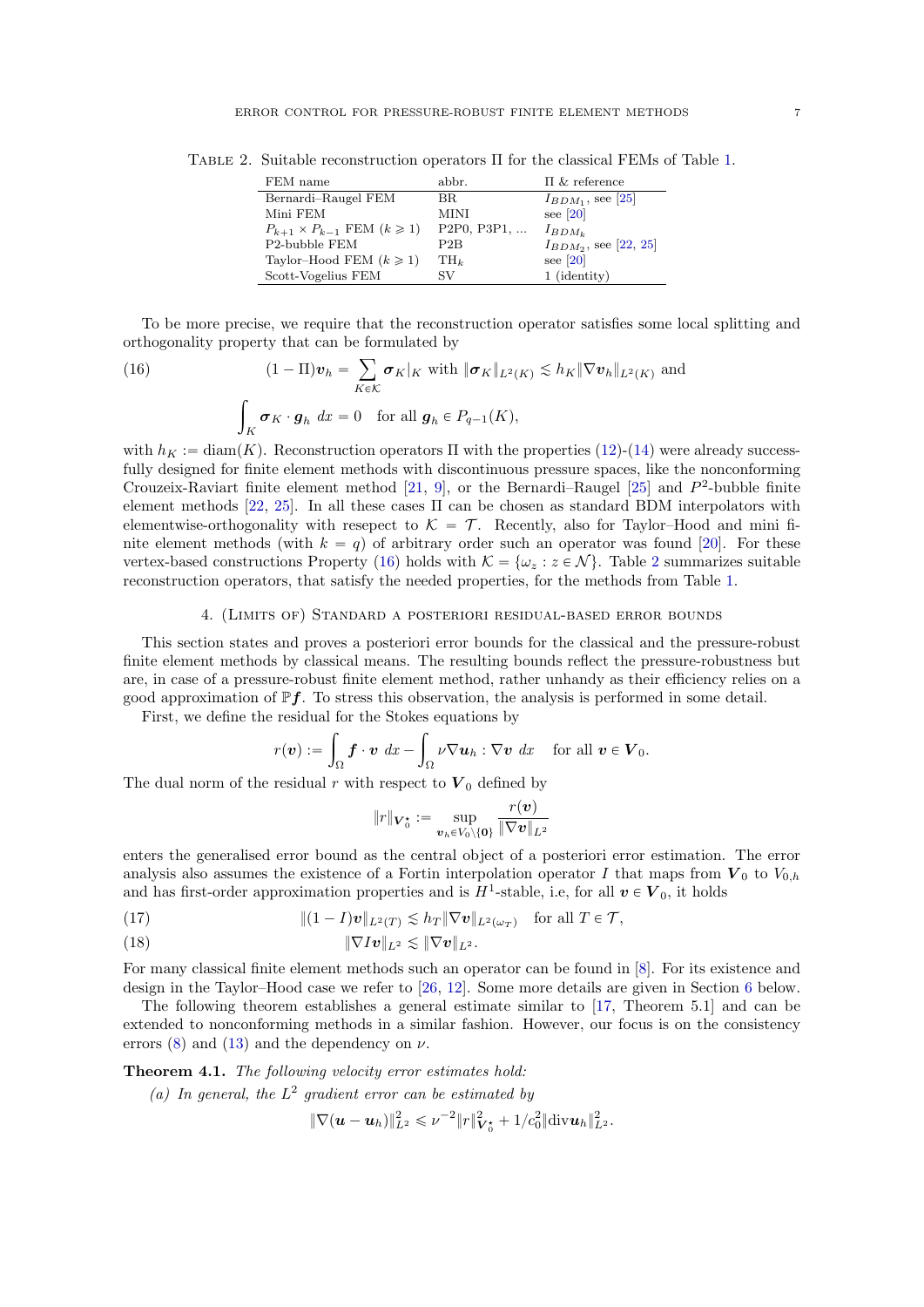(b) For the discrete solution  $u_h$  of the modified method [\(11\)](#page-5-0) (or of the classical method [\(9\)](#page-4-1) with  $\Pi = 1$ , the dual norm of the residual r can be bounded by

$$
||r||_{\mathbf{V}_0^{\star}} \lesssim \eta_{class}(\sigma, q) := \eta_{vol}(\sigma, q) + \eta_{avg}(\sigma) + \eta_{jump}(\sigma) + \eta_{cons, 1}(\sigma) + \eta_{cons, 2}(q)
$$

for arbitrary  $q \in H^1(\Omega)$  and  $\sigma \in H^1(\mathcal{T})^{2 \times 2}$ . The subterms read

$$
\eta_{vol}(\sigma, q) := \|h_{\mathcal{T}}(f - \nabla q + \nu \text{div}_h(\sigma))\|_{L^2}
$$

$$
\eta_{avg}(\sigma) := \nu \|\nabla u_h - \sigma\|_{L^2}
$$

$$
\eta_{jump}(\sigma) := \|h_{\mathcal{E}}^{1/2}[\nu \sigma n_E]\|_{L^2(\bigcup \mathcal{E}^{\circ})}
$$

$$
\eta_{cons,1}(\sigma) := \|\nu \text{div}_h(\sigma) \circ (1 - \Pi)\|_{V_{0,h}^{\star}}
$$

$$
\eta_{cons,2}(q) := \|\nabla q\|_{(\Pi V_{0,h})^{\star}},
$$

Note that q acts as a conforming approximation of the pressure p and  $\sigma$  acts as an approx*imation of*  $\nabla u$  *(in particular*  $\sigma = \nabla u_h$  *is allowed).* 

*Proof.* The proof of (a) can be found in [\[2,](#page-23-19) [11\]](#page-23-20) and is based on the decomposition  $\nu \nabla (\mathbf{u} - \mathbf{u}_h) =$  $\nu \nabla z + y$  into some  $z \in V_0$  and some remainder \*

$$
y \in Y := \left\{ y \in L^2(\Omega)^{d \times d} \mid \int_{\Omega} y : \nabla v \, dx = 0 \text{ for all } v \in V_0 \right\}.
$$

The orthogonality relations between  $\boldsymbol{z}$  and  $\boldsymbol{y}$  lead to

$$
\|\nu^{1/2}\nabla(\boldsymbol{u}-\boldsymbol{u}_h)\|_{L^2}^2=\|\nu^{1/2}\nabla z\|_{L^2}^2+\|\nu^{-1/2}y\|_{L^2}^2.
$$

Since

$$
\|\nu^{1/2}\nabla z\|_{L^2}^2=\int_{\Omega}\nu\nabla(\boldsymbol{u}-\boldsymbol{u}_h):\nabla z\ dx=r(z)\leqslant \nu^{-1/2}\|r\|_{\mathbf{V}_0^{\star}}\|\nu^{1/2}\nabla z\|_{L^2},
$$

one arrives at  $\|\nu^{1/2}\nabla z\|_{L^2} \leq \nu^{-1/2} \|r\|_{\mathbf{V}_0^*}$ . This is in fact an identity, since

$$
r(\boldsymbol{v}) = \int_{\Omega} \nu \nabla \boldsymbol{z} : \nabla \boldsymbol{v} \, dx \leqslant \nu^{1/2} \| \nu^{1/2} \nabla \boldsymbol{z} \|_{L^2} \| \nabla \boldsymbol{v} \|_{L^2} \quad \text{for any } \boldsymbol{v} \in \boldsymbol{V}_0.
$$

Furthermore, there exists some  $w \in L^2(\Omega)$  such that (see [\[2\]](#page-23-19))

$$
\begin{aligned} \|\nu^{-1/2}y\|_{L^2}^2 &= \int_{\Omega} \nabla(\boldsymbol{u} - \boldsymbol{u}_h) : y \, dx = \int_{\Omega} w \text{div}(\boldsymbol{u} - \boldsymbol{u}_h) \, dx \\ &\leqslant \|w\|_{L^2} \|\text{div}(\boldsymbol{u} - \boldsymbol{u}_h)\|_{L^2} \leqslant \nu^{1/2} / c_0 \| \nu^{-1/2} y \|_{L^2} \|\text{div} \boldsymbol{u}_h\|_{L^2} .\end{aligned}
$$

Hence,  $\|\nu^{-1/2}y\|_{L^2} \leqslant \nu^{1/2}/c_0\|\text{div} \mathbf{u}_h\|_{L^2}$ . This concludes the proof of (a) and it remains to prove (b).

Given any  $v \in V_0$ , subtraction of its Fortin interpolation  $Iv \in V_{0,h}$  and [\(11\)](#page-5-0) lead to

$$
r(\mathbf{v}) = \int_{\Omega} \mathbf{f} \cdot \mathbf{v} \, dx - \int_{\Omega} \nu \nabla \mathbf{u}_{h} : \nabla \mathbf{v} \, dx
$$
  
\n
$$
= \int_{\Omega} \mathbf{f} \cdot (1 - \Pi I) \mathbf{v} \, dx - \int_{\Omega} \nu \nabla \mathbf{u}_{h} : \nabla (1 - I) \mathbf{v} \, dx
$$
  
\n
$$
= \int_{\Omega} \mathbf{f} \cdot (1 - \Pi I) \mathbf{v} \, dx - \int_{\Omega} \nu \sigma : \nabla (1 - I) \mathbf{v} \, dx - \int_{\Omega} \nu (\nabla \mathbf{u}_{h} - \sigma) : \nabla (1 - I) \mathbf{v} \, dx
$$
  
\n
$$
= \int_{\Omega} (\mathbf{f} - \nabla q + \nu \operatorname{div}_{h} \sigma) \cdot (1 - \Pi I) \mathbf{v} \, dx + \sum_{T} \int_{\partial T} (\nu \sigma \mathbf{n}) \cdot (1 - I) \mathbf{v} \, ds
$$
  
\n
$$
- \int_{\Omega} \nu (\nabla \mathbf{u}_{h} - \sigma) : \nabla (1 - I) \mathbf{v} \, dx + \int_{\Omega} \nu \operatorname{div}_{h} \sigma \cdot (1 - \Pi) I \mathbf{v} \, dx + \int_{\Omega} \nabla q \cdot \Pi I \mathbf{v} \, dx.
$$

In the last step it was used that  $\int \nabla q \cdot \mathbf{v} \, dx = 0$  for any  $q \in H^1(\Omega)$ , since  $\mathbf{v} \in \mathbf{V}_0$  is divergence-free. The third integral is estimated by a Cauchy inequality and the  $H^1$ -stability of I. The last two integrals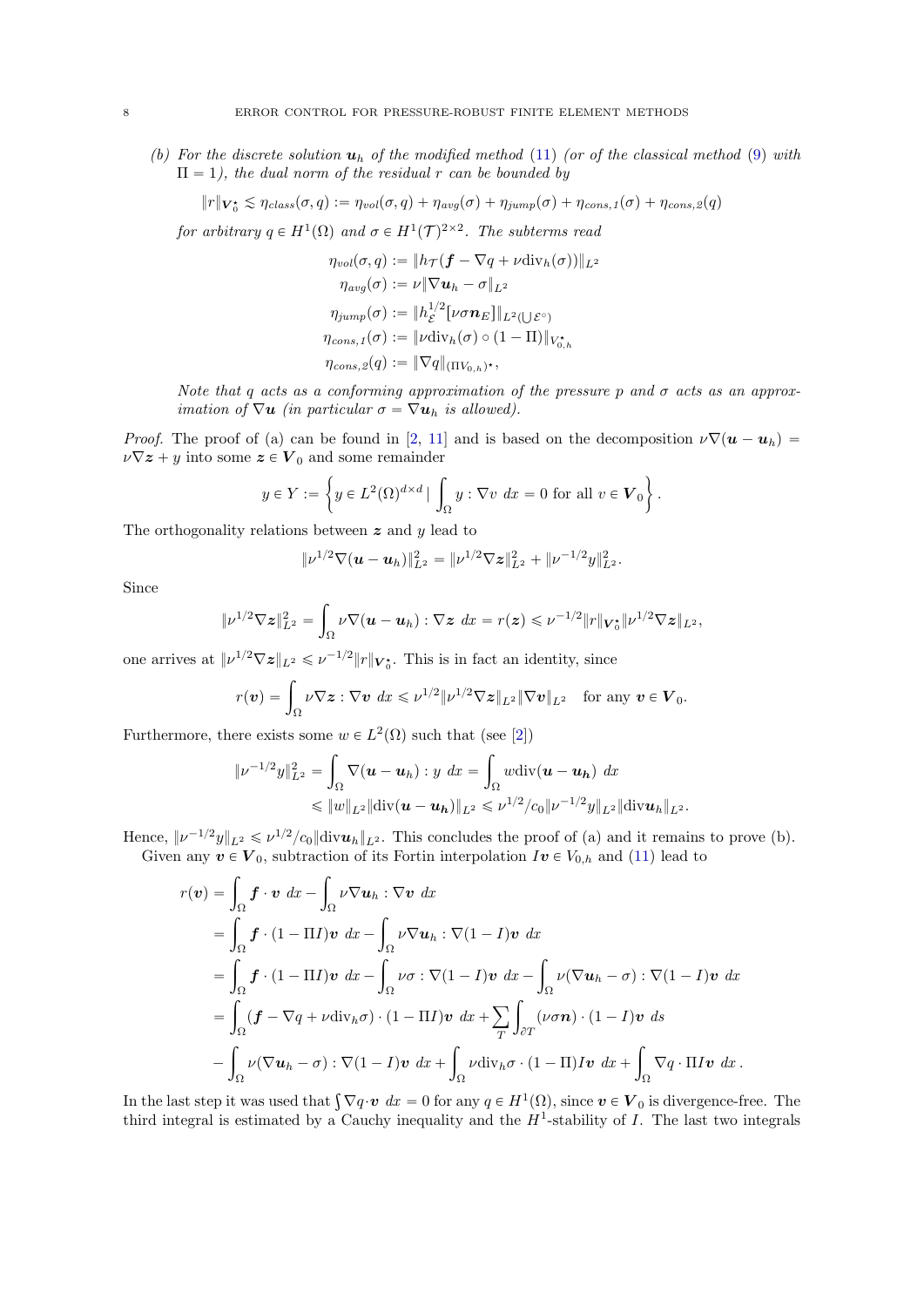are estimated by discrete dual norms and the  $H^1$ -stability of I. Properties [\(17\)](#page-6-3)-[\(18\)](#page-6-4) of I and [\(16\)](#page-6-1) of Π show

$$
\begin{aligned} \|h_T^{-1}(1-\Pi I)\mathbf{v}\|_{L^2(T)} &\leq \|h_T^{-1}(1-I)\mathbf{v}\|_{L^2(T)} + \|h_T^{-1}(1-\Pi)I\mathbf{v}\|_{L^2(T)} \\ &\leq \|\nabla \mathbf{v}\|_{L^2(\omega_T)} + \|h_T \nabla(I\mathbf{v})\|_{L^2(\omega_T)} \lesssim \|\nabla \mathbf{v}\|_{L^2(\omega_T)} \end{aligned}
$$

and hence together with some Cauchy inequalities

$$
\int_{\Omega} (\mathbf{f} - \nabla q + \nu \Delta_{\mathcal{T}} \mathbf{u}_h) \cdot (1 - \Pi I) \mathbf{v} \, dx
$$
\n
$$
\leq \sum_{T \in \mathcal{T}} \|h_{\mathcal{T}} (\mathbf{f} - \nabla q + \nu \Delta_{\mathcal{T}} \mathbf{u}_h)\|_{L^2(T)} \|h_{\mathcal{T}}^{-1} (1 - \Pi I) \mathbf{v}\|_{L^2(T)}
$$
\n
$$
\leq \eta_{\text{vol}}(\sigma, q) \left( \sum_{T \in \mathcal{T}} \|\nabla \mathbf{v}\|_{L^2(\omega_T)}^2 \right)^{1/2} \lesssim \eta_{\text{vol}}(\sigma, q) \|\nabla \mathbf{v}\|_{L^2}.
$$

Similar arguments hold for the edge-based integral using a trace inequality and Properties [\(17\)](#page-6-3)-[\(18\)](#page-6-4), i.e.

$$
\sum_{E \in \mathcal{E}^{\circ}} \int_{E} [\nu \sigma \mathbf{n}] \cdot (\mathbf{v} - I\mathbf{v}) \, ds \leqslant \sum_{E \in \mathcal{E}^{\circ}} \| [\nu \sigma \mathbf{n}] \|_{L^{2}(E)} \|\mathbf{v} - I\mathbf{v} \|_{L^{2}(E)}
$$
\n
$$
\leqslant \sum_{E \in \mathcal{E}^{\circ}} h_{E}^{1/2} \| [\nu \sigma \mathbf{n}] \|_{L^{2}(E)} \| \nabla \mathbf{v} \|_{L^{2}(\omega_{E})}
$$
\n
$$
\leqslant \| h_{\mathcal{E}}^{1/2} [\nu \sigma \mathbf{n}] \|_{L^{2}(\mathcal{E}^{\circ})} \| \nabla \mathbf{v} \|_{L^{2}} = \eta_{\text{jump}}(\sigma) \| \nabla \mathbf{v} \|_{L^{2}}.
$$

This concludes the proof of (b).  $\Box$ 

Remark 4.2. Some remarks are in order:

• The existence of w in the last part of the proof of (a) needs  $\mathbf{u} - \mathbf{u}_h \in H_0^1(\Omega)^2$ . In case of inhomogeneous Dirichlet boundary data or nonconforming discretisations  $u_h \notin H^1(\Omega)^2$ , one can introduce a function  $\bm{w}\in H^1(\Omega)$  (e.g. the harmonic extension of the boundary data error  $\bm{u}_D-\bm{u}_{D,h}$  [\[6\]](#page-23-21) plus some H<sup>1</sup>-conforming boundary-data preserving interpolation of  $u_h$  [\[2,](#page-23-19) [17,](#page-23-10) [11\]](#page-23-20)) with  $w = u_D$  along  $\partial\Omega$  and attains  $\mathbf{u} - \mathbf{w} \in H_0^1(\omega)$ . Then, a modified estimation of the second term yields

$$
\|\nu^{-1/2}y\|_{L^2}\leqslant \nu^{1/2}/c_0\|\mathrm{div}\boldsymbol{w}\|_{L^2}+\nu^{1/2}\|\nabla_h(\boldsymbol{u}_h-\boldsymbol{w})\|_{L^2}.
$$

• The term  $\eta_{cons,1}(\sigma) = \|\nu\Delta_\mathcal{T}(\text{div}\sigma) \circ (1-\Pi)\|_{V_{0,h}^{\star}}$  only appears for  $\Pi \neq 1$  as in the novel pressure-robust methods and equals the consistency error [\(13\)](#page-5-2) for  $\sigma = \nabla u_h$ .

• Recall that  $\eta_{cons,2}(q) = 0$  if  $\Pi$  satisfies [\(12\)](#page-5-1) or if  $q \in Q_h$  and  $\Pi = 1$ .

The following theorem studies the efficiency of the contributions of the standard residual error estimators from Theorem [4.1](#page-6-5) for the explicit choice  $\sigma = \nabla u_h$ .

<span id="page-8-0"></span>**Theorem 4.3** (Efficiency for  $\sigma = \nabla u_h$ ). For  $\sigma = \nabla u_h$  all terms of the residual-based error estimator of Theorem  $4.1$  are efficient possibly up to data oscillations

$$
\operatorname{osc}_{k}(\bullet, \mathcal{T})^2 := \sum_{T \in \mathcal{T}} h_T^2 \| (1 - \pi_{P_k(T)}) \bullet \|^2_{L^2(T)}
$$

and up to pressure contributions (either from the lack of pressure-robustness or from the quality of the approximation of p by q) in the following sense.

- (a) For the divergence term it holds  $\|\text{div}\mathbf{u}_h\|_{L^2} \leqslant \|\nabla(\mathbf{u}-\mathbf{u}_h)\|_{L^2}$ .
- (b) For the volume term  $\eta_{vol}(q, \nabla u_h)$ , it holds

$$
\nu^{-1} \|h_T(\bm{f}-\nabla q + \nu \Delta_{\mathcal{T}} \bm{u}_h)\|_{L^2} \lesssim \|\nabla (\bm{u}-\bm{u}_h)\|_{L^2} + \nu^{-1} (\|p-q\|_{L^2} + \mathrm{osc_k}(\bm{f}-\nabla q, \mathcal{T})).
$$

(c) For the jump term  $\eta_{jump}(\nabla u_h)$ , it holds

$$
\nu^{-1}||h_{\mathcal{E}}^{1/2}[\nu\nabla u_h\boldsymbol{n}_E]||_{L^2(\bigcup \mathcal{E}^{\circ})}\lesssim \|\nabla(\boldsymbol{u}-\boldsymbol{u}_h)\|_{L^2}+\nu^{-1}\mathrm{osc}_k(\boldsymbol{f}-\nabla p,\mathcal{T}).
$$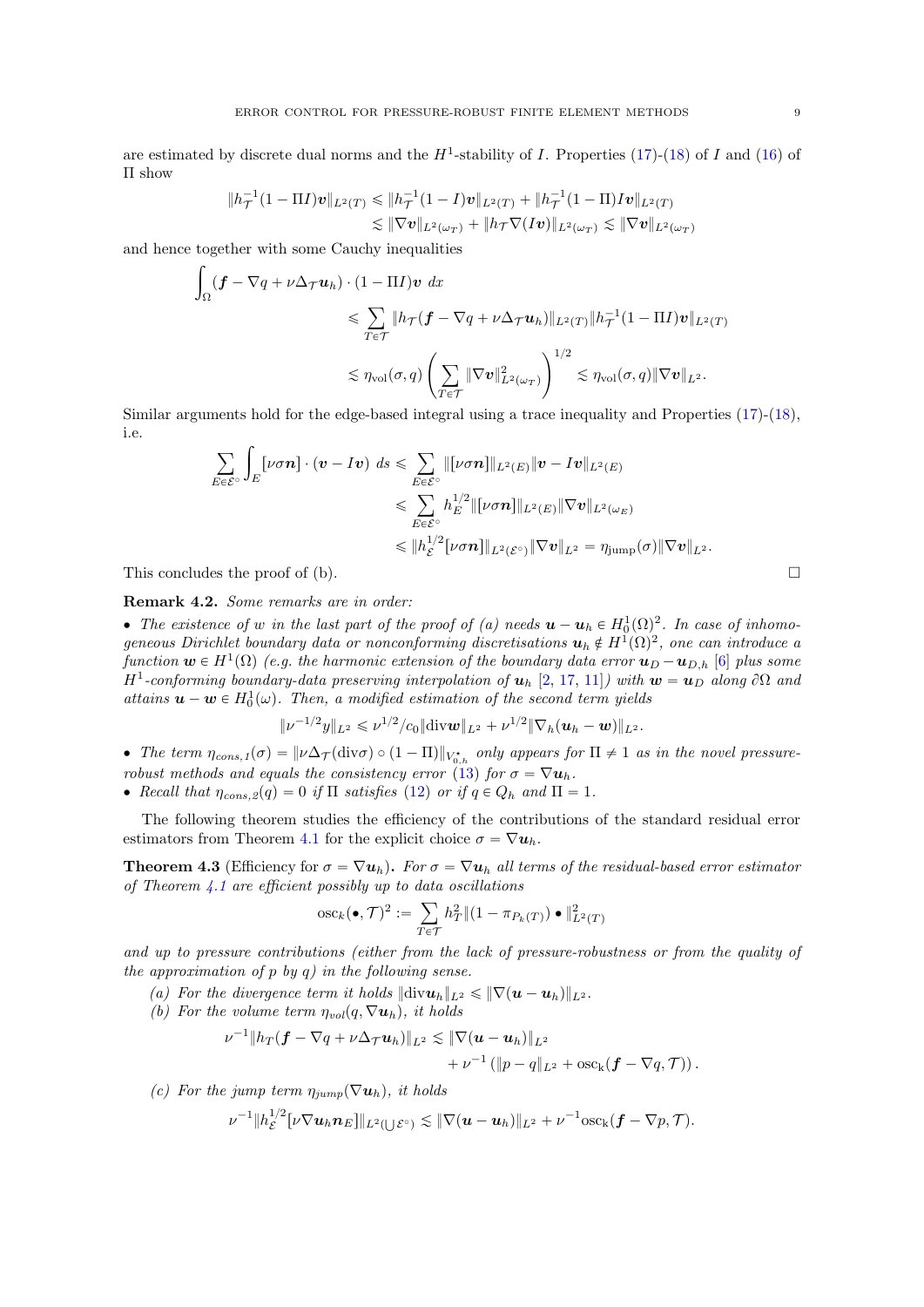(d) If  $\Pi$  satisfies [\(16\)](#page-6-1), the consistency error  $\eta_{cons,1}(\nabla u)$  is efficient in the sense

$$
\|\Delta_{\mathcal{T}}\boldsymbol{u}_h\circ(1-\Pi)\|_{V_{0,h}^{\star}}\lesssim \|\nabla(\boldsymbol{u}-\boldsymbol{u}_h)\|_{L^2} + \nu^{-1}(\operatorname{osc}_k(\boldsymbol{f}-\nabla p, \mathcal{T})+\operatorname{osc}_{q-1}(\boldsymbol{f}-\nabla p, \mathcal{K}))
$$

(e) For the consistency error  $\eta_{cons,2}(q)$ , it holds

$$
\|\nabla q\|_{(\Pi V_{0,h})^*} \leq \begin{cases} 0 & \text{if } \Pi \text{ satisfies (12)}, \\ \min_{q_h \in Q_h} \|q - q_h\|_{L^2} & \text{if } \Pi = 1 \text{ without (12)}. \end{cases}
$$

*Proof.* The proof of (a) simply uses  $div\mathbf{u} = 0$  to estimate

$$
\|\text{div} \textbf{\textit{u}}_h\|_{L^2} = \|\text{div}(\textbf{\textit{u}} - \textbf{\textit{u}}_h)\|_{L^2} \leq \|\nabla(\textbf{\textit{u}} - \textbf{\textit{u}}_h)\|_{L^2}.
$$

The last inequality follows from the identity  $\|\nabla v\|^2 = \|\text{curl} v\|^2 + \|\text{div} v\|^2$  for any  $v \in H_0^1(\Omega)^2$ , see e.g. [\[4,](#page-23-22) Remark 2.6].

The proof of  $(b)$  and  $(c)$  is standard and employs the bubble-technique of Verfürth, see e.g.  $[34, 35]$  $[34, 35]$  $[34, 35]$ or into the proof of Theorem [5.4](#page-12-0) below.

To show (d), observe that Property [\(16\)](#page-6-1) leads to

$$
\int_{\Omega} \nu \Delta_{\mathcal{T}} \mathbf{u}_{h} \cdot (1 - \Pi) \mathbf{v}_{h} dx = \sum_{K \in \mathcal{K}} \int_{K} \nu \Delta_{\mathcal{T}} \mathbf{u}_{h} \cdot \sigma_{K} dx
$$
\n
$$
= \sum_{K \in \mathcal{K}} \int_{K} (\mathbf{f} - \nabla p + \nu \Delta_{\mathcal{T}} \mathbf{u}_{h}) \cdot \sigma_{K} dx - \int_{K} (1 - \pi_{P_{q-1}(K)})(\mathbf{f} - \nabla p) \cdot \sigma_{K} dx
$$
\n
$$
\lesssim \sum_{K \in \mathcal{K}} h_{K} (\Vert \mathbf{f} - \nabla p + \nu \Delta_{\mathcal{T}} \mathbf{u}_{h} \Vert_{L^{2}(K)} + \Vert (1 - \pi_{P_{q-1}(K)})(\mathbf{f} - \nabla p) \Vert_{L^{2}(K)}) \Vert h_{K}^{-1} \sigma_{K} \Vert_{L^{2}(K)}
$$
\n
$$
\lesssim \left( \sum_{K \in \mathcal{K}} \Vert h_{K} (\mathbf{f} - \nabla p + \nu \Delta_{\mathcal{T}} \mathbf{u}_{h}) \Vert_{L^{2}(K)}^{2} \right)^{1/2} \Vert \nabla \mathbf{v}_{h} \Vert_{L^{2}} + \text{osc}_{q-1} (\mathbf{f} - \nabla p, \mathcal{K}) \Vert \nabla \mathbf{v}_{h} \Vert_{L^{2}}
$$
\n
$$
= (\eta_{\text{vol}}(p, \nabla \mathbf{u}) + \text{osc}_{q-1} (\mathbf{f} - \nabla p, \mathcal{K})) \Vert \nabla \mathbf{v}_{h} \Vert_{L^{2}}.
$$

A division by  $\|\nabla v_h\|_{L^2}$  and the result from (b) conclude the proof of (d).

The proof of (e) is straight forward and employs integration by parts and the orthogonality of  $div(\mathbf{v}_h)$  onto all  $q_h \in Q_h$  if  $\Pi = 1$  does not satisfy [\(12\)](#page-5-1). Otherwise, if  $\Pi$  satisfies (12), the assertion follows from div $(\Pi v_h) = 0$ .

**Remark 4.4.** Theorem  $4.3.(b)$  $4.3.(b)$  shows the pressure-dependence also in the efficiency estimate. The volume term  $\eta_{vol}(q, \nabla u_h)$  scales with the term  $\nu^{-1}||p - q||_{L^2}$ . Hence, a pressure-robust method is only efficient with a good approximation  $q \approx p$ . In the hydrostatic (worst) case with  $u_h = 0$  and  $f = \nabla p$ ,  $\eta_{vol}(q, \nabla u)$  is not zero (hence inefficient with efficiency index infinity) as long as  $q \neq p$  is inserted. To compute the correct pressure is in general impossible or expensive. Some strategy to find an approximation that at least yields a higher-order term is discussed in [\[23\]](#page-23-12).

Note however, that  $\eta_{vol}(q, \nabla u_h)$  is efficient for a classical pressure-inrobust method with  $q_h = p_h$ (or some suitable  $H^1$ -approximation), since then the discrete velocity error and its velocity error also depends on  $\nu^{-1} \| p - p_h \|_{L^2}$ , see e.g. our numerical examples in Section [7.](#page-18-0)

#### 5. Refined residual-based error bounds

<span id="page-9-0"></span>This section offers an alternative a posteriori error estimator and is related to the stream function and vorticity formulation of the Navier–Stokes equations. The analysis employs the two-dimensional curl operators for vector and scalar fields

$$
\operatorname{curl}\boldsymbol{\phi} := (\partial\phi_2/\partial x - \partial\phi_1/\partial y) \quad \text{for } \boldsymbol{\phi} = (\phi_1, \phi_2) \in H^1(\Omega)^2,
$$

$$
\operatorname{curl}\boldsymbol{\phi} := \begin{pmatrix} -\partial\phi/\partial y \\ \partial\phi/\partial x \end{pmatrix} \quad \text{for } \phi \in H^1(\Omega).
$$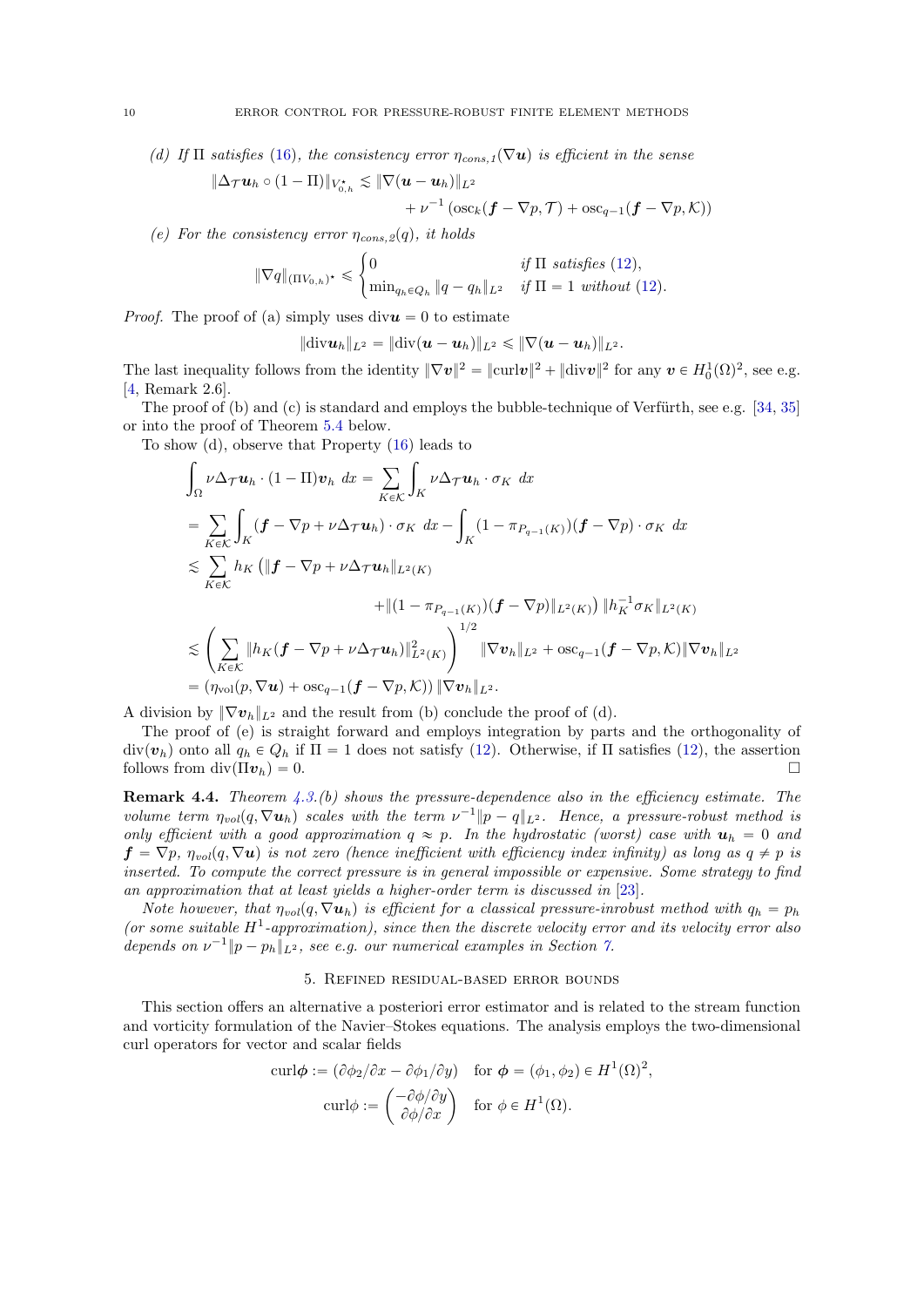The outcome of this alternative approach is a different volume term that only takes  $\text{curl}(\boldsymbol{f})$  into account and so automatically cancels the gradient part of the Helmholtz decomposition. Hence, no knowledge or good approximation of  $\mathbb{P} f$  is needed. The resulting terms are related to the terms in [\[3\]](#page-23-13) where error indicators for discretisations of the streamline and vorticity formulation were derived. However, our error estimator holds for pressure-robust finite element methods for the velocity and pressure formulation of the Navier–Stokes equations.

Given a Fortin interpolator I and a reconstruction operator  $\Pi$  with [\(12\)](#page-5-1) (possibly  $\Pi = 1$  for divergence-free finite element methods like the Scott-Vogelius finite element method), the novel approach exploits that  $\Pi Iv$  for some divergence-free function  $v \in V_0$  is again a divergence-free function in  $L^2_{\sigma}(\Omega)$ . Our analysis needs the following assumption on the two operators additional to [\(12\)](#page-5-1) and  $(17)-(18)$  $(17)-(18)$  $(17)-(18)$ .

<span id="page-10-0"></span>**Assumption 5.1.** For every  $v \in V_0$ , the Fortin interpolator I and the reconstruction operator  $\Pi$ satisfy

$$
\Pi I \mathbf{v} \in L^2_{\sigma}(\Omega) \quad \text{and hence} \quad \int_{\Omega} (1 - \Pi I) \mathbf{v} \cdot \nabla q \ dx = 0 \quad \text{for all } q \in H^1(\Omega),
$$

and the estimate

$$
\int_{\Omega} (1-\Pi I)\boldsymbol{v}\cdot\boldsymbol{\theta}\,dx \lesssim \|\nabla \boldsymbol{v}\|_{L^2} \|h^2_\mathcal{T}\mathrm{curl}\boldsymbol{\theta}\|_{L^2} \quad \text{for all } \boldsymbol{\theta}\in H(\mathrm{curl},\Omega).
$$

<span id="page-10-1"></span>**Theorem 5.2** (Novel error estimator for pressure-robust methods). For  $u_h$  of [\(11\)](#page-5-0) and any  $\sigma \in$  $H^1(\mathcal{T})^{2\times 2}$  (that approximates or equals  $\nabla \boldsymbol{u}_h$ ), the error estimator

$$
\eta_{new}(\sigma) := \eta_{curl}(\sigma) + \eta_{jump}(\sigma) + \eta_{jump,2}(\sigma) + \eta_{avg}(\sigma) + \eta_{cons,1}(\sigma)
$$

with the subterms

$$
\eta_{\text{curl}}(\sigma) := \|h_T^2 \text{curl}_{\mathcal{T}}(f + \nu \text{div}_h \sigma)\|_{L^2}
$$
  

$$
\eta_{\text{jump}}(\sigma) := \|h_{\mathcal{E}}^{1/2}[\nu \sigma \mathbf{n}_E]\|_{L^2(\mathcal{E}^{\circ})}
$$
  

$$
\eta_{\text{jump},2}(\sigma) := \|h_{\mathcal{E}}^{3/2}[(f + \nu \text{div}_h \sigma) \cdot \tau_E]\|_{L^2(\mathcal{E}^{\circ})}
$$
  

$$
\eta_{\text{avg}}(\sigma) := \nu \|\nabla \mathbf{u}_h - \sigma\|_{L^2}
$$
  

$$
\eta_{\text{cons},1}(\sigma) := \|\nu \text{div}_h(\sigma) \circ (1 - \Pi)\|_{V_{0,h}^*}
$$

satisfies

$$
||r||_{\mathbf{V}_0^*} \lesssim \eta(q)
$$
 and hence  $||\nabla(\mathbf{u} - \mathbf{u}_h)||_{L^2}^2 \lesssim \nu^{-2} \eta(q)^2 + \frac{1}{c_0^2} ||\text{div}\mathbf{u}_h||_{L^2}^2$ .

Note in particular, that the volume contribution  $\eta_{vol}(q, \sigma)$  from Theorem [4.1](#page-6-5) has been replaced by the quantity  $\eta_{\text{curl}}(\sigma)$  that is pressure-independent (or q-independent).

*Proof.* As in the estimation of  $||r||_{V_0^*}$  in the proof of Theorem [4.1.](#page-6-5)(b), we subtract the Fortin interpolation Iv of any test function  $v$  by employing [\(11\)](#page-5-0), i.e.

$$
r(v) = \int_{\Omega} \boldsymbol{f} \cdot (\boldsymbol{v} - \Pi I \boldsymbol{v}) \, dx - \nu \int_{\Omega} \nabla \boldsymbol{u}_h : \nabla (\boldsymbol{v} - I \boldsymbol{v}) \, dx \, .
$$

Given any  $\sigma \in H^1(\mathcal{T})^{2\times 2}$ , an (element-wise) integration by parts shows

$$
r(v) = \int_{\Omega} (\boldsymbol{f} + \nu \operatorname{div}_h \sigma) \cdot (\boldsymbol{v} - \Pi I \boldsymbol{v}) \, dx + \nu \int_{\Omega} (\sigma - \nabla \boldsymbol{u}_h) : \nabla (\boldsymbol{v} - I \boldsymbol{v}) \, dx + \nu \sum_{E \in \mathcal{E}^{\circ}} \int_E [\sigma \boldsymbol{n}] \cdot (\boldsymbol{v} - I \boldsymbol{v}) \, ds + \nu \int_{\Omega} (\operatorname{div}_h \sigma) \cdot (\Pi I \boldsymbol{v} - I \boldsymbol{v}) \, dx =: A + B + C + D.
$$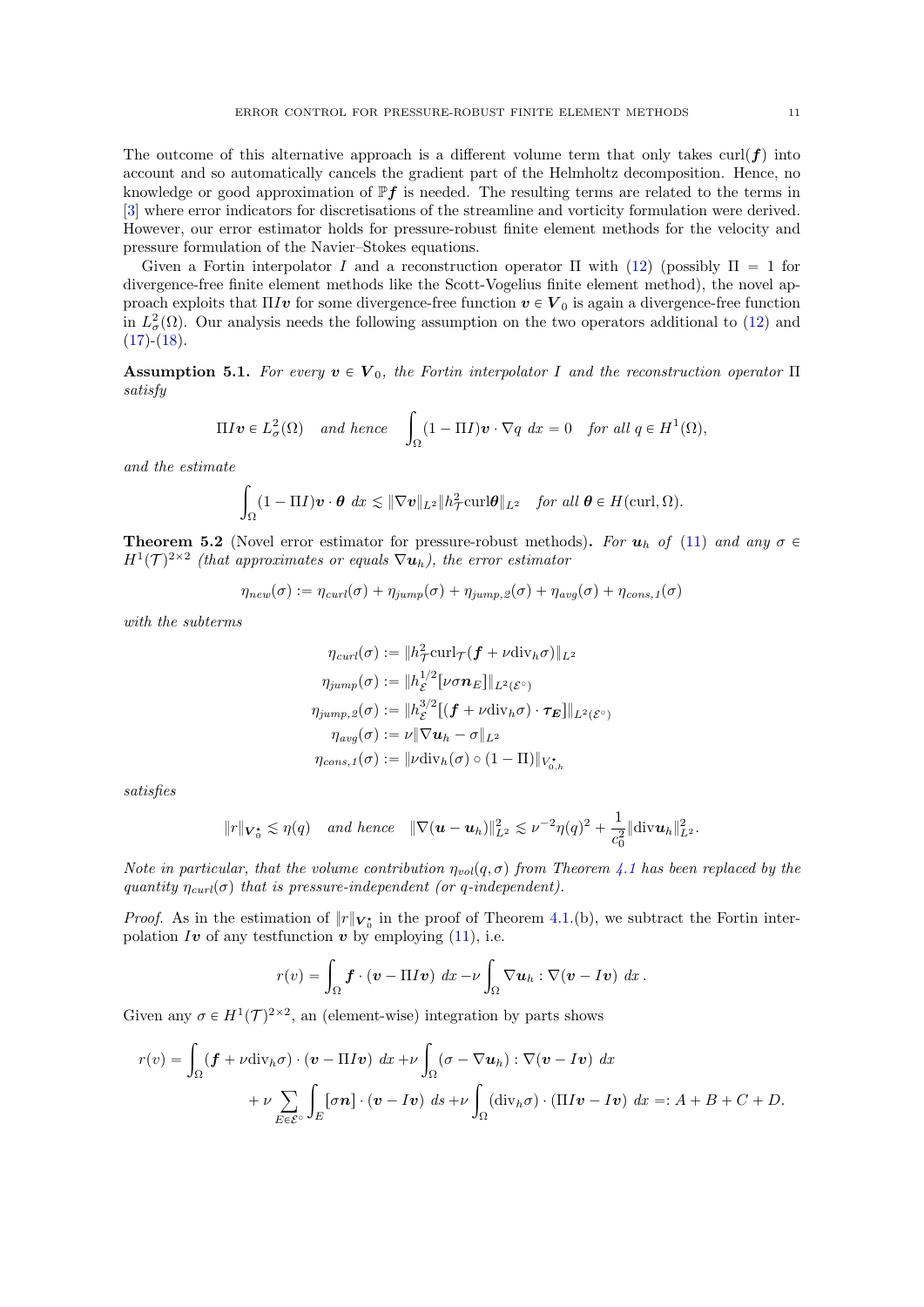The terms  $B, C$  and  $D$  are estimated as in Theorem [4.1.](#page-6-5)(b) by

$$
B := \nu \sum_{T \in \mathcal{T}} \int_T (\sigma - \nabla u_h) : \nabla (\mathbf{v} - I\mathbf{v}) \, dx \leq \nu \|\sigma - \nabla u_h\|_{L^2} \|\nabla \mathbf{v}\|_{L^2}
$$
  

$$
C := \nu \sum_{E \in \mathcal{E}^\circ} \int_E [\sigma \mathbf{n}] \cdot (\mathbf{v} - I\mathbf{v}) \, ds \leq \nu \|h_E^{1/2} [\sigma \mathbf{n}]\|_{L^2(\mathcal{E}^\circ)} \|\nabla \mathbf{v}\|_{L^2}
$$
  

$$
D := \nu \int_{\Omega} (div_h \sigma) \cdot (\Pi I\mathbf{v} - I\mathbf{v}) \, dx \leq \nu \|(\text{div}_h \sigma) \circ (1 - \Pi)\|_{V_{0,h}^*} \|\nabla \mathbf{v}\|_{L^2}.
$$

It remains to estimate term A. As  $v - \Pi I v$  is exactly divergence free and has a zero normal trace we can apply Theorem 3.1, chapter 1 in [\[16\]](#page-23-14) to find a scalar potential  $\psi \in H_0^1(\Omega)$  with curl $\psi = \mathbf{v} - \Pi I \mathbf{v}$ . In the following we bound the weighted  $L^2$  norm of  $\psi$ . Note that from  $h_{\mathcal{T}}^{-4}\psi \in L^2(\Omega)$  follows  $h_T^{-2}\psi \in h_T^2$ curl $(H(\text{curl}, \Omega))$ , due to the surjectivity of the curl operator (de Rham complex) and so

$$
\begin{split} \|h_\mathcal{T}^{-2}\psi\|_{L^2(\Omega)}&=\frac{\int_\Omega h_\mathcal{T}^{-2}\psi h_\mathcal{T}^{-2}\psi\ dx}{\|h_\mathcal{T}^{-2}\psi\|_{L^2(\Omega)}}\\ &\leqslant \sup_{\theta\in H(\mathrm{curl},\Omega)}\frac{\int_\Omega h_\mathcal{T}^{-2}\psi h_\mathcal{T}^2\mathrm{curl}\theta\ dx}{\|h_\mathcal{T}^2\mathrm{curl}\theta\|_{L^2(\Omega)}}=\sup_{\theta\in H(\mathrm{curl},\Omega)}\frac{\int_\Omega \psi\mathrm{curl}\theta\ dx}{\|h_\mathcal{T}^2\mathrm{curl}\theta\|_{L^2(\Omega)}}. \end{split}
$$

On the other hand one can bound the supremum by  $||h_{\mathcal{T}}^{-2}\psi||_{L^2(\Omega)}$  with a simple Cauchy Schwarz estimate. Using Assumption [5.1](#page-10-0) it follows by an integration by parts and  $\psi \in H_0^1(\Omega)$  that

<span id="page-11-0"></span>(19) 
$$
\|h_{\mathcal{T}}^{-2}\psi\|_{L^{2}(\Omega)} = \sup_{\theta \in H(\text{curl},\Omega)} \frac{\int_{\Omega} \psi \text{curl}\theta \, dx}{\|h_{\mathcal{T}}^{2}\text{curl}\theta\|_{L^{2}(\Omega)}} = \sup_{\theta \in H(\text{curl},\Omega)} \frac{\int_{\Omega} \text{curl}\psi \cdot \theta \, dx}{\|h_{\mathcal{T}}^{2}\text{curl}\theta\|_{L^{2}(\Omega)}} \lesssim \|\nabla v\|_{L^{2}(\Omega)}.
$$

With  $\theta_h := f + \nu \text{div}_h \sigma$  and  $\psi = 0$  on  $\partial \Omega$  a piecewise integration by parts yields

$$
A := \int_{\Omega} \theta_h \cdot (\mathbf{v} - \Pi I \mathbf{v}) dx = \int_{\Omega} \theta_h \cdot \text{curl} \psi dx
$$
  
\n
$$
= \sum_{T \in \mathcal{T}} \int_{T} \text{curl} \theta_h \psi dx + \sum_{E \in \mathcal{E}^{\circ}} \int_{E} [\theta_h \cdot \tau_E] \psi ds
$$
  
\n
$$
\lesssim \sum_{T \in \mathcal{T}} \|h_T^2 \text{curl} \theta_h\|_{L^2(T)} \|h_T^{-2} \psi\|_{L^2(T)} + \sum_{E \in \mathcal{E}^{\circ}} \|h_E^{3/2} [\theta_h \cdot \tau_E]\|_{L^2(E)} \|h_E^{-3/2} \psi\|_{L^2(E)}
$$
  
\n
$$
\lesssim \left( \|h_T^2 \text{curl}_{\mathcal{T}} \theta_h\|_{L^2(\Omega)} + \|h_3^{3/2} [\theta_h \cdot \tau_E]\|_{L^2(\mathcal{E}^{\circ})} \right) \left( \|h_T^{-2} \psi\|_{L^2(\Omega)} + \|h_{\mathcal{E}}^{-3/2} \psi\|_{L^2(\mathcal{E}^{\circ})} \right).
$$

Using a standard scaling argument we get, for each edge  $E \in \mathcal{E}^{\circ}$ ,

$$
||h_E^{-3/2}\psi||_{L^2(E)} \lesssim h_T^{-2} ||\psi||_{L^2(T)} + h_T^{-1} ||\nabla \psi||_{L^2(T)}.
$$

For the second term in the previous estimate we have

$$
h_T^{-1} \|\nabla \psi\|_{L^2(T)} = h_T^{-1} \|\mathrm{curl}\psi\|_{L^2(T)} = h_T^{-1} \|\bm{v} - \Pi I \bm{v}\|_{L^2(T)} \lesssim \|\nabla \bm{v}\|_{L^2(\omega_T)}.
$$

Together with [\(19\)](#page-11-0) and an overlap argument this leads to

$$
\|h_\mathcal{T}^{-3/2}\psi\|_{L^2(\mathcal{E}^\circ)} \lesssim \|h_\mathcal{T}^{-2}\psi\|_{L^2(\Omega)} + \|h_\mathcal{T}^{-1}\nabla\psi\|_{L^2(\Omega)} \lesssim \|\nabla v\|_{L^2(\Omega)}.
$$

This concludes the estimate for A, i.e.

 $A \lesssim (\eta_{\text{curl}}(\sigma) + \eta_{\text{jump},2}(\sigma)) \|\nabla \boldsymbol{v}\|_{L^2(\Omega)}.$ 

The collection of all separate estimates for A to D shows

$$
r(v) \lesssim \eta(\sigma) \|\nabla \mathbf{v}\|_{L^2}
$$

and a division by  $\|\nabla v\|_{L^2}$  concludes the proof.

The same techniques also a yield a novel error estimate for classical methods.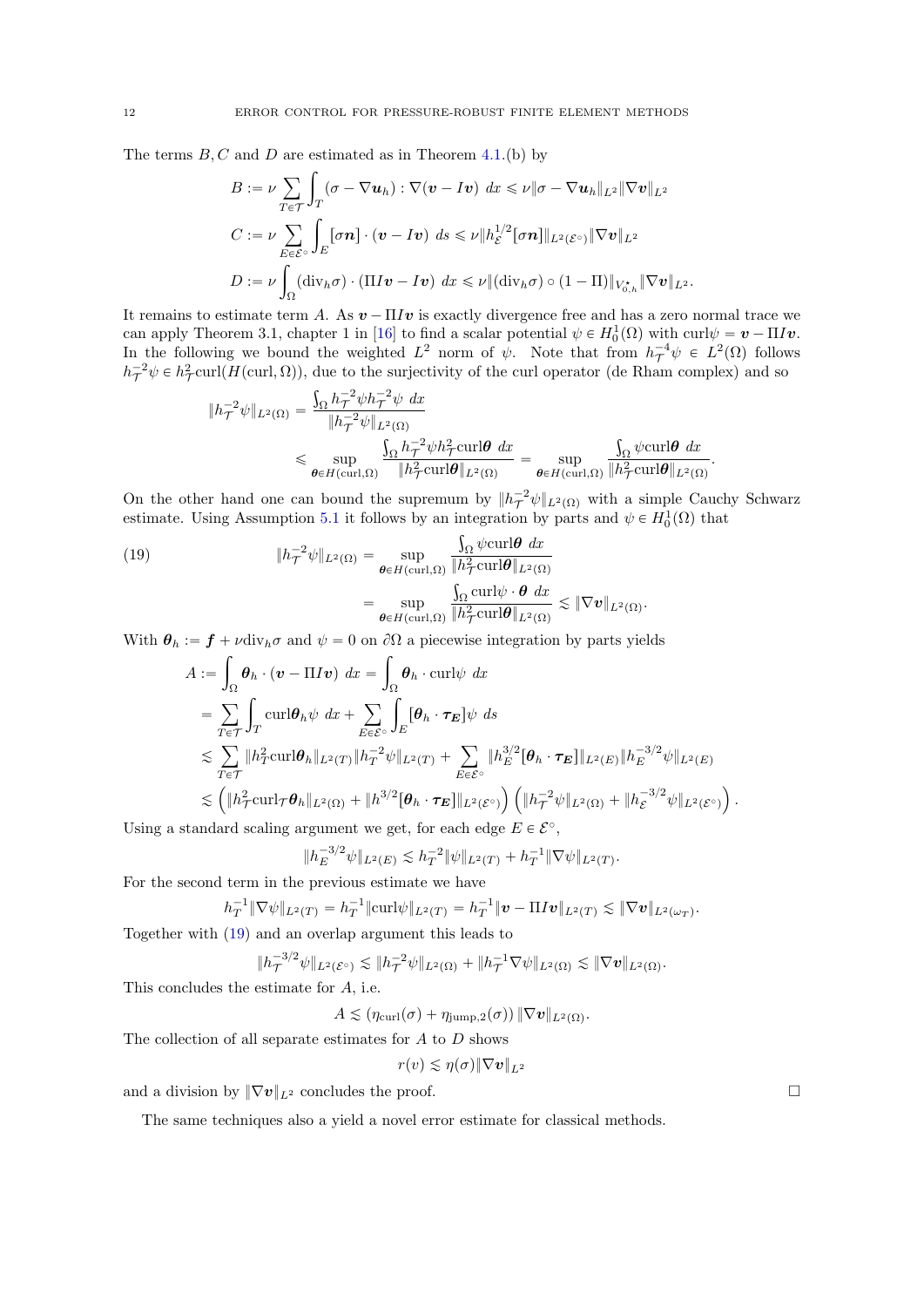<span id="page-12-1"></span>**Proposition 5.3** (Novel error estimator for classical methods). For  $u_h$  of [\(9\)](#page-4-1) and any  $\sigma \in H^1(\mathcal{T})^{2\times 2}$ (that approximates or equals  $\nabla u_h$ ), the error estimator

$$
\eta_{new}(\sigma) \quad := \quad \eta_{curl}(\sigma) + \eta_{jump}(\sigma) + \eta_{avg}(\sigma) + \| (f + \nu \operatorname{div}_h \sigma) \circ (1 - \Pi) \|_{V_{0,h}^*}
$$

satisfies

$$
||r||_{\mathbf{V}_0^*} \lesssim \eta(q)
$$
 and hence  $||\nabla(\mathbf{u}-\mathbf{u}_h)||_{L^2}^2 \lesssim \nu^{-2}\eta(q)^2 + \frac{1}{c_0^2}||\text{div}\mathbf{u}_h||_{L^2}^2$ .

Note, that  $\Pi$  is used only in the error estimator here, but not in the calculation of  $\mathbf{u}_h$ . It is not allowed to set  $\Pi = 1$  if the classical method is not divergence-free, i.e.  $\Pi$  has to satisfy [\(12\)](#page-5-1). The difference to the previous theorem lies in the appearence of  $f$  in the consistency error  $\|(f + \nu \text{div}_h \sigma) \circ (1 - \Pi)\|_{V_{0,h}^\star}$ .

*Proof.* The proof follows the proof of Theorem [5.2](#page-10-1) but one has to add the term  $\int_{\Omega} \boldsymbol{f} \cdot (\boldsymbol{v} - \Pi \boldsymbol{v}) d\boldsymbol{x}$ which can be added to the estimate of term  $C$ .

The next theorem establishes the efficiency of the novel terms  $\eta_{\text{curl}}(\sigma)$  and  $\eta_{\text{jump},2}(\sigma)$  for  $\sigma = \nabla u_h$ . For the efficiency of the other terms see Theorem [4.3.](#page-8-0)

<span id="page-12-0"></span>**Theorem 5.4** (Efficiency for  $\sigma = \nabla u_h$ ). It holds

(a) 
$$
\nu^{-1}h_T^2 \|\text{curl}_{\mathcal{T}}(\boldsymbol{f} + \nu \Delta_{\mathcal{T}} \boldsymbol{u}_h)\|_{L^2(T)} \lesssim \|\nabla(\boldsymbol{u} - \boldsymbol{u}_h)\|_{L^2(T)}
$$
  
\t $+ \nu^{-1}h_T \text{osc}_k(\text{curl}(\boldsymbol{f} + \nu \Delta_{\mathcal{T}} \boldsymbol{u}_h), T),$   
(b)  $\nu^{-1}h_E^{3/2} \|\[(\boldsymbol{f} + \nu \Delta_{\mathcal{T}} \boldsymbol{u}_h) \cdot \boldsymbol{\tau}_E\]\|_{L^2(E)} \lesssim \|\nabla(\boldsymbol{u} - \boldsymbol{u}_h)\|_{L^2(\omega_E)}$   
\t $+ \nu^{-1}h_E \text{osc}_k(\text{curl}_{\mathcal{T}}(\boldsymbol{f} + \nu \Delta_{\mathcal{T}} \boldsymbol{u}_h), \mathcal{T}(E))$   
\t $+ \nu^{-1}h_E \text{osc}_k([\boldsymbol{f} \cdot \boldsymbol{\tau}_E], E) + \text{osc}_k(\boldsymbol{f} - \nabla p, \mathcal{T}(E)),$ 

for all  $T \in \mathcal{T}$  and  $E \in \mathcal{E}^{\circ}$ .

Proof. The proof employs the standard Verfürth bubble-technique. To shorten the notion in the proof of (a), we define

$$
Q_T := \operatorname{curl}(\bm{f} + \nu \Delta_{\mathcal{T}} \bm{u}_h)|_T \quad \text{for any } T \in \mathcal{T}.
$$

Then, it holds (similarly to [\[35\]](#page-24-8))

$$
\|\pi_{P_k(T)}Q_T\|_{L^2(T)}
$$
  
\n
$$
\lesssim \sup_{\mathbf{v}_T \in P_k(T)^2} \int_T \pi_{P_k(T)}Q_T \cdot (b_T^2 \mathbf{v}_T) \, dx / \|\mathbf{v}_T\|_{L^2(T)}
$$
  
\n
$$
\leq \sup_{\mathbf{v}_T \in P_k(T)^2} \frac{\int_T Q_T b_T^2 \mathbf{v}_T \, dx}{\|\mathbf{v}_T\|_{L^2(T)}} + \sup_{\mathbf{v}_T \in P_k(T)^2} \frac{\|Q_T - \pi_{P_k(T)}Q_T\|_{L^2(T)} \|b_T^2 \mathbf{v}_T\|_{L^2(T)}}{\|\mathbf{v}_T\|_{L^2(T)}}.
$$

Testing the continuous system with the (divergence-free) testfunction curl $(b_T^2 \nu_T) \in H^2(T)^2 \cap H_0^1(\Omega)^2$ and an integration by parts leads to

$$
\int_T Q_T b_T^2 \mathbf{v}_T dx = \int_T (\mathbf{f} + \nu \Delta_T \mathbf{u}_h) \cdot \operatorname{curl}(b_T^2 \mathbf{v}_T) dx
$$
  
\n
$$
= \int_T \nu \nabla (\mathbf{u} - \mathbf{u}_h) : \nabla \operatorname{curl}(b_T^2 \mathbf{v}_T) dx
$$
  
\n
$$
\leq \nu \|\nabla (\mathbf{u} - \mathbf{u}_h) \|_{L^2(T)} \|\nabla \operatorname{curl}(b_T^2 \mathbf{v}_T) \|_{L^2(T)}.
$$

A discrete inverse inequality shows  $\|\nabla \text{curl}(b_T^2 \mathbf{v}_T)\|_{L^2(T)} \leq h_T^{-2} \|b_T^2 \mathbf{v}_T\|_{L^2(T)}$ . This and the norm equivalence  $||b_T^2 v_T||_{L^2(T)} \approx ||v_T||_{L^2(T)}$  lead to

$$
h_T^2 \|\pi_{P_k(T)} Q_T\|_{L^2(T)} \lesssim \nu \|\nabla (\boldsymbol{u} - \boldsymbol{u}_h)\|_{L^2(T)} + h_T^2 \|Q_T - \pi_{P_k(T)} Q_T\|_{L^2(T)}.
$$

This concludes the proof of (a).

In the proof of (b), we use the notation

$$
Q_E := [\mathbf{f} + \nu \Delta_{\mathcal{T}} \mathbf{u}_h] \cdot \boldsymbol{\tau_E} \quad \text{for any } E \in \mathcal{E}
$$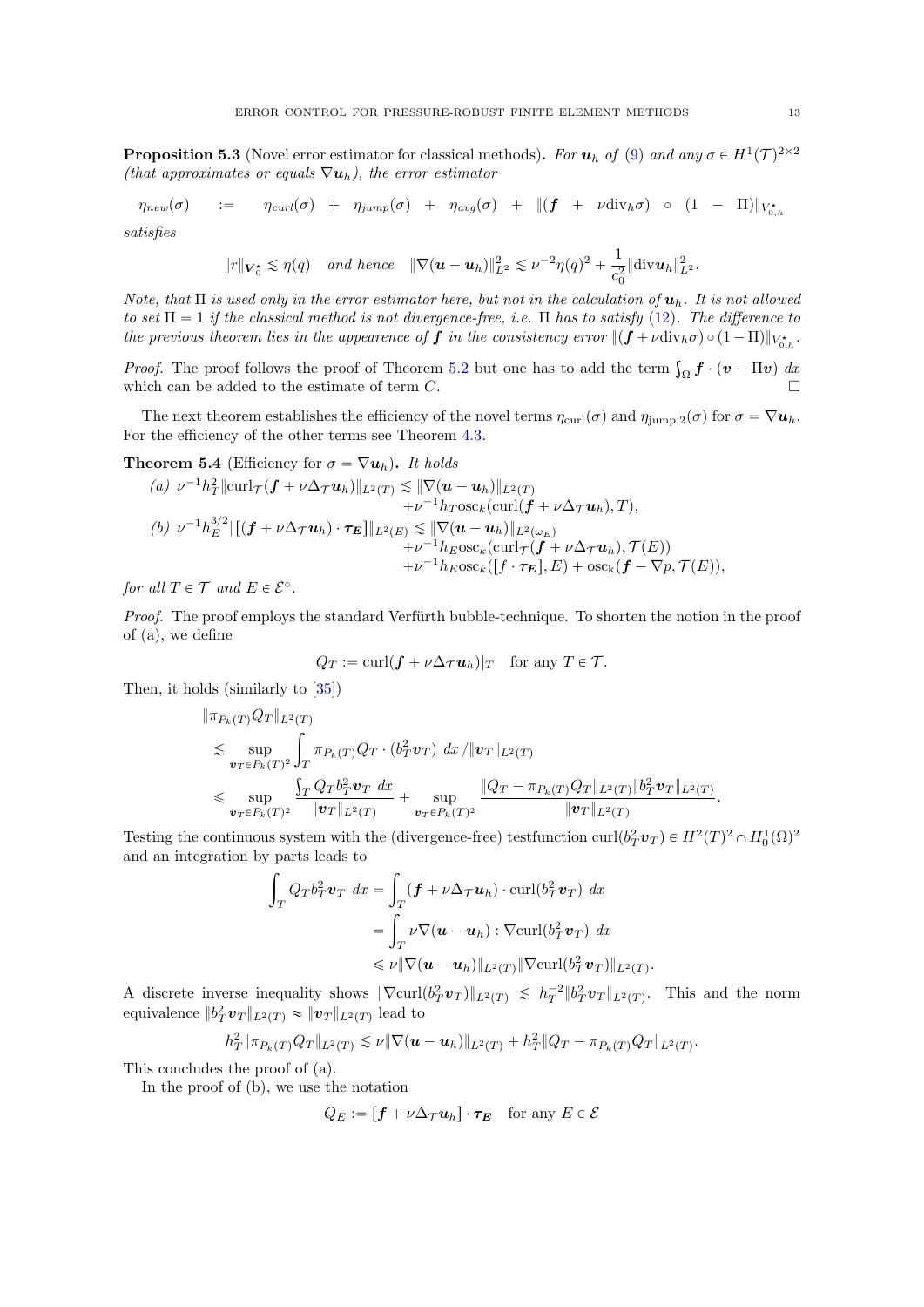and the face bubble  $b_E$  with support  $\omega_E$  for every face  $E \in \mathcal{E}$ . Then,

$$
\|\pi_{P_k(E)}Q_E\|_{L^2(E)} \lesssim \sup_{\bm{v}_E \in P_k(E)^2} \frac{\int_E Q_E \cdot (b_E^2 \bm{v}_E) ds}{\|\bm{v}_E\|_{L^2(E)}} + \|Q_E - \pi_{P_k(E)}Q_E\|_{L^2(E)}.
$$

Testing the continuous equation with the divergence-free testfunction curl $(b_E^2 \nu_E) \in H_0^1(\Omega)$  (where  $\nu_E$ is reasonably extended to  $\omega_E$ ) and an integration by parts show

$$
\int_{E} Q_{E} \cdot (b_{E}^{2} \mathbf{v}_{E}) ds
$$
\n
$$
= \int_{E} [(\mathbf{f} + \nu \Delta_{\mathcal{T}} \mathbf{u}_{h}) \cdot \tau_{E}] \cdot (b_{E}^{2} \mathbf{v}_{E}) ds
$$
\n
$$
= \int_{\omega_{E}} [(\mathbf{f} + \nu \Delta_{\mathcal{T}} \mathbf{u}_{h}) : \operatorname{curl}(b_{E}^{2} \mathbf{v}_{E}) dx - \int_{\omega_{E}} \operatorname{curl}(\mathbf{f} + \nu \Delta_{\mathcal{T}} \mathbf{u}_{h}) : (b_{E}^{2} \mathbf{v}_{E}) dx
$$
\n
$$
\leq \|\mathbf{f} + \nu \Delta_{\mathcal{T}} \mathbf{u}_{h}\|_{L^{2}(\omega_{E})} \|\operatorname{curl}(b_{E}^{2} \mathbf{v}_{E})\|_{L^{2}(\omega_{E})} + \|Q_{T}\|_{L^{2}(\omega_{E})} \|b_{E}^{2} \mathbf{v}_{E}\|_{L^{2}(\omega_{E})}.
$$

A discrete inverse inequality  $\|\text{curl}(b_E^2 \boldsymbol{v}_E)\|_{L^2(\omega_E)} \leq h_T^{-1} \|b_E^2 \boldsymbol{v}_E\|_{L^2(\omega_E)}$  and a scaling argument (see [\[35\]](#page-24-8)), that yields  $||b_E^2 \mathbf{v}_E||_{L^2(\omega_E)} \lesssim h_T^{1/2} \|\mathbf{v}_E\|_{L^2(E)}$ , show

$$
h_E^{3/2} \|\pi_{P_k(E)} Q_E\|_{L^2(E)} \lesssim h_T \|f + \nu \Delta_{\mathcal{T}} \mathbf{u}_h\|_{L^2(\omega_E)} + h_T^2 \|Q_T\|_{L^2(\omega_E)} + h_E^{3/2} \|Q_E - \pi_{P_k(E)} Q_E\|_{L^2(E)}.
$$

The proof of Theorem [4.3.](#page-8-0)(c) yields

$$
\|\bm{f}+\nu\Delta_{\mathcal{T}}\bm{u}_h\|_{L^2(\omega_E)}\lesssim \nu\|\nabla(\bm{u}-\bm{u}_h)\|_{L^2}+\mathrm{osc_k}(\bm{f}-\nabla q,\mathcal{T}(E)).
$$

This and the already proven result from (a) conclude the proof.  $\Box$ 

6. Proof of Assumption [5.1](#page-10-0) for certain finite element methods

<span id="page-13-0"></span>This section proves Assumption [5.1](#page-10-0) for certain finite element methods. For the analysis several standard interpolation operators that are related to the de Rahm complex (see e.g. [\[31\]](#page-24-9)) are employed. These are a (projection based) nodal interpolation operator  $I_{\mathcal{L}}$ , the lowest order Raviart-Thomas interpolation operator  $I_{RT_0}$  and the lowest-order Nédélec interpolation operator  $I_{\mathcal{N}_0}$ . These operators satisfy in particular the commuting diagram properties in two dimensions (see [\[14\]](#page-23-23))

<span id="page-13-1"></span>(20) 
$$
\operatorname{curl}(I_{\mathcal{L}}\boldsymbol{v}) = I_{RT_0}(\operatorname{curl}\boldsymbol{v}) \quad \text{and} \quad \nabla(I_{\mathcal{L}}\boldsymbol{v}) = I_{\mathcal{N}_0}(\nabla \boldsymbol{v})
$$

for arbitrary sufficiently smooth functions  $v$ . Furthermore we need a refined Helmholtz decomposition.

<span id="page-13-2"></span>**Lemma 6.1** ([\[31\]](#page-24-9)). It exists an operator  $\Pi_{\mathcal{N}_0}$  :  $H(\text{curl}, \Omega) \to \mathcal{N}_0(\mathcal{T})$  with the property: for every  $\boldsymbol{\theta} \in H(\text{curl}, \Omega)$  exists a decomposition

$$
\boldsymbol{\theta}-\Pi_{\mathcal{N}_0}\boldsymbol{\theta}=\nabla\phi+\boldsymbol{y}
$$

with  $\phi \in H^1(\Omega)$ ,  $\mathbf{y} \in H^1(\Omega)^2$ , and

$$
h_T^{-1} \|\mathbf{y}\|_{L^2(T)} + \|\nabla \mathbf{y}\|_{L^2(T)} \lesssim \|\mathrm{curl}\boldsymbol{\theta}\|_{L^2(T)} \quad \text{for all } T \in \mathcal{T}.
$$

*Proof.* In [\[31\]](#page-24-9) a proof for three dimensions is given. The two dimensional case follows similarly.  $\square$ 

<span id="page-13-3"></span>**Lemma 6.2** (Regular decomposition). For each  $\theta \in H(\text{curl}, \omega)$  there exists a decomposition with  $\alpha \in H^2(\omega)$  and  $\beta \in H^1(\omega)^2$  such that

$$
\boldsymbol{\theta} = \nabla \alpha + \boldsymbol{\beta},
$$

with.

$$
||\nabla \beta||_{L^2(\omega)} \lesssim ||\mathrm{curl}\theta||_{L^2(\omega)} \quad \text{and} \quad \int_{\omega} \beta \ dx = 0.
$$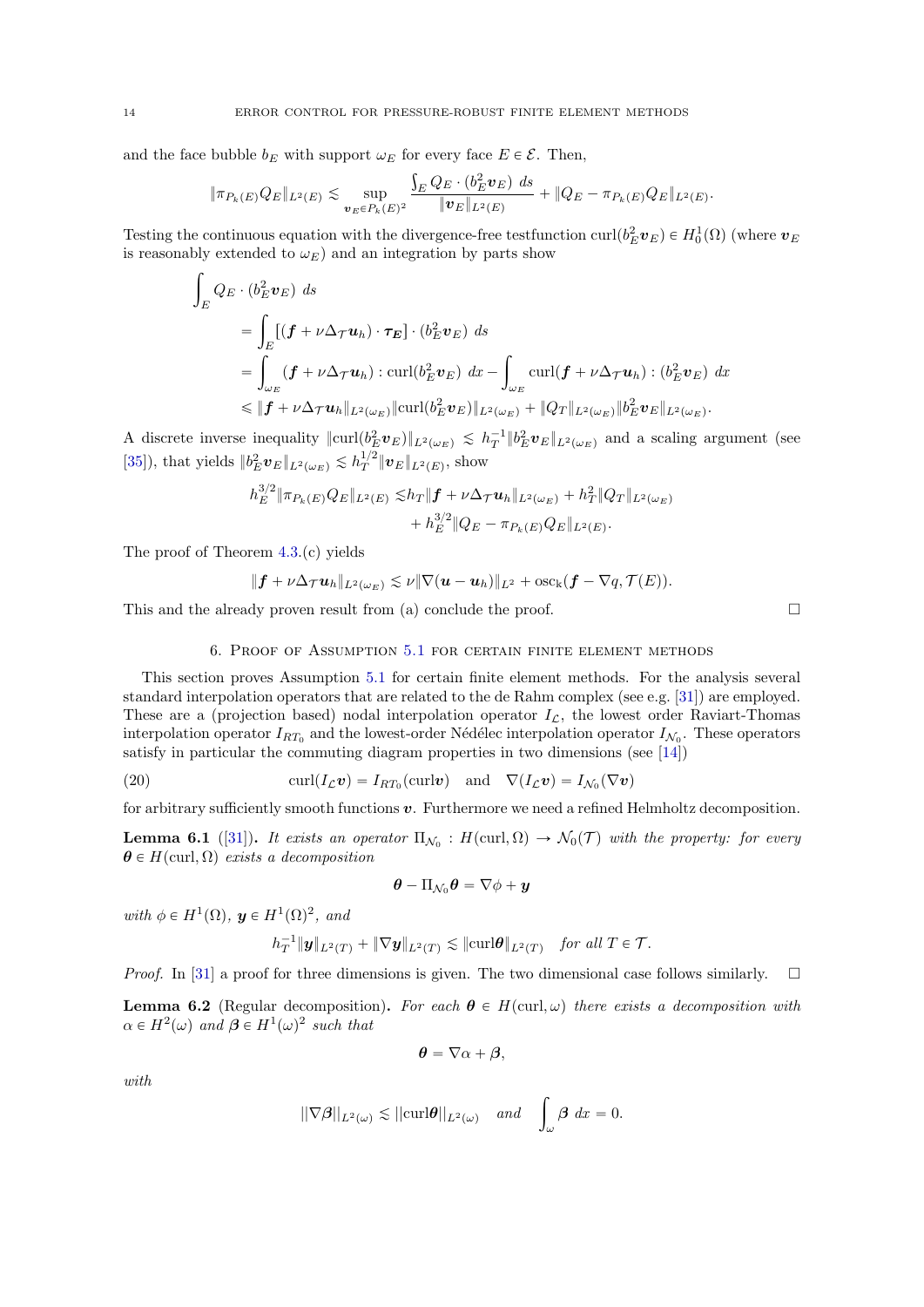*Proof.* Let  $q := \text{curl}\theta$  and  $\tilde{\omega}$  be a convex domain such that  $\omega \subset \tilde{\omega}$ . We define  $\tilde{q}$  as a trivial extension of q by zero, i.e.  $\tilde{q}|_{\omega} = q$  and  $\tilde{q}|_{\tilde{\omega}\setminus\omega} = 0$ . In the next step we seek the solution  $w \in H^1(\tilde{\omega})$  of the Poisson problem  $\Delta w = \text{curl}\text{curl}w = \tilde{g}$  on  $\tilde{\omega}$ . Using a regularity estimate for the Poisson problem on the convex domain  $\tilde{\omega}$ , it follows for  $\tilde{\boldsymbol{\beta}} := \text{curl}w$  and  $\boldsymbol{\beta} := \tilde{\boldsymbol{\beta}}|_{\omega} - \int_{\omega} \tilde{\boldsymbol{\beta}} \, dx / |\omega|$  that

$$
||\nabla \beta||_{L^2(\omega)} \lesssim ||\nabla \tilde{\beta}||_{L^2(\tilde{\omega})} \lesssim ||w||_{H^2(\tilde{\omega})} \lesssim ||\tilde{q}||_{L^2(\tilde{\omega})} = ||q||_{L^2(\omega)} = ||\operatorname{curl}\nolimits \theta||_{L^2(\omega)}.
$$

Since curl $(\theta - \beta) = 0$  in  $\omega$ , its exists a vector potential  $\alpha \in H^2(\omega)$  such that  $\nabla \alpha = \theta - \beta$ . This concludes the proof.  $\Box$ 

**Theorem 6.3** (Proof of Assumption [5.1](#page-10-0) for finite element methods with  $P_0$  pressure space). If the reconstruction operator  $\Pi$  and the Fortin operator I satisfy [\(16\)](#page-6-1) and

<span id="page-14-0"></span>(21) 
$$
\int_{E} (1-I)\boldsymbol{v} \cdot \vec{n}_{E} ds = \int_{E} (1-\Pi I)\boldsymbol{v} \cdot \vec{n}_{E} ds = 0 \text{ for all } E \in \mathcal{E},
$$

also Assumption [5.1](#page-10-0) is satisfied.

**Remark 6.4.** Condition [\(21\)](#page-14-0) is satisfied for the Forint interpolators for the  $P_2 \times P_0$ ,  $P_3 \times P_0$  and the Bernardi–Raugel finite element methods [\[8,](#page-23-2) Section 8.4.3]. For these methods the reconstruction operator  $\Pi$  is the standard interpolation into the space  $BDM_1$  or  $RT_0$  [\[25\]](#page-23-6).

*Proof.* Since every function  $g \in H^1(T)$  with  $\int_E g \cdot n \ ds = 0$  along all edges  $E \in \mathcal{E}(T)$  of T satisfies a discrete Friedrichs inequality  $||g||_{L^2(T)} \lesssim h_T \|\nabla g\|_{L^2(T)}$ , see e.g. [\[10\]](#page-23-24), it follows together with [\(16\)](#page-6-1)

$$
\|(1-\Pi I)\mathbf{v}\|_{L^2(T)} \leq (1-I)\mathbf{v}\|_{L^2(T)} + \|(1-\Pi)(I\mathbf{v})\|_{L^2(T)} \n\leq h_T \|\nabla \mathbf{v}\|_{L^2(T)} + h_T \|\nabla I\mathbf{v}\|_{L^2(T)} \leq h_T \|\nabla \mathbf{v}\|_{L^2(T)}.
$$

Since  $(1 - \Pi I)\mathbf{v}$  is divergence-free, it holds  $(1 - \Pi I)\mathbf{v} = \text{curl}\psi$  for some  $\psi \in H_0^1(\Omega) \cap H^2(\Omega)$ , see Corollary 3.2 in [\[16\]](#page-23-14). Condition [\(21\)](#page-14-0) implies that the standard interpolator into  $RT_0$  vanishes, i.e.  $I_{RT_0}$ curl $\psi = 0$ . Moreover, by the commuting properties [\(20\)](#page-13-1) of the de Rham complex, it also holds curl $(I_{\mathcal{L}}\psi) = I_{RT_0}$ curl $\psi = 0$ . An integration by parts and standard interpolation estimates yield

$$
\int_{\Omega} \boldsymbol{\theta} \cdot (1 - \Pi I) \boldsymbol{v} \, dx = \int_{\Omega} \boldsymbol{\theta} \cdot \operatorname{curl}(\psi - I_{\mathcal{L}} \psi) \, dx = \int_{\Omega} \operatorname{curl} \boldsymbol{\theta} \cdot (\psi - I_{\mathcal{L}} \psi) \, dx
$$
\n
$$
\leq \|h_{\mathcal{T}}^2 \operatorname{curl} \boldsymbol{\theta} \|_{L^2} \|h_{\mathcal{T}}^{-2} (\psi - I_{\mathcal{L}} \psi) \|_{L^2}
$$
\n
$$
\leq \|h_{\mathcal{T}}^2 \operatorname{curl} \boldsymbol{\theta} \|_{L^2} \|h_{\mathcal{T}}^{-1} \nabla (\psi - I_{\mathcal{L}} \psi) \|_{L^2}
$$
\n
$$
= \|h_{\mathcal{T}}^2 \operatorname{curl} \boldsymbol{\theta} \|_{L^2} \|h_{\mathcal{T}}^{-1} \operatorname{curl} (\psi) \|_{L^2}
$$
\n
$$
= \|h_{\mathcal{T}}^2 \operatorname{curl} \boldsymbol{\theta} \|_{L^2} \|h_{\mathcal{T}}^{-1} (1 - \Pi I) \boldsymbol{v} \|_{L^2} \leq \|h_{\mathcal{T}}^2 \operatorname{curl} \boldsymbol{\theta} \|_{L^2} \|\nabla \boldsymbol{v} \|_{L^2}.
$$

where we used that the curl is just the rotated gradient in two dimensions. This concludes the  $\Box$ 

<span id="page-14-2"></span>**Theorem 6.5** (Proof of Assumption [5.1](#page-10-0) for finite element methods with discontinuous  $P_1$  pressure space). If the reconstruction operator  $\Pi$  and the Fortin operator I satisfy

<span id="page-14-1"></span>(22) 
$$
\int_T (1 - I)\mathbf{v} \, dx = \int_T (1 - \Pi I)\mathbf{v} \, dx = 0 \quad \text{for all } T \in \mathcal{T},
$$

also Assumption [5.1](#page-10-0) is satisfied.

**Remark 6.6.** Condition [\(22\)](#page-14-1) is satisfied by the  $P_2$ -bubble finite element method and its Fortin in-terpolator [\[8,](#page-23-2) Section 8.6.2]. A suitable reconstruction operator  $\Pi$  is the standard interpolation into the space BDM<sub>2</sub> or RT<sub>1</sub> [\[22,](#page-23-8) [25\]](#page-23-6). Moreover, the result generalises to all  $P_k \times P_{k-2}$  finite element methods with  $k > 2$ .

Proof. A triangle inequality, interpolation properties of  $\Pi$ , a Poincaré inequality, and the  $H^1$ -stability of I show

$$
\|(1-\Pi I)\mathbf{v}\|_{L^2(T)} \leq (1-\Pi)I\mathbf{v}\|_{L^2(T)} + \|(1-I)\mathbf{v}\|_{L^2(T)} \lesssim h_T \|\nabla \mathbf{v}\|_{L^2(T)}.
$$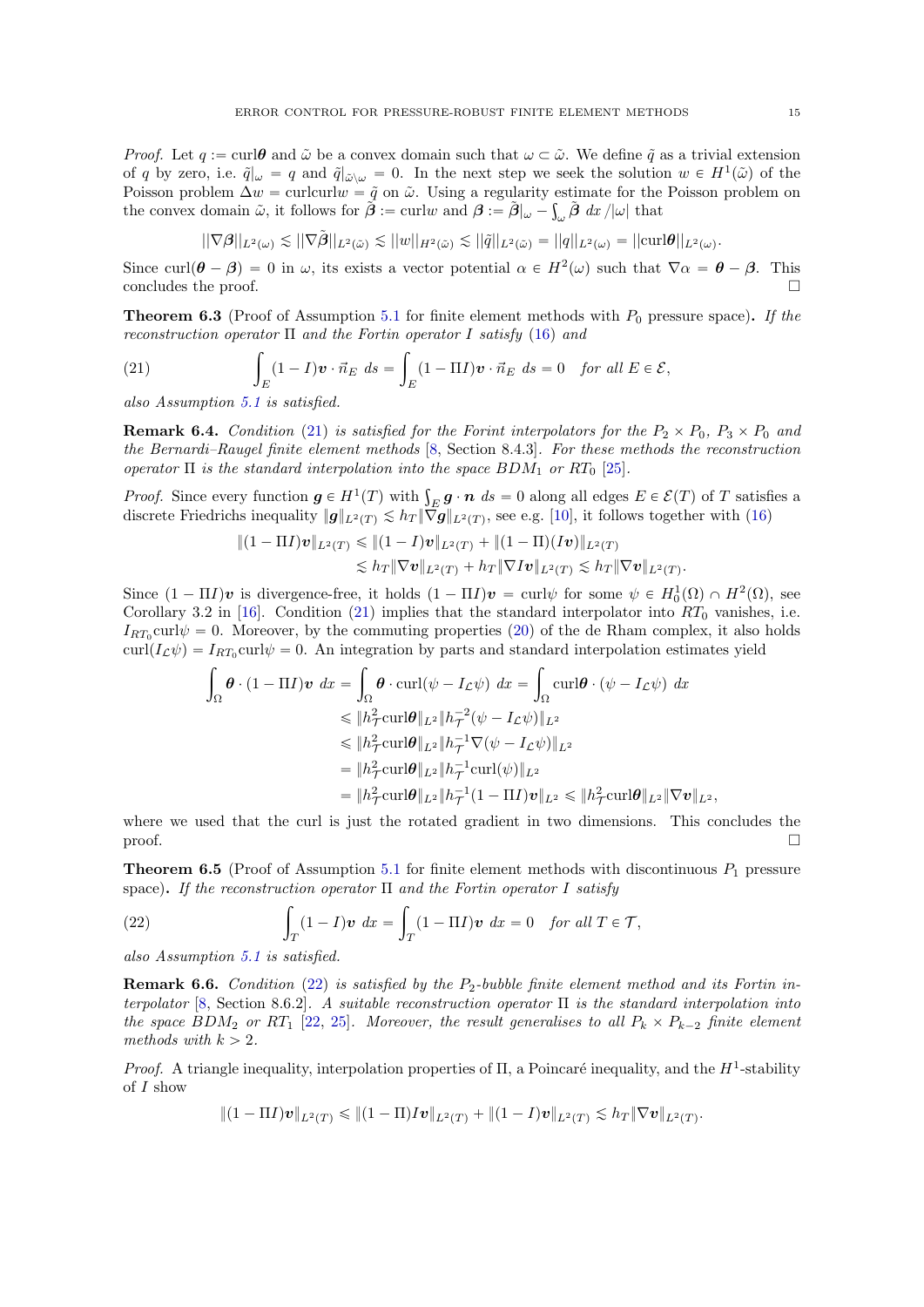To estimate the dual norm, Lemma [6.1](#page-13-2) yields  $\boldsymbol{\theta} - \Pi_{\mathcal{N}_0} \boldsymbol{\theta} = \nabla \phi + \boldsymbol{y}$  with

$$
||h_{\mathcal{T}}\boldsymbol{y}||_{L^2} \lesssim ||h_{\mathcal{T}}^2 \mathrm{curl} \boldsymbol{\theta}||_{L^2}.
$$

Also note that due to  $\Pi_{\mathcal{N}_0} \theta \in H(\text{curl}, T)$  we can use the regular decomposition from Lemma [6.2](#page-13-3) to find

$$
\Pi_{\mathcal{N}_0} \theta|_T = \nabla \alpha_T + \beta_T \quad \text{for all } T \in \mathcal{T}
$$

with some  $\alpha_T \in H^2(T)$  and  $\beta_T \in [H^1(T)]^2$  such that  $\int_T \beta_T dx = 0$  and

$$
\|\nabla \beta_T\|_{L^2(T)} \lesssim \|\mathrm{curl}(\Pi_{\mathcal{N}_0}\boldsymbol{\theta})\|_{L^2(T)} \lesssim \|\mathrm{curl}\boldsymbol{\theta}\|_{L^2(T)}.
$$

Together with the projection property of  $I_{\mathcal{N}_0}$ , the commuting properties [\(20\)](#page-13-1) of the de Rham complex and the continuity of the nodal interpolation  $I_{\mathcal{L}}$  for  $H^2$  functions, the Helmholtz decomposition can be cast into the discrete version

$$
\Pi_{\mathcal{N}_0} \theta|_T = I_{\mathcal{N}_0} (\nabla \alpha_T + \beta_T) = \nabla (I_{\mathcal{L}} \alpha_T) + I_{\mathcal{N}_0} \beta_T.
$$

The combination of all decompositions defines some function  $\alpha_{\mathcal{T}} \in P_1(\mathcal{T})$  and  $\beta_{\mathcal{T}} \in P_1(\mathcal{T})^2$  with

$$
\|h^2_{\mathcal{T}}\nabla_h\boldsymbol{\beta}_{\mathcal{T}}\|_{L^2}\lesssim \|h^2_{\mathcal{T}}\mathrm{curl}\boldsymbol{\theta}\|_{L^2}.
$$

Since  $z := (1 - \Pi I)v$  is orthogonal onto piecewise constants (by [\(22\)](#page-14-1)), in particular the piecewise constant function  $\nabla (I_{\mathcal{L}}\alpha)\tau \in P_0(\mathcal{T})^2$ , and gradients (because z is divergence-free and has zero boundary data), it follows

$$
\int_{\Omega} \theta \cdot (1 - \Pi I) v \, dx = \int_{\Omega} z \cdot \theta \, dx = \int_{\Omega} z \cdot (\theta - \Pi_{ND_0} \theta) \, dx + \int_{\Omega} z \cdot \Pi_{ND_0} \theta \, dx
$$
\n
$$
= \int_{\Omega} z \cdot y \, dx + \int_{\Omega} z \cdot \beta_{\mathcal{T}} \, dx
$$
\n
$$
= \int_{\Omega} h_{\mathcal{T}}^{-1} z \cdot h_{\mathcal{T}} y \, dx + \int_{\Omega} h_{\mathcal{T}}^{-1} z \cdot h_{\mathcal{T}} \beta_{\mathcal{T}} \, dx
$$
\n
$$
\lesssim \|h_{\mathcal{T}}^{-1} z\|_{L^2} (\|h_{\mathcal{T}} y\|_{L^2} + \|h_{\mathcal{T}}^2 \nabla_h \beta_{\mathcal{T}}\|_{L^2})
$$
\n
$$
\lesssim \|h_{\mathcal{T}}^{-1} z\|_{L^2} \|h_{\mathcal{T}}^2 \operatorname{curl} \theta\|_{L^2} \lesssim \|\nabla v\|_{L^2} \|h_{\mathcal{T}}^2 \operatorname{curl} \theta\|_{L^2}.
$$

Note, that we used an elementwise Poincaré inequality for  $\beta_{\mathcal{T}}$  (which has piecewise integral mean zero). This concludes the proof.  $\Box$ 

<span id="page-15-2"></span>Theorem 6.7 (Proof of Assumption [5.1](#page-10-0) for the mini finite element method). The mini finite element method family with the reconstruction operator from  $[20]$  and a Fortin operator I with the property (see e.g. [\[8,](#page-23-2) Section 8.4.2])

<span id="page-15-0"></span>(23) 
$$
\int_T (1 - I)\mathbf{v} \, ds = 0 \quad \text{for all} \quad T \in \mathcal{T}
$$

satisfies Assumption [5.1.](#page-10-0)

Proof. For the mini finite element method, the reconstruction operator is given in [\[20\]](#page-23-9). It in particular satisfies [\(16\)](#page-6-1) in the sense

<span id="page-15-1"></span>(24) 
$$
(1 - \Pi)I\mathbf{v} = \sum_{y \in \mathcal{N}} \boldsymbol{\sigma}_y
$$

where  $\sigma_y \in BDM_2(\mathcal{T}(\omega_y))$  satisfies  $\|\sigma_y\|_{L^2(\omega_y)} \lesssim h_y \|\nabla Iv\|_{L^2(\omega_y)}$  on the nodal patch  $\omega_y$  of the node  $y \in \mathcal{N}$  and (at least) the local orthogonality ż

$$
\int_{\omega_y} \sigma_y \, dx = 0.
$$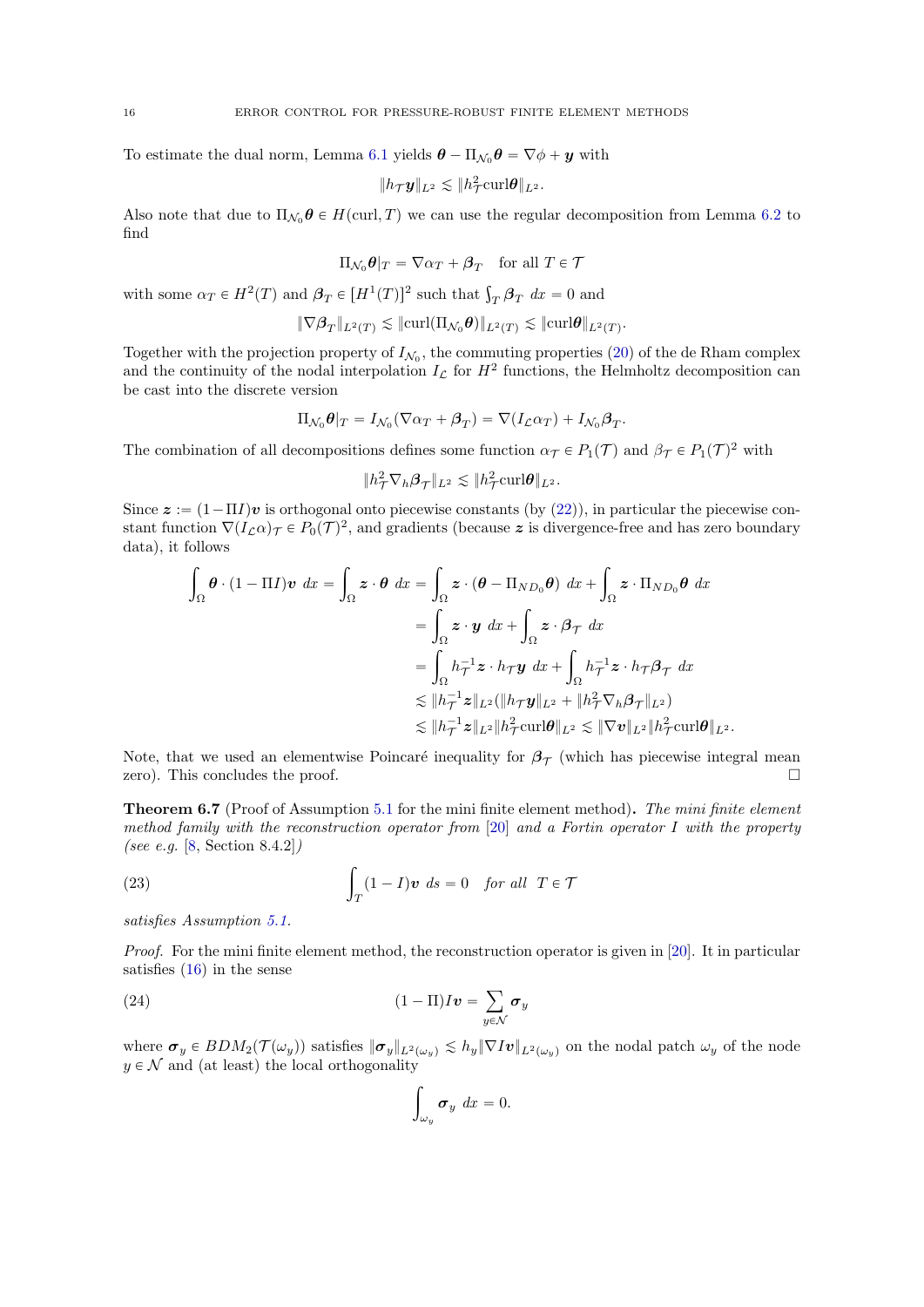Furthermore we have  $\sigma_y \cdot n = 0$  on the boundary  $\partial \omega_y$ . This time, the operators I and II do not share the same orthogonality on cell-wise constants as in Theorem [6.5,](#page-14-2) but one can split up the  $L^2$ -norm by a triangle inequality

$$
\|(1-\Pi I)\bm{v}\|_{L^2}\leqslant \|(1-\Pi)I\bm{v}\|_{L^2}+\|(1-I)\bm{v}\|_{L^2}.
$$

Due to [\(23\)](#page-15-0) the norm  $||(1 - I)v||_{L^2(T)}$  can be estimated as in Theorem [6.5](#page-14-2) and it remains to estimate  $\|(1 - \Pi)Iv\|_{L^2}$ . For the first one, it holds

$$
\begin{aligned} \|(1-\Pi)I\boldsymbol{v}\|_{L^2(T)}^2 &= \sum_{z\in\mathcal{N}(T)} \int_T \boldsymbol{\sigma}_z \cdot (1-\Pi)I\boldsymbol{v} \, dx \\ &\leqslant \sum_{z\in\mathcal{N}(T)} \|\boldsymbol{\sigma}_z\|_{L^2(\omega_z)} \|(1-\Pi)I\boldsymbol{v}\|_{L^2(T)} \\ &\leqslant h_T \|\nabla I\boldsymbol{v}\|_{L^2(\omega_T)} \|(1-\Pi)I\boldsymbol{v}_h\|_{L^2(T)} \end{aligned}
$$

and hence

$$
\|(1-\Pi)I\boldsymbol{v}\|_{L^2(T)}\lesssim h_T\|\nabla I\boldsymbol{v}\|_{L^2(\omega_T)}\lesssim h_T\|\nabla \boldsymbol{v}\|_{L^2(\omega_T)}.
$$

For the estimate of the dual norm, inserting the decomposition from Lemma [6.1](#page-13-2) leads to

$$
\int_{\Omega} \boldsymbol{\theta} \cdot (1 - \Pi I) \boldsymbol{v} \, dx = \int_{\Omega} \boldsymbol{z} \cdot \boldsymbol{\theta} \, dx = \int_{\Omega} \boldsymbol{z} \cdot \boldsymbol{y} \, dx + \int_{\Omega} \boldsymbol{z} \cdot \Pi_{\mathcal{N}_0} \boldsymbol{\theta} \, dx.
$$

The first integral can be estimated as in Theorem [6.5](#page-14-2) and it remains to estimate the second integral ř where we employ the decomposition [\(24\)](#page-15-1) for  $(1 - \Pi)I\mathbf{v} = \sum_{y \in \mathcal{N}} \sigma_y$  and its orthogonality properties, i.e.

<span id="page-16-0"></span>(25) 
$$
\int_{\Omega} z \cdot \Pi_{\mathcal{N}_0} \theta \, dx = \int_{\Omega} (1 - I) v \cdot \Pi_{\mathcal{N}_0} \theta \, dx + \sum_{y \in \mathcal{N}} \int_{\omega_y} h_y^{-1} \sigma_y \cdot h_y \Pi_{\mathcal{N}_0} \theta \, dx
$$

and we bound both integrals separately. The first integral of [\(25\)](#page-16-0) can be estimated exactly as in Theorem [6.5](#page-14-2) due to [\(23\)](#page-15-0) by a element-wise Helmholtz decomposition such that

$$
\int_{\Omega} (1-I)\boldsymbol{v}\cdot \Pi_{\mathcal{N}_0} \boldsymbol{\theta} \, dx \lesssim \|\nabla \boldsymbol{v}\|_{L^2} \|h^2_\mathcal{T}\mathrm{curl} \boldsymbol{\theta}\|_{L^2}.
$$

For the second integral, first note that due to  $\Pi_{\mathcal{N}_0} \theta \in H(\text{curl}, \omega_y)$  we can use the regular decomposition of Lemma [6.2](#page-13-3) on each patch to get

$$
\Pi_{\mathcal{N}_0} \theta|_{\omega_y} = \nabla \alpha_y + \beta_y \quad \text{for all } y \in \mathcal{N}.
$$

with some  $\alpha_y \in H^1(\omega_y)$  and  $\beta_y \in [H^1(\omega_y)]^2$  such that  $\int_{\omega_y} \beta_y dx = 0$  and

$$
\|\boldsymbol{\beta}_y\|_{H^1(\omega_y)} \lesssim \|\text{curl}(\Pi_{ND_0}\boldsymbol{\theta})\|_{L^2(\omega_y)} \lesssim \|\text{curl}\boldsymbol{\theta}\|_{L^2(\omega_y)}.
$$

Next note, that on each element  $T \subset \omega_y$  we have  $\Pi_{ND_0} \theta|_T \in [H^1(T)]^2$  and thus

$$
\nabla \alpha_y|_T = \Pi_{ND_0} \theta|_T - \beta_y|_T \in [H^1(T)]^2 \implies \alpha_y|_T \in H^2(T).
$$

Together with the projection property of  $I_{\mathcal{N}_0}$ , the commuting properties [\(20\)](#page-13-1) of the de Rham complex and the continuity of the nodal interpolation  $I_{\mathcal{N}}$  for  $H^2$  functions, the Helmholtz decomposition can be cast into the discrete version

$$
\Pi_{ND_0}\boldsymbol{\theta}|_{\omega_y}=I_{\mathcal{N}_0}(\nabla\alpha_y+\boldsymbol{\beta}_y)=\nabla(I_{\mathcal{L}}\alpha_y)+I_{\mathcal{N}_0}\boldsymbol{\beta}_y.
$$

Finally, a scaling argument and a Poincaré inequality shows

$$
\|I_{\mathcal{N}_0}\boldsymbol{\beta}_y\|_{L^2(\omega_y)} \lesssim \|\boldsymbol{\beta}_y\|_{L^2(\omega_y)} + h_y\|\nabla \boldsymbol{\beta}_y\|_{L^2(\omega_y)} \lesssim h_y\|\nabla \boldsymbol{\beta}_y\|_{L^2(\omega_y)} \lesssim h_y\|\mathrm{curl}\boldsymbol{\theta}\|_{L^2(\omega_y)}.
$$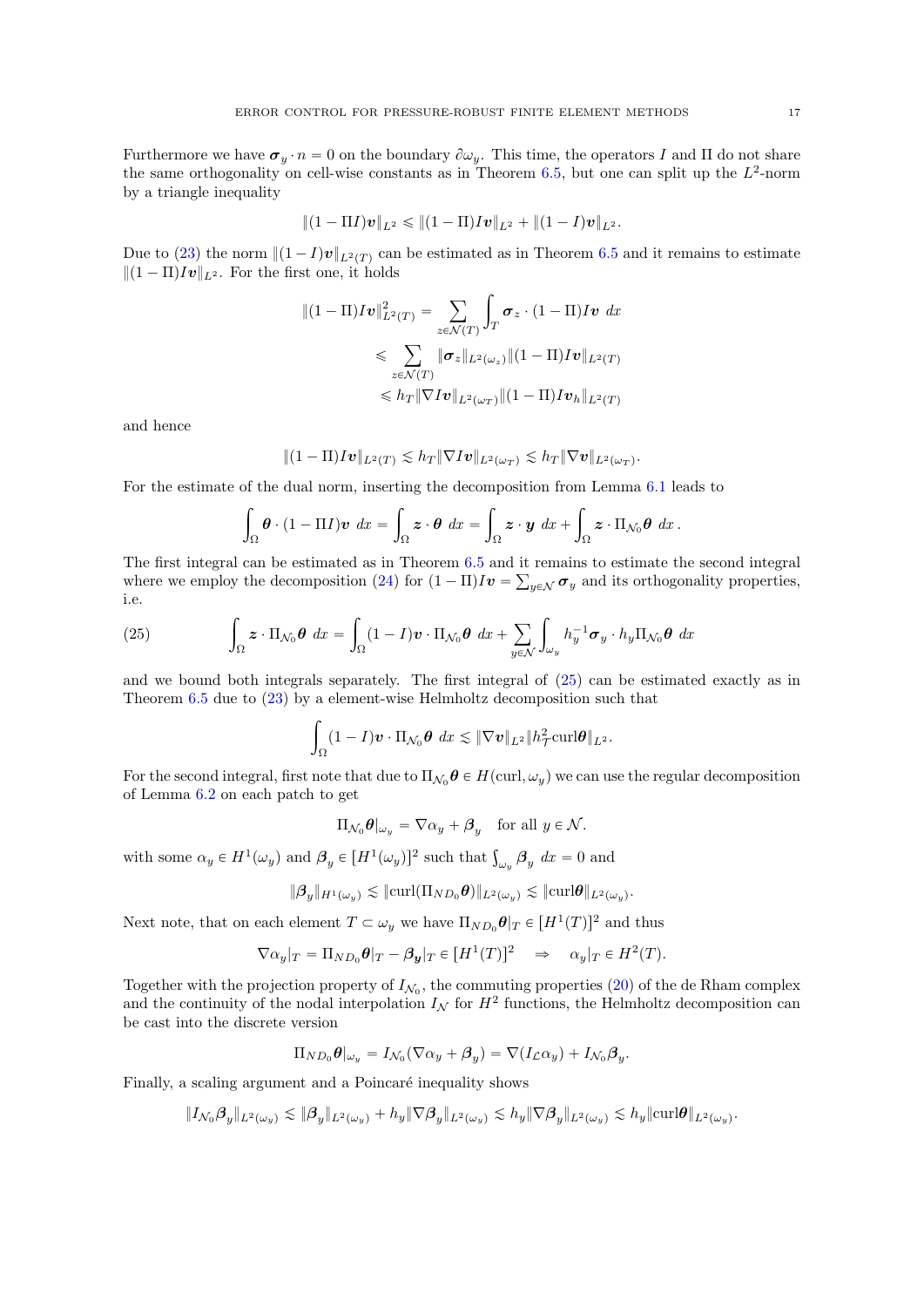Furthermore, note that the reconstruction operator is orthogonal on gradients of continuous  $P_1$ -Furthermore, note that the reconstruction operator is orthogonal on gradients of continuous  $P_1$ -<br>functions like  $\nabla (I_{\mathcal{L}} \alpha_y)$  due to [\[20,](#page-23-9) Proposition 16.ii], i.e.  $\int_{\omega_y} \sigma_y \cdot \nabla (I_{\mathcal{L}} \alpha_y) dx = 0$ . Now, the secon integral of  $(25)$  is bounded by

$$
\sum_{y \in \mathcal{N}} \int_{\omega_y} h_y^{-1} \sigma_y \cdot h_y \Pi_{\mathcal{N}_0} \theta \, dx \lesssim \sum_{y \in \mathcal{N}} \|h_y^{-1} \sigma_y\|_{L^2(\omega_y)} \|h_y^2 \nabla \beta_y\|_{L^2(\omega_y)} \leq \sum_{y \in \mathcal{N}} \|\nabla \mathbf{v}\|_{L^2} \|h_y^2 \operatorname{curl} \theta\|_{L^2(\omega_y)} \lesssim \|\nabla \mathbf{v}\|_{L^2} \|h_\mathcal{T}^2 \operatorname{curl} \theta\|_{L^2}.
$$

The combination of all previous results concludes the proof.

Theorem 6.8 (Proof of Assumption [5.1](#page-10-0) for the Taylor–Hood finite element method). The Taylor– Hood finite element method family with the reconstruction operator from [\[20\]](#page-23-9) and the Fortin operator  $I$  from  $[26, 12]$  $[26, 12]$  $[26, 12]$  in two dimensions with the property

<span id="page-17-0"></span>(26) 
$$
\int_{\Omega} (1-I)\mathbf{v} \cdot \mathbf{w} \, ds = 0 \quad \text{for all } \mathbf{w} \in \widetilde{\mathcal{N}}_0(\mathcal{T}),
$$

where  $\widetilde{\mathcal{N}}_0(\mathcal{T})$  is a subset of  $\mathcal{N}_0(\mathcal{T})$  as defined in [\[26,](#page-24-7) [12\]](#page-23-18), satisfy Assumption [5.1.](#page-10-0)

**Remark 6.9.** The proof requires some assumption on the mesh, i.e. we require that each interior face  $E \in E^{\circ}$  has at most one node on the boundary  $\partial \Omega$ . This assumption was also needed in [\[26\]](#page-24-7) for the construction of a stable the Fortin interpolator and was later removed in [\[12\]](#page-23-18). Maybe similar arguments can be used in our case.

*Proof.* A triangle inequality, properties of  $\Pi$ , and the  $H^1$ -stability of I show

$$
\|(1-\Pi I)\mathbf{v}\|_{L^2(T)} \leq (1-\Pi)I\mathbf{v}\|_{L^2(T)} + \|(1-I)\mathbf{v}\|_{L^2(T)} \lesssim h_T \|\nabla \mathbf{v}\|_{L^2(T)}.
$$

Again using the decomposition from Lemma  $6.1$  and the orthogonality between gradients and  $(1 \Pi I$ ) $\boldsymbol{v}$  leads to

$$
\int_{\Omega} (1 - \Pi I) \mathbf{v} \cdot \boldsymbol{\theta} \, dx = \int_{\Omega} (1 - \Pi I) \mathbf{v} \cdot \mathbf{y} \, dx + \int_{\Omega} (1 - \Pi I) \mathbf{v} \cdot \Pi_{\mathcal{N}_0} \boldsymbol{\theta} \, dx
$$

The first integral can be estimated similarly as in the proof of Theorem [6.7.](#page-15-2) For the second integral ř we use  $(1 - \Pi)Iv = \sum_{y \in \mathcal{N}} \sigma_y$  to get

$$
\int_{\Omega} (1 - \Pi I) \mathbf{v} \cdot \Pi_{\mathcal{N}_0} \boldsymbol{\theta} \, dx = \int_{\Omega} (1 - I) \mathbf{v} \cdot \Pi_{\mathcal{N}_0} \boldsymbol{\theta} \, dx + \sum_{y \in \mathcal{N}} \int_{\omega_y} h_y^{-1} \boldsymbol{\sigma}_y \cdot h_y \Pi_{\mathcal{N}_0} \boldsymbol{\theta} \, dx \, .
$$

Similarly as in the proof of Theorem [6.7](#page-15-2) we bound the first term. However the integral (using the orthogonality [\(26\)](#page-17-0))

$$
\int_{\Omega} (1 - I)\boldsymbol{v} \cdot \Pi_{\mathcal{N}_0} \boldsymbol{\theta} \, dx = \int_{\Omega} (1 - I)\boldsymbol{v} \cdot (1 - I_{\widetilde{\mathcal{N}_0}}) \Pi_{\mathcal{N}_0} \boldsymbol{\theta} \, dx
$$

needs a different treatment. To estimate this integral we have to design a proper interpolation  $I_{\widetilde{\mathcal{N}_0}}(\Pi_{\mathcal{N}_0}\theta)$  of  $\Pi_{\mathcal{N}_0}\theta$  into the space  $\widetilde{\mathcal{N}_0}(\mathcal{T})$ . To do so, we can write  $\Pi_{\mathcal{N}_0}\theta$  as a linear combination

$$
\Pi_{\mathcal{N}_0} \boldsymbol{\theta} = \sum_{E \in \mathcal{E}} \alpha_E N_E \quad \text{with coefficients } \alpha_E := \int_E \Pi_{\mathcal{N}_0} \boldsymbol{\theta} \cdot \boldsymbol{\tau}_E \, ds
$$

and Nédélec basis functions  $N_E$  with  $\int_F N_E \tau_F ds = \delta_{EF}$  for  $E, F \in \mathcal{E}$ . Then, we choose  $I_{\widetilde{\mathcal{N}_0}}(\Pi_{\mathcal{N}_0} \theta)$ as

$$
I_{\widetilde{\mathcal{N}_0}}(\Pi_{\mathcal{N}_0}\boldsymbol{\theta}) := \sum_{E\in \mathcal{E}^0} \alpha_E \widetilde{N}_E
$$

where  $\mathcal{E}^0$  are the interior edges and  $\tilde{N}_E$  are the modified basis functions as in [\[12\]](#page-23-18), i.e.  $\tilde{N}_E = N_E$  for all edges E with two interior endpoints and  $\tilde{N}_E = N_E \pm N_F$  for interior edges E with one boundary endpoint and  $F$  is a boundary edge with the same boundary endpoint and in the same triangle of E. The sign depends on the orientation of the tangent vectors. Assume a boundary triangle  $T_E$  with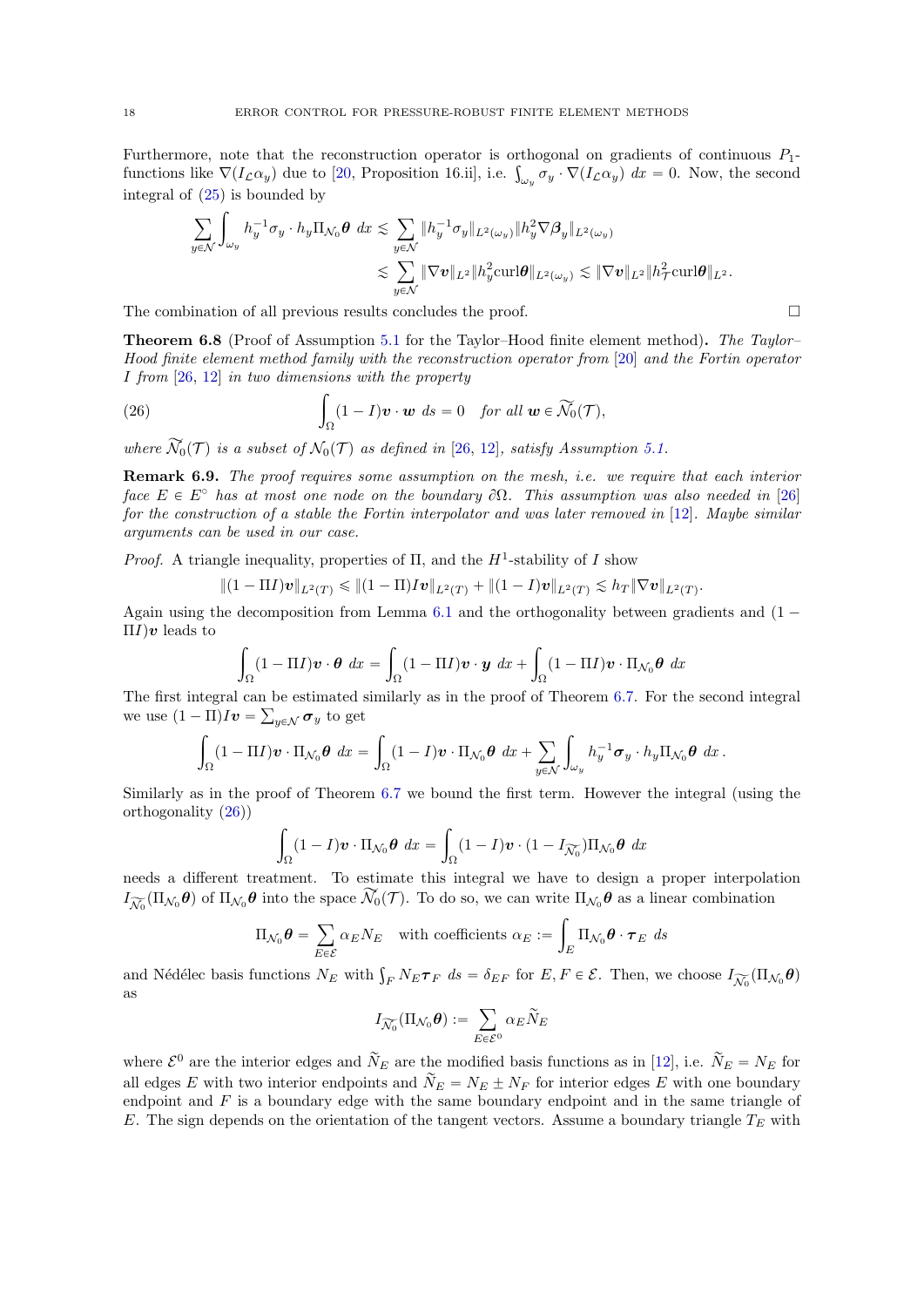

<span id="page-18-1"></span>FIGURE 1. Enumeration of the vertices and edges in a boundary triangle with boundary edge  $E_3$ .

nodes 1, 2, 3, boundary edge  $E_3 = \text{conv}{1, 2}$  and two adjacent interior edges  $E_1$  and  $E_2$  as depicted in Figure [1.](#page-18-1) We further assume, that the tangential vectors are pointing from the lower to the larger node number. Then, according to [\[12\]](#page-23-18), the modified basis functions read  $N_{E_2} = N_{E_2} + N_{E_3}$  and  $\widetilde{N}_{E_1} = N_{E_1} - N_{E_3}$ . Hence, locally on T, we have

$$
\left( (1 - I_{\widetilde{\mathcal{N}_0}}) \Pi_{\mathcal{N}_0} \theta \right) |_{T} = \alpha_{E_1} N_{E_1} + \alpha_{E_2} N_{E_2} + \alpha_{E_3} N_{E_3} - (\alpha_{E_1} \widetilde{N}_{E_1} + \alpha_{E_2} \widetilde{N}_{E_2})
$$
  
=  $N_{E_3} (\alpha_{E_3} + \alpha_{E_1} - \alpha_{E_2}).$ 

The definition of  $\alpha_{E_j}$  and an easy calculation plus the Stokes theorem show

$$
\alpha_{E_3} + \alpha_{E_1} - \alpha_{E_2} = \int_{\partial T} \Pi_{\mathcal{N}_0} \boldsymbol{\theta} \cdot \boldsymbol{\tau} \, ds = \int_T \text{curl}(\Pi_{\mathcal{N}_0} \boldsymbol{\theta}) \, dx
$$

and hence the estimate

$$
\|(1 - I_{\widetilde{\mathcal{N}_0}})\Pi_{\mathcal{N}_0}\theta\|_{L^2(T)} \le \left|\int_T \mathrm{curl}(\Pi_{\mathcal{N}_0}\theta) \, dx\right| \|N_E\|_{L^2(T)} \lesssim h_T \|\mathrm{curl}(\Pi_{\mathcal{N}_0}\theta)\|_{L^2(T)}.
$$

On interior triangles, it holds  $\Pi_{\mathcal{N}_0} \theta - I_{\widetilde{\mathcal{N}_0}} (\Pi_{\mathcal{N}_0} \theta) = 0$  and hence

$$
\int_{\Omega} (1-I)\boldsymbol{v} \cdot \Pi_{\mathcal{N}_0} \boldsymbol{\theta} \, dx = \int_{\Omega} (1-I)\boldsymbol{v} \cdot (\Pi_{\mathcal{N}_0} \boldsymbol{\theta} - I_{\widetilde{\mathcal{N}_0}}(\Pi_{\mathcal{N}_0} \boldsymbol{\theta})) \, dx
$$
\n
$$
\lesssim \sum_{T \in \mathcal{T}(\partial \Omega)} h_T^2 \|\mathrm{curl}(\Pi_{\mathcal{N}_0} \boldsymbol{\theta})\|_{L^2(T)} \|\nabla \boldsymbol{v}\|_{L^2(\omega_T)} \lesssim \|h_T^2 \mathrm{curl} \boldsymbol{\theta}\|_{L^2} \|\nabla \boldsymbol{v}\|_{L^2}.
$$

This concludes the proof.

 $\Box$ 

#### 7. Numerical experiments

<span id="page-18-0"></span>In the following two numerical examples, the novel error estimator

$$
\mu_{\text{new}}^2 := \nu^{-2} \eta_{\text{new}} (\nabla \boldsymbol{u}_h)^2 + \|\text{div} \boldsymbol{u}_h\|_{L^2}^2
$$

from Theorem [5.2](#page-10-1) (for pressure-robust methods) or Proposition [5.3](#page-12-1) (for classical methods) is compared to the classical error estimator

$$
\mu_{\text{class}}^2 := \nu^{-2} \eta_{\text{class}} (\nabla u_h, p_h)^2 + \|\text{div} \mathbf{u}_h\|_{L^2}^2
$$

from Theorem [4.1,](#page-6-5) with respect to the  $H^1$ -seminorm  $\mathrm{err}_{H^1}(u_h) := ||\nabla u - \nabla u_h||_{L^2}$ . Our adaptive mesh refinement algorithm follows the loop

SOLVE 
$$
\rightarrow
$$
 ESTIMATE  $\rightarrow$  MARK  $\rightarrow$  REFINE  $\rightarrow$  SOLVE  $\rightarrow$  ...

and employs the local contributions to the error estimator as element-wise refinement indicators. In the marking step, an element  $T \in \mathcal{T}$  is marked for refinement if  $\mu(T) \geq \frac{1}{4} \max_{K \in \mathcal{T}} \mu(K)$ . The refinement step refines all marked elements plus further elements in a closure step to guarantee a regular triangulation. The implementation and numerical examples where performed with NGSolve/Netgen [\[30\]](#page-24-10), [\[29\]](#page-24-11).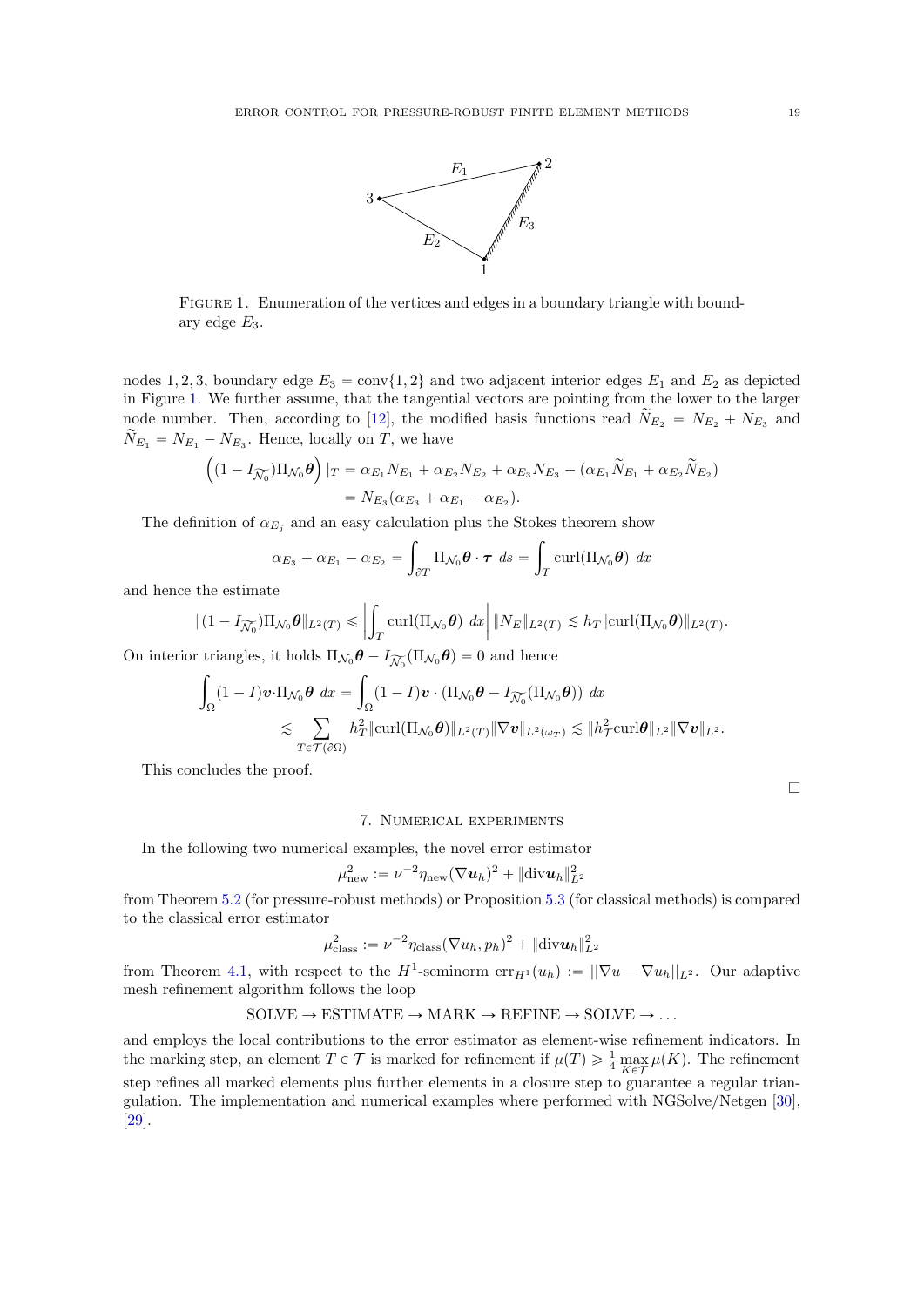| (classical)     |                      |                      | $(p$ -robust)                                     |                      |                      |                                       |
|-----------------|----------------------|----------------------|---------------------------------------------------|----------------------|----------------------|---------------------------------------|
| $\nu$           | $err_{H_1}(u_h)$     | $\mu_{\rm class}$    | $\frac{\mu_{\text{class}}}{\text{err}_{H}1(u_h)}$ | $err_{H_1}(u_h)$     | $\mu_{\text{new}}$   | $\mu_{\text{new}}$<br>$err_{H1}(u_h)$ |
| 10 <sup>1</sup> | $1.27 \cdot 10^{-3}$ | $1.99 \cdot 10^{-2}$ | $1.58 \cdot 10^{1}$                               | $1.30 \cdot 10^{-3}$ | $5.19 \cdot 10^{-2}$ | $3.98 \cdot 10^{1}$                   |
| $10^{0}$        | $1.30 \cdot 10^{-3}$ | $1.42 \cdot 10^{-2}$ | $1.09 \cdot 10^{1}$                               | $1.30 \cdot 10^{-3}$ | $3.47 \cdot 10^{-2}$ | $2.66 \cdot 10^{1}$                   |
| $10^{-1}$       | $3.12 \cdot 10^{-3}$ | $1.12 \cdot 10^{-1}$ | $3.58 \cdot 10^{1}$                               | $1.30 \cdot 10^{-3}$ | $3.29 \cdot 10^{-2}$ | $2.53 \cdot 10^{1}$                   |
| $10^{-2}$       | $2.85 \cdot 10^{-2}$ | 1.11                 | $3.90 \cdot 10^{1}$                               | $1.30 \cdot 10^{-3}$ | $3.28 \cdot 10^{-2}$ | $2.51 \cdot 10^{1}$                   |
| $10^{-3}$       | $2.85 \cdot 10^{-1}$ | $1.11 \cdot 10^{1}$  | $3.90 \cdot 10^{1}$                               | $1.30 \cdot 10^{-3}$ | $3.27 \cdot 10^{-2}$ | $2.51 \cdot 10^{1}$                   |
| $10^{-4}$       | 2.85                 | $1.11 \cdot 10^{2}$  | $3.90 \cdot 10^{1}$                               | $1.30 \cdot 10^{-3}$ | $3.27 \cdot 10^{-2}$ | $2.51 \cdot 10^{1}$                   |
| $10^{-5}$       | $2.85 \cdot 10^{1}$  | $1.11 \cdot 10^3$    | $3.90 \cdot 10^{1}$                               | $1.30 \cdot 10^{-3}$ | $3.27 \cdot 10^{-2}$ | $2.51 \cdot 10^{1}$                   |
| $10^{-6}$       | $2.85 \cdot 10^2$    | $1.11 \cdot 10^{4}$  | $3.90 \cdot 10^{1}$                               | $1.30 \cdot 10^{-3}$ | $3.27 \cdot 10^{-2}$ | $2.51 \cdot 10^{1}$                   |

<span id="page-19-1"></span>TABLE 3. The  $H^1$  error and the old and new error estimators including the efficiency for the example of section [7.1](#page-19-0) for varying  $\nu$  using the classical Taylor Hood element TH<sup>2</sup> and its pressure robust modification.

**Remark 7.1.** For reducing the costs of the estimator, we estimated the consistency error  $\eta_{cons,1}(\nabla u_h)$  =  $\|\nu \text{div}_h(\nabla u_h) \circ (1 - \Pi)\|_{V_{0,h}^{\star}}$  according to [\(16\)](#page-6-1) by

$$
\eta_{cons,1}(\nabla u_h) \lesssim \nu \left( \sum_{K \in \mathcal{K}} h_K^2 \| (1 - \pi_{P_{q-1}(K)}) \Delta_h u_h \|_{L^2(K)}^2 \right)^{1/2}
$$

.

# <span id="page-19-0"></span>7.1. Smooth example on unit square. This example concerns the Stokes problem for

$$
u(x,y) := \text{curl} \left( x^2 (x-1)^2 y^2 (y-1)^2 \right) \quad \text{and} \quad p(x,y) := x^5 + y^5 - 1/3
$$

on the unit square  $\Omega := (0, 1)^2$  with matching right-hand side  $\mathbf{f} := -\nu \Delta \mathbf{u} + \nabla p$  for variable viscosity  $\nu$ .

Table [3](#page-19-1) lists the error of the classical and pressure-robust Taylor-Hood finite element methods with their error estimators  $\mu_{\rm class}$  and  $\mu_{\rm new}$  on a fixed mesh with 1139 degrees of freedom but varying viscosities  $\nu \in (10^{-6}, 10)$ . As expected by the a priori error estimates of Theorems [3.1](#page-4-2) and Theorem [3.2,](#page-5-4) the error of the classical solution scales with  $\nu^{-1}$ , while the error of the pressure-robust method is  $\nu$ -invariant. Another observation is that both error estimators are efficient for their respective discrete solution.

Figure [2](#page-20-0) compares the errors and error estimators of the Taylor–Hood finite element method of order 2 and the MINI finite element method with and without the pressure robust modification for uniform mesh refinement as in the case  $\nu = 1$  and a pressure-dominant case with  $\nu = 10^{-3}$ .

In the pressure dominant case  $\nu = 10^{-3}$  the right hand side  $f$  tends to have a large irrotational part. The left plot of Figure [2](#page-20-0) confirms once again that the velocity error scales with  $1/\nu$  and that pressure-robust methods result in much more accurate solutions. For the classical methods both estimators  $\mu_{\text{new}}$  and  $\mu_{\text{class}}$  are efficient, i.e. have comparable overestimation factors and the same optimal convergence order as the velocity error. In case of the MINI finite element method, all quantities even converge quadratically. This is due to the dominance of the pressure error and the higher approximation order of the pressure. In this sense, we are in a pre-asymptotic range and the error will convergence linearly as soon as the  $\nu^{-3}$ -weighted pressure error is of same magnitude (as it is the case for  $\nu = 1$  from the very beginning). Also for the classical MINI element  $\mu_{\text{new}}$  and  $\mu_{\text{class}}$ are efficient with a comparable overestimation factor.

For the pressure-robust methods we observe that for both elements the novel estimator  $\mu_{\text{new}}$  is much smaller than  $\mu_{\rm class}$ . To be more precise, it scales with  $\mu_{\rm new} \approx 1/\nu \mu_{\rm class}$  in case of the Taylor-Hood method as expected by the theory. This is again due to the discrete pressure that is used in  $\mu_{\text{class}}$  ( $p_h$  replaced by some better approximation of p would reduce the gap between  $\mu_{\text{new}}$  and  $\mu_{\text{class}}$ ). Hence,  $\mu_{\text{new}}$  is efficient and  $\mu_{\text{class}}$  is not efficient for the pressure-robust Taylor–Hood finite element method. In case of the pressure-robustly modified MINI method, the velocity error and the novel estimator  $\mu_{\text{new}}$  now have the expected optimal linear order of the MINI finite element method. Otherwise, the conclusions are similar to the ones for the Taylor–Hood method.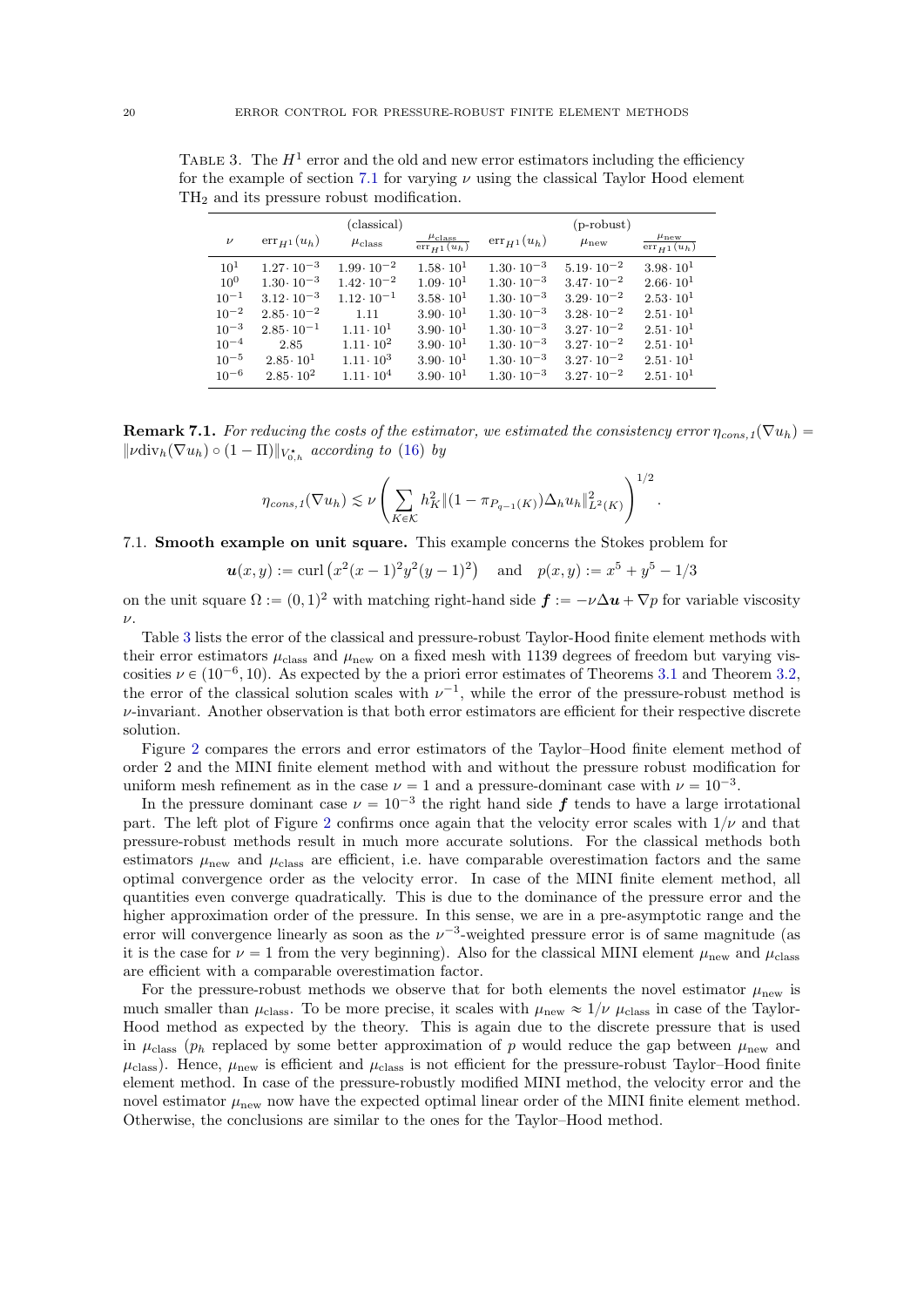<span id="page-20-0"></span>

FIGURE 2. The  $H^1$ -error,  $\mu_{\text{class}}$  and  $\mu_{\text{new}}$  for the example of section [7.1](#page-19-0) with  $\nu = 1$ and  $\nu = 10^{-3}$ . At the top the TH<sub>2</sub> element, and at the bottom the MINI element.

In this case  $\nu = 1$  the irrotational part and the rotational part of the right hand side f have the same magnitude, thus the pressure error has not such a big impact on the accuracy of the discrete velocity. Accordingly, there is only little to no improvement by the application of the pressure-robust modification. Thus, in the right plots of Figure [2](#page-20-0) we can see that the velocity error of both methods, the pressure robust and the classical one, is of the same magnitude and order. Both estimators are efficient with slightly less overestimation by  $\eta_{\text{class}}$ .

<span id="page-20-1"></span>7.2. L-shape example. This example studies a velocity u and a pressure  $p_0$  on the L-shaped domain  $\Omega := (-1, 1)^2 \setminus ((0, 1) \times (-1, 0))$  taken from [\[34\]](#page-24-3) that satisfy  $-\nu \Delta u + \nabla p_0 = 0$ . The fields are defined in polar coordinates and read

$$
\mathbf{u}(r,\varphi) := r^{\alpha} \begin{pmatrix} (\alpha+1)\sin(\varphi)\psi(\varphi) + \cos(\varphi)\psi'(\varphi) \\ -(\alpha+1)\cos(\varphi)\psi(\varphi) + \sin(\varphi)\psi'(\varphi) \end{pmatrix}^T,
$$
  

$$
p_0 := \nu^{-1}r^{(\alpha-1)}((1+\alpha)^2\psi'(\varphi) + \psi''(\varphi))/(1-\alpha)
$$

where

$$
\psi(\varphi) := 1/(\alpha + 1) \sin((\alpha + 1)\varphi)\cos(\alpha\omega) - \cos((\alpha + 1)\varphi) \n-1/(\alpha - 1) \sin((\alpha - 1)\varphi)\cos(\alpha\omega) + \cos((\alpha - 1)\varphi)
$$

and  $\alpha = 856399/1572864 \approx 0.54$ ,  $\omega = 3\pi/2$ . To have a nonzero right-hand side we add the pressure  $p_+ := \sin(xy\pi)$ , i.e.  $p := p_0 + p_+$  and  $f := \nabla(p_+)$ . We generate a pressure dominant case by using a small viscosity  $\nu = 10^{-3}$  $\nu = 10^{-3}$  $\nu = 10^{-3}$ . In Figure 3 and [4](#page-22-0) the velocity error and the novel estimator  $\eta_{\text{new}}$  are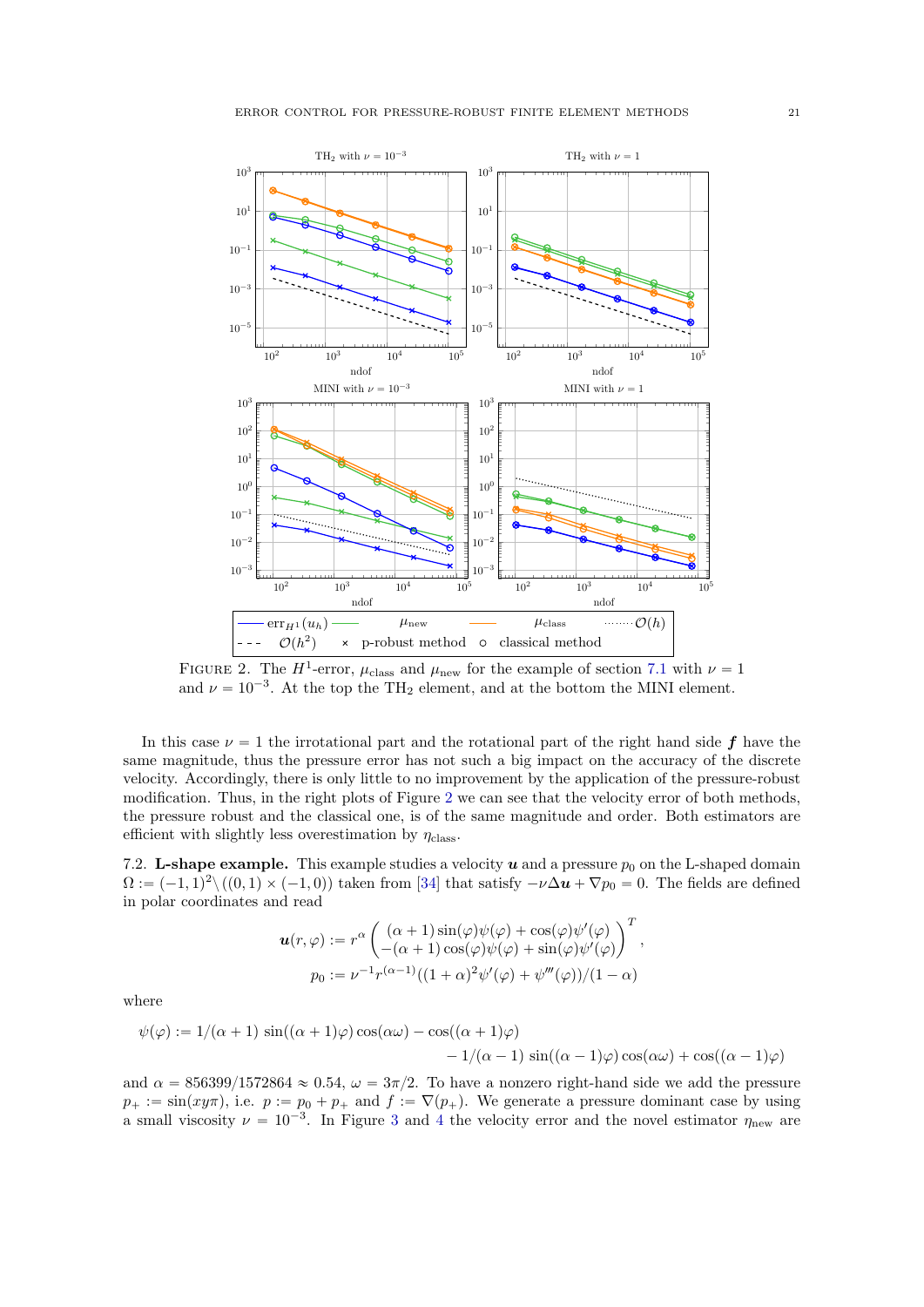<span id="page-21-0"></span>

Figure 3. Error for L-shape example of section [7.2](#page-20-1) using the discontinuous pressure elements P2P0 (top) and the P2B (bottom) with  $\nu = 10^{-3}$ 

plotted for the classical and modified version of four different finite element methods and uniform and adaptive mesh refinement. For this example an adaptive refinement is expected to refine the generic singularity of the velocity in the corner  $(0, 0)$ .

We first discuss the pressure-robust variants of the finite element methods. Looking at the left plots of Figure [3](#page-21-0) and [4](#page-22-0) we can see that there is a major difference between adaptive and uniform mesh refinement. The adaptive algorithm results in optimal orders of the velocity error and the estimator, while uniform refinement only leads to suboptimal orders as the singularity is not resolved well enough. The only exception is the MINI finite element method which pre-asymptotically converges with quadratic speed. This is again thanks to the better polynomial order in the pressure ansatz space and the smooth pressure  $p^+$ . Asymptotically also the MINI finite element method shows the suboptimal behaviour in case of uniform mesh refinement and first-order convergence in case of adaptive mesh refinement. In all cases, the new error estimator  $\mu_{\text{new}}$  is efficient and gives reasonable refinement indicators.

In case of the classical variants of the finite element methods, totally different observations can be made. In the right pictures of Figure [3](#page-21-0) and [4](#page-22-0) we first note that the error is much larger compared to the pressure-robust method. Furthermore similar as before only adaptive mesh refinement leads to optimal orders. However, it is important to note that the gap between the velocity error of the classical method and the velocity error of the pressure-robust method stays as large as in the beginning also under adaptive mesh refinement. A possible explanation is given by Figure [5](#page-22-1) which shows that the classical method refines the mesh almost uniformly. This is reasonable in the sense that the pressure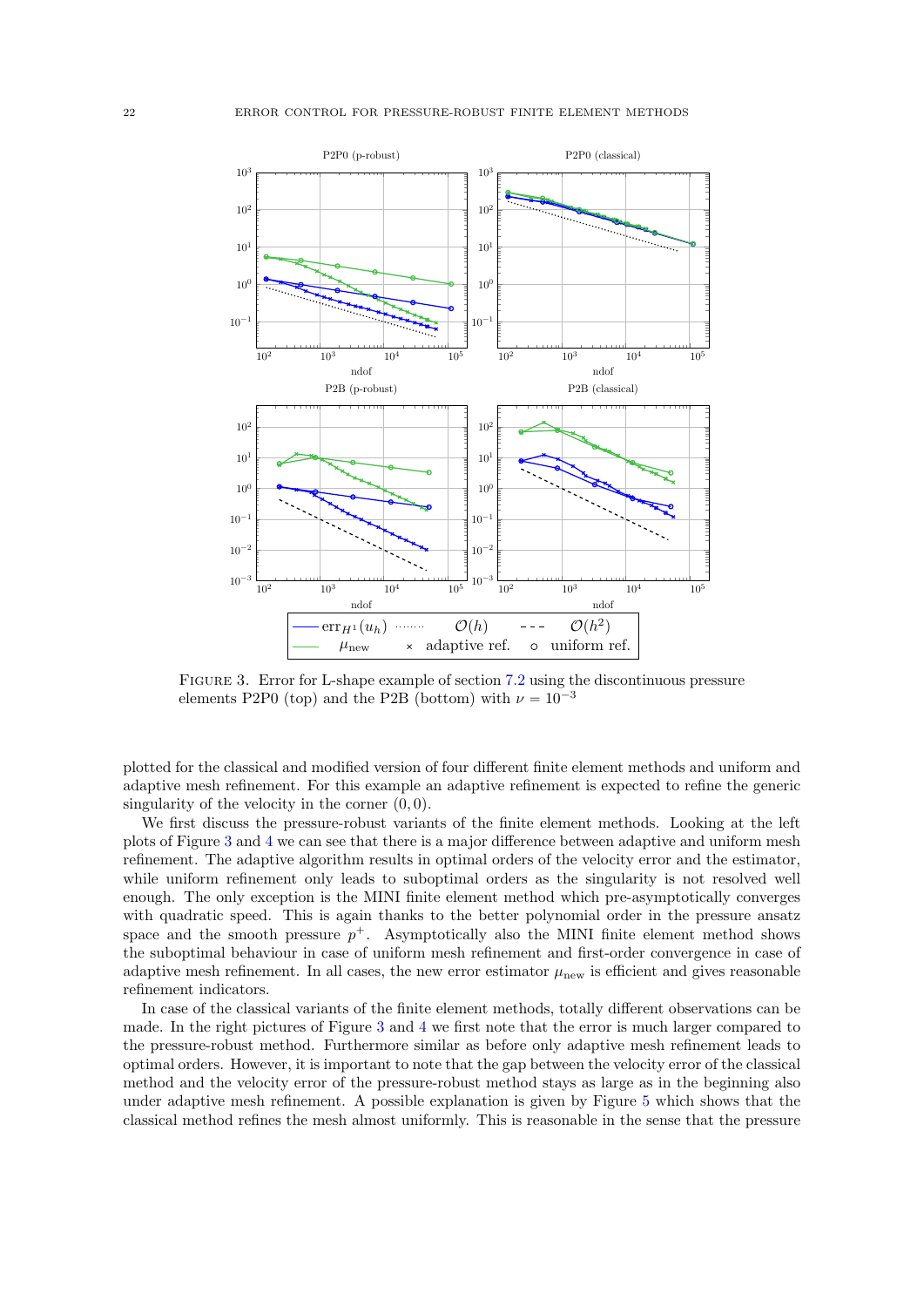<span id="page-22-0"></span>

Figure 4. Error for L-shape example of section [7.2](#page-20-1) using the continuous pressure elements MINI (top) and the TH<sub>3</sub> (bottom) with  $\nu = 10^{-3}$ 

<span id="page-22-1"></span>

FIGURE 5. (a): according to  $\mu_{\text{new}}$  adaptively refined mesh with 4584 degrees of freedom for the pressure-robust Taylor–Hood method; (b): according to  $\mu_{\text{new}}$  adaptively refined mesh with 3971 degrees of freedom for the classical Taylor–Hood method; (c): according to  $\mu_{\text{class}}$  adaptively refined mesh with 5119 degrees of freedom for the pressure-robust Taylor–Hood method; (d): according to  $\mu_{\text{class}}$  adaptively refined mesh with 5320 degrees of freedom for the classical Taylor–Hood method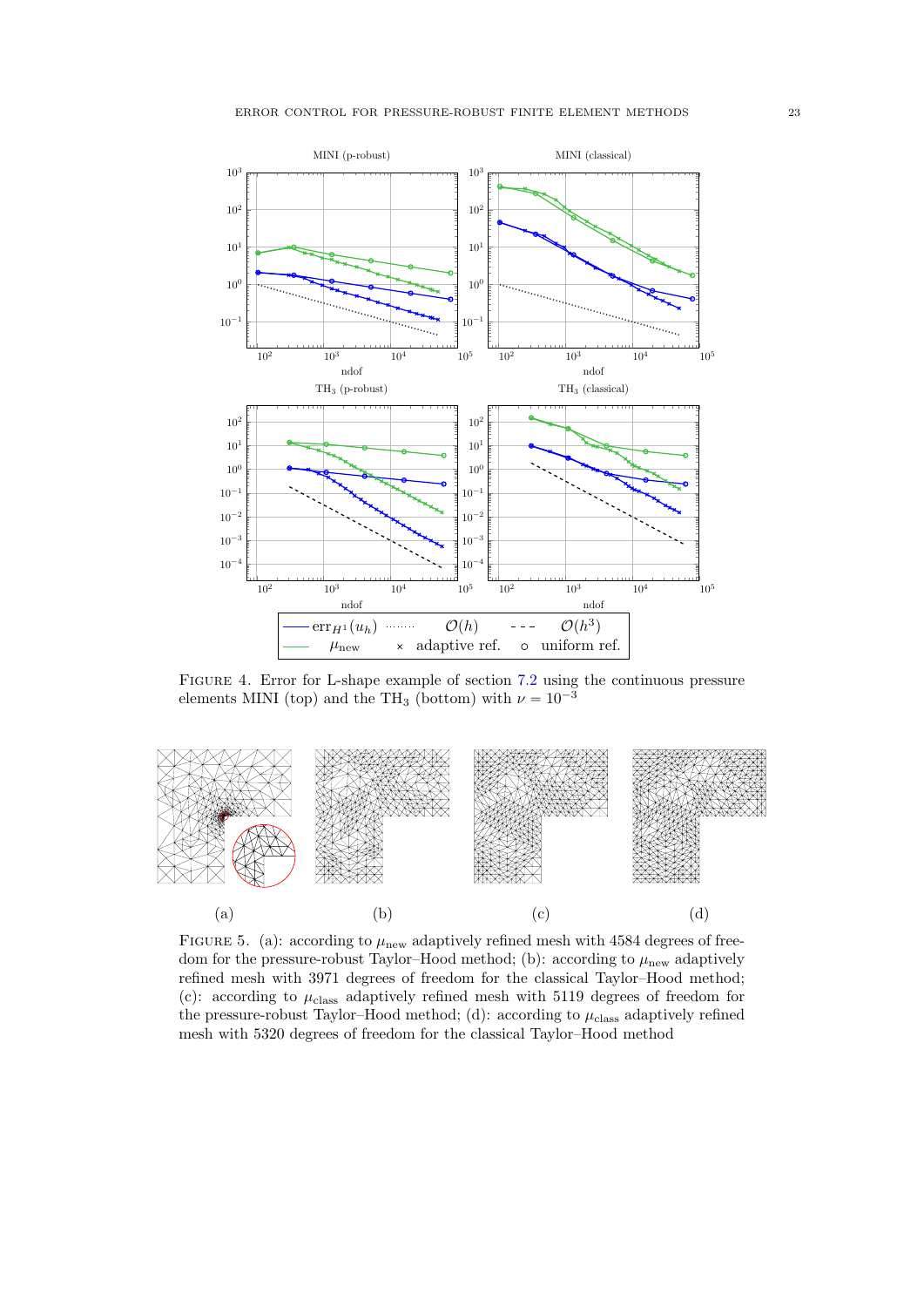error of the smooth pressure  $p_+$  dominates the (real and the estimated) discretisation error in the beginning. The pressure-robust method on the other hand is not polluted by this influence and can concentrate immediately on the corner singularity. However, it is important that the error estimator is also pressure-robust. If the refinement indicators are taken from  $\mu_{\text{class}}$ , the corner singularity remains unrefined until the dominance of the pressure error in the error bound is removed. Hence, the main conclusion is that only a pressure-robust finite element method with a pressure-robust error estimator leads to optimal meshes with the smallest velocity error.

#### **REFERENCES**

- <span id="page-23-17"></span>[1] N. Ahmed, A. Linke, and C. Merdon. On really locking-free mixed finite element methods for the transient incompressible stokes equations. WIAS Preprint 2368 (accepted by SINUM), 2017.
- <span id="page-23-19"></span>[2] M. Ainsworth and W. Dörfler. Reliable a posteriori error control for nonconformal finite element approximation of Stokes flow. Math. Comp., 74(252):1599–1619 (electronic), 2005.
- <span id="page-23-13"></span>[3] M. Amara, M. Ben Younes, and C. Bernardi. Error indicators for the Navier-Stokes equations in stream function and vorticity formulation. Numer. Math., 80(2):181–206, 1998.
- <span id="page-23-22"></span>[4] C. Amrouche, C. Bernardi, M. Dauge, and V. Girault. Vector potentials in three-dimensional non-smooth domains. Math. Methods Appl. Sci., 21(9):823–864, 1998.
- <span id="page-23-1"></span>[5] D. N. Arnold, F. Brezzi, and M. Fortin. A stable finite element for the Stokes equations. Calcolo, 21(4):337–344 (1985), 1984.
- <span id="page-23-21"></span>[6] S. Bartels, C. Carstensen, and G. Dolzmann. Inhomogeneous Dirichlet conditions in a priori and a posteriori finite element error analysis. Numer. Math., 99(1):1–24, 2004.
- <span id="page-23-16"></span>[7] Christine Bernardi and Geneviève Raugel. Analysis of some finite elements for the Stokes problem. Math. Comp., 44(169):71–79, 1985.
- <span id="page-23-2"></span>[8] Daniele Boffi, Franco Brezzi, and Michel Fortin. Mixed finite element methods and applications, volume 44 of Springer Series in Computational Mathematics. Springer, Heidelberg, 2013.
- <span id="page-23-7"></span>[9] C. Brennecke, A. Linke, C. Merdon, and J. Schöberl. Optimal and pressure-independent  $L^2$  velocity error estimates for a modified Crouzeix-Raviart Stokes element with BDM reconstructions. J. Comput. Math., 33(2):191–208, 2015.
- <span id="page-23-24"></span>[10] C. Carstensen, J. Gedicke, and D. Rim. Explicit error estimates for Courant, Crouzeix-Raviart and Raviart-Thomas finite element methods. J. Comput. Math., 30(4):337–353, 2012.
- <span id="page-23-20"></span>[11] Carsten Carstensen and Christian Merdon. Computational Survey on A Posteriori Error Estimators for the Crouzeix–Raviart Nonconforming Finite Element Method for the Stokes Problem. Comput. Methods Appl. Math., 14(1):35–54, 2014.
- <span id="page-23-18"></span>[12] Long Chen. A simple construction of a Fortin operator for the two dimensional Taylor-Hood element. Comput. Math. Appl., 68(10):1368–1373, 2014.
- <span id="page-23-15"></span>[13] M. Crouzeix and P.-A. Raviart. Conforming and nonconforming finite element methods for solving the stationary Stokes equations. I. Rev. Française Automat. Informat. Recherche Opérationnelle Sér. Rouge, 7(R-3):33–75, 1973.
- <span id="page-23-23"></span>[14] L. Demkowicz, P. Monk, L. Vardapetyan, and W. Rachowicz. de Rham diagram for hp finite element spaces. Comput. Math. Appl., 39(7-8):29–38, 2000.
- <span id="page-23-11"></span>[15] J.-F. Gerbeau, C. Le Bris, and M. Bercovier. Spurious velocities in the steady flow of an incompressible fluid subjected to external forces. Internat. J. Numer. Methods Fluids, 25(6):679–695, 1997.
- <span id="page-23-14"></span>[16] Vivette Girault and Pierre-Arnaud Raviart. Finite element methods for Navier-Stokes equations, volume 5 of Springer Series in Computational Mathematics. Springer-Verlag, Berlin, 1986. Theory and algorithms.
- <span id="page-23-10"></span>[17] Antti Hannukainen, Rolf Stenberg, and Martin Vohralík. A unified framework for a posteriori error estimation for the Stokes problem. Numer. Math., 122(4):725–769, 2012.
- <span id="page-23-0"></span>[18] P. Hood and C. Taylor. Navier–Stokes equations using mixed interpolation. In J. T. Oden, R. H. Gallagher, O. C. Zienkiewicz, and C. Taylor, editors, Finite Element Methods in Flow Problems, pages 121–132. University of Alabama in Huntsville Press, 1974.
- <span id="page-23-5"></span>[19] Volker John, Alexander Linke, Christian Merdon, Michael Neilan, and Leo G. Rebholz. On the divergence constraint in mixed finite element methods for incompressible flows. SIAM Review, 59(3):492–544, 2017.
- <span id="page-23-9"></span>[20] P. L. Lederer, A. Linke, C. Merdon, and J. Schöberl. Divergence-free Reconstruction Operators for Pressure-Robust Stokes Discretizations With Continuous Pressure Finite Elements. ArXiv e-prints, September 2016.
- <span id="page-23-3"></span>[21] A. Linke. On the role of the Helmholtz decomposition in mixed methods for incompressible flows and a new variational crime. Comput. Methods Appl. Mech. Engrg., 268:782–800, 2014.
- <span id="page-23-8"></span>[22] A. Linke, G. Matthies, and L. Tobiska. Robust arbitrary order mixed finite element methods for the incompressible stokes equations with pressure independent velocity errors. ESAIM: M2AN, 50(1):289–309, 2016.
- <span id="page-23-12"></span>[23] A. Linke and C. Merdon. Guaranteed energy error estimators for a modified robust Crouzeix-Raviart Stokes element. J. Sci. Comput., 64(2):541–558, 2015.
- <span id="page-23-4"></span>[24] A. Linke and C. Merdon. On velocity errors due to irrotational forces in the Navier–Stokes momentum balance. J. Comput. Phys., 313:654–661, 2016.
- <span id="page-23-6"></span>[25] A. Linke and C. Merdon. Pressure-robustness and discrete Helmholtz projectors in mixed finite element methods for the incompressible Navier-Stokes equations. Comput. Methods Appl. Mech. Engrg., 311:304–326, 2016.